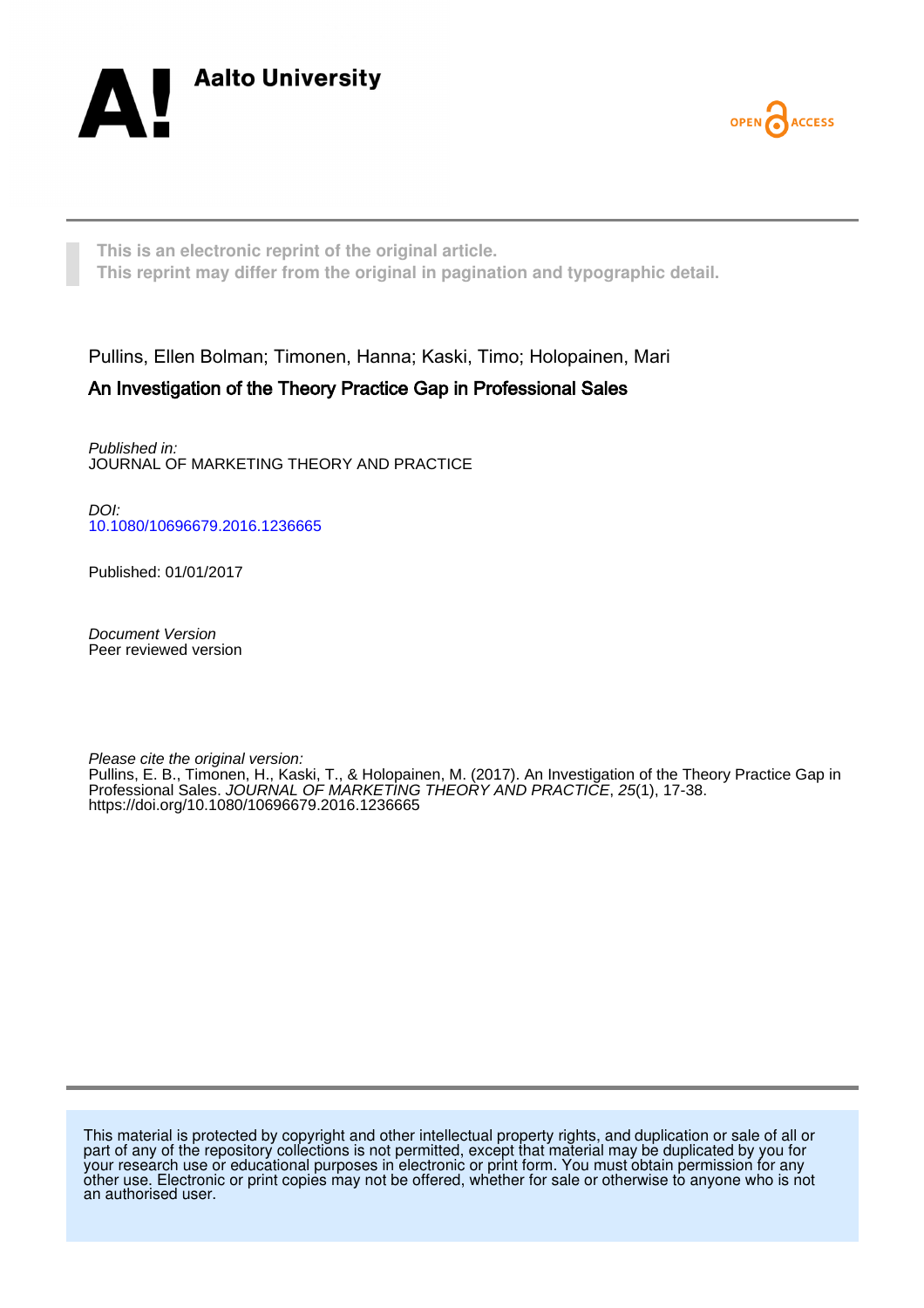An Investigation of the Theory-Practice Gap in Professional Sales\*

\*Paper accepted for publication in Journal of Marketing Theory and Practice

Ellen Bolman Pullins, Ph.D., Schmidt Research Professor of Sales and Sales Management<sup>1</sup> College of Business and Innovation MS 103 The University of Toledo 2801 W. Bancroft St. Toledo, Ohio 43606 USA 419.530.4274 FAX 419.530.4610 ellen.pullins@utoledo.edu

Hanna Timonen, Doctoral Candidate Department of Industrial Engineering and Management Aalto University School of Science P.O. Box 15500, FIN-00076 Aalto, Finland +358 50 3709696 hanna.timonen@aalto.fi

Timo Kaski, D.Sc. (Etch.), Research Manager Sales and Services HAAGA-HELIA University of Applied Sciences Ratapihantie 13 FIN-00520 Helsinki, Finland +358 40 488 7594 timo.kaski@haaga-helia.fi

Mari Holopainen, Doctoral Candidate Department of Industrial Engineering and Management Aalto University School of Science P.O. Box 15500, FIN-00076 Aalto, Finland +358 40 7620944 mari.holopainen@aalto.fi

<sup>1</sup>Corresponding Author

### *Acknowledgements*

The authors wish to thank both the companies that participated in the Mania research project and Tekes, the Finnish Funding Agency for Technology and Innovation, for supporting this research.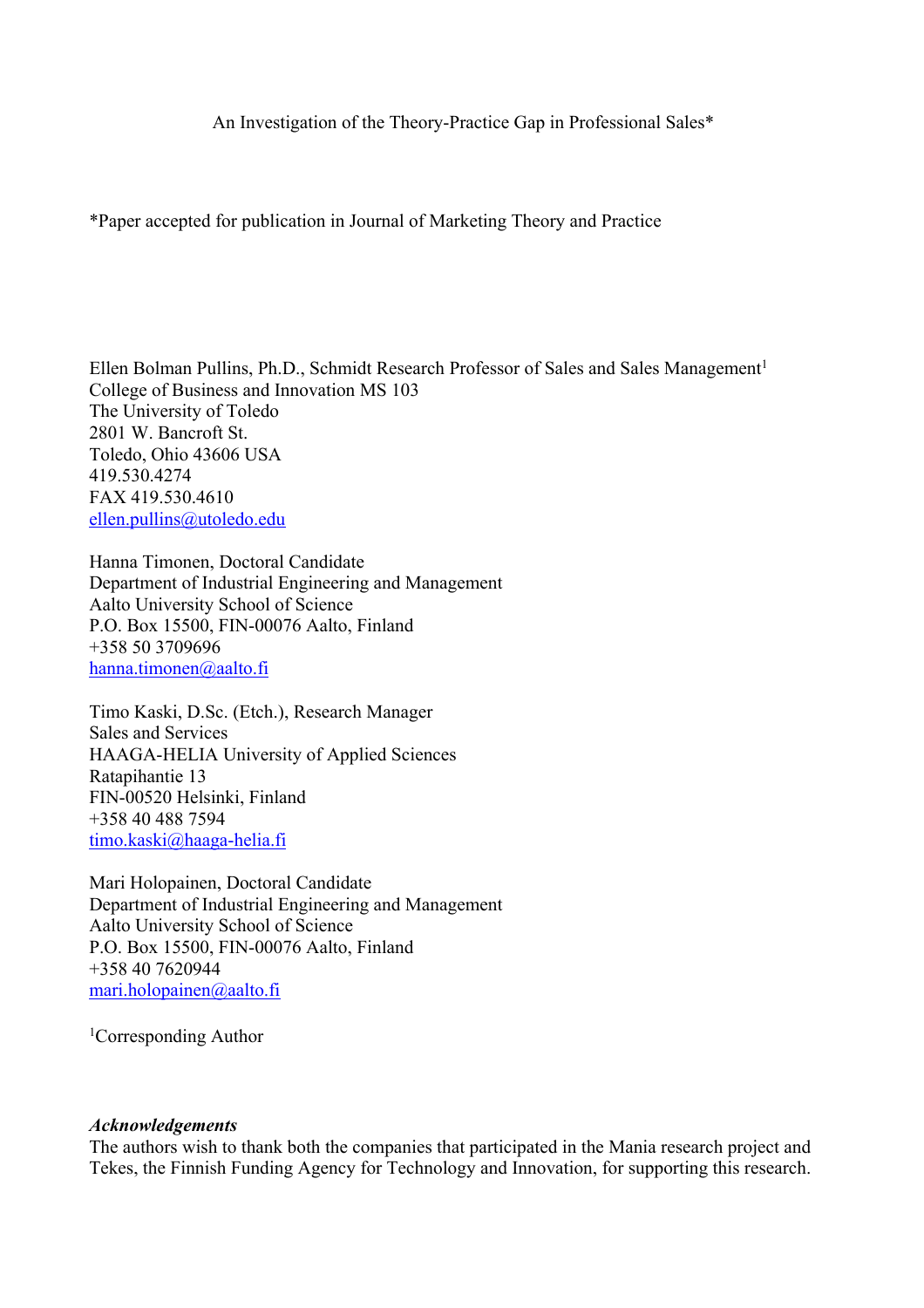An Investigation of the Theory-Practice Gap in Professional Sales

#### **ABSTRACT**

This paper considers the theory-practice gap in professional sales. Scholars note a discrepancy between scholarly knowledge and the practice of selling. We study three exemplar gaps using an extensive qualitative dataset, mainly in-depth interviews, in order to better understand why these gaps exist. Theory-practice gaps in listening, follow-up, and adaptability have not been empirically confirmed in light of rapid change in the sales field. After confirming these gaps, we explore antecedents, uncovering several underlying reasons for gap formation. We consider theoretical and managerial implications. In particular, we elaborate on the need for theory to be more relevant and contextualized.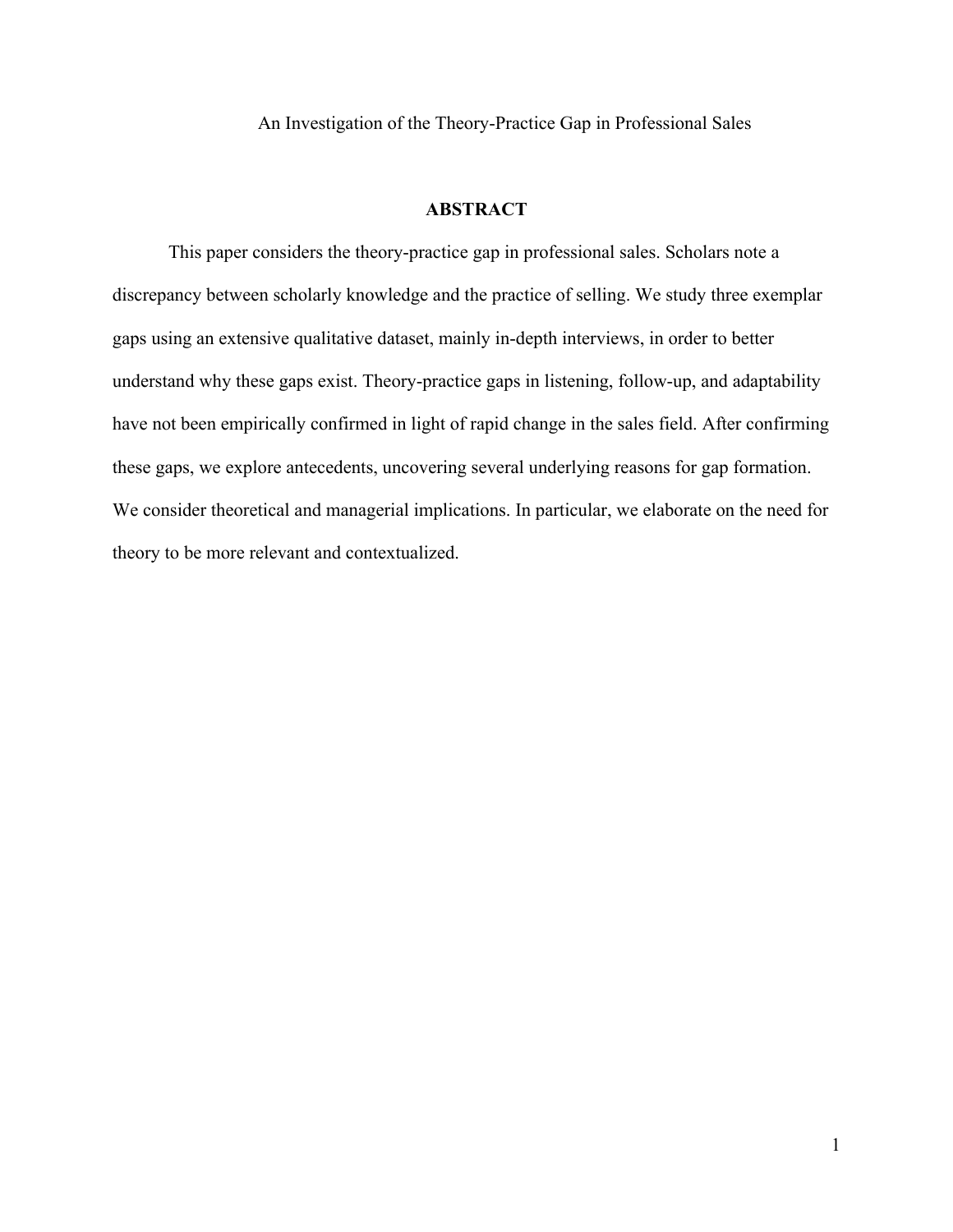#### An Investigation of the Theory-Practice Gap in Professional Sales

Throughout the history of sales research, scholars have identified a gap between theory and practice: the discrepancy that exists between what is being taught in classrooms and sales training, and the actual everyday practice of selling. This gap has been prevalent since the earliest work in selling and sales management. The extant sales literature provides organizations a number of theoretical approaches, frameworks and practices that claim to improve sales performance, in this changing sales landscape. However, while opinions abound, little scientific investigation has considered why the gaps persist.

Given this gap between scholarly sales theory and sales practice, this paper contributes by: 1. confirming these gaps in several exemplar constructs, 2. investigating potential antecedents for the gaps, and 3.exploring ideas for making theory and research more relevant and contextualized to help address these gaps. Our primary contribution comes from our qualitative investigation of what salespeople know theoretically, versus what they do practically, and what antecedents seem to underlie this gap. We believe this will shed light on how these gaps might be better addressed in the sales academy.

It is commonly considered that the main mission of scholarly research is to develop knowledge which translates into skills to advance the practice of that profession. As Herbert Simon wrote in the 1960s, management programs should "develop new knowledge that may be relevant to improving the operation of business" (1967, p. 5). However, several scholars have voiced concerns that the gap between theory and practice in various professional domains is widening (e.g. Anderson, Herriot and Hodgkinson 2001; Baldwinsdottir, Mitchell and Norreklit 2010; Rynes 2007). This theory-practice gap between formal knowledge produced by scholars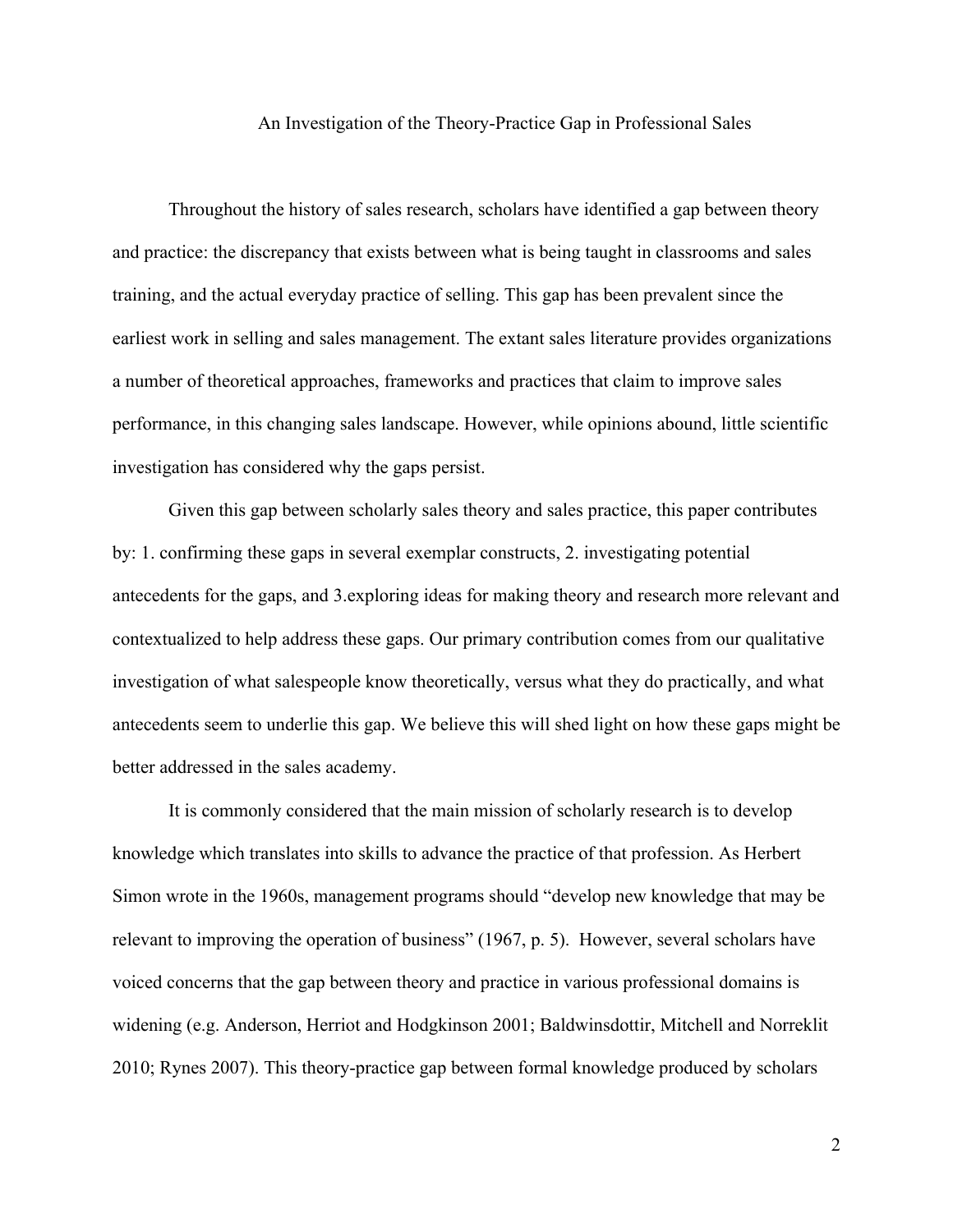and the applied knowledge practitioners need has actually been a persistent concern in the applied social sciences in general (Argyris and Schön 1974; Lupton 1983; Starbuck 2006), and in the business domain in particular (e.g. Shapiro, Kirkman and Courtney 2007).

So, the question of research impact on practice is central to all business research. Discussions about the lack of relevance to managerial practice are abundant in management research (e.g. Starkey and Madan 2001), and similar concerns have also been raised and addressed in several specialty fields, including marketing (e.g. Ankers and Brennan 2002).

Certainly, examples of tension in the business domain are substantial, and it is not our intent to review them all here, but as an illustration, we mention examples from the marketing capabilities and marketing strategy literatures. Kwaku (2005) and Vorhies, Orr and Bush (2011) note the challenges in rigidity versus dynamic capabilities in other domains. Kwaku (2005) explores these issues in the new product innovation space, while Vorhies and colleagues (2011) explore them as they relate to customer-focused marketing activities. Both works point to the need for continuous adaptability of firm capabilities to address the changing marketplace. Today's rapid change points to both a challenge for firms in adapting capabilities fast enough to keep up with their customer needs, as well as a need for academics to offer guidance on how to adapt, rather than give static solutions. Day elaborates on the reason for this gap as the inability to keep up with rapid change in the marketplace (e.g. Day 2011).

The marketing strategy literature also has concerns here (e.g. Day and Moorman 2013; Reibstein, Day and Wind 2009). Reibstein and colleagues (2009) note that the field has long been characterized by marketing research versus relevance issues, but that the divergence between academic research and practical concerns is increasing with the rapidly changing environment. They see that relevance is especially lacking in more strategic aspects, and that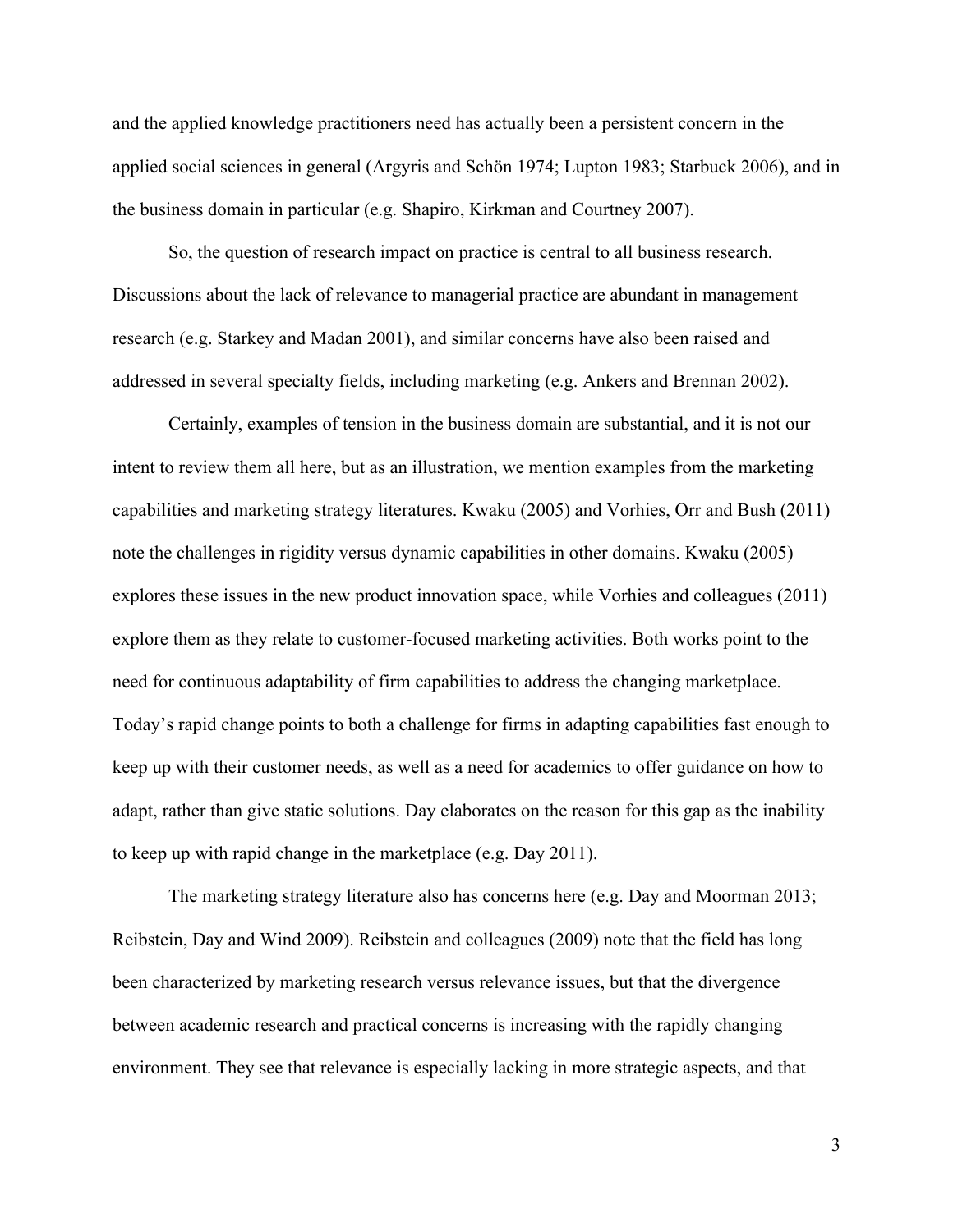scholarly researchers increasingly start with their own interests, and not specific applications or practical problems. Reibstein and colleagues (2009) propose that academic researchers need to focus their orientation on practice and increase the relevance of their work. They note that academic institutions may need to change to support this orientation. This stream of work does identify the difficulties for practice itself in keeping up with the ever-changing environment.

In the field of sales, given these gaps also exist, it is important to explore research impact, relevance and implementation of scholarly sales research. Some concerns have been presented in the sales literature. For example, Töytäri and colleagues (2011) identified a gap between theory and application in value-based selling, showing that practical activities related to value-based selling remain sparse. In addition, the theory-practice gap in sales may be exacerbated by the continuously changing approach to sales, from early transactional to simple need satisfaction and relationship selling models, to a more complex collaborative and value co-creating model. There has been ongoing development of new theories, frameworks, strategies and processes for selling in recent years (e.g. Borg and Young 2014, Töytäri and Rajala 2015, Töytäri et al. 2011, Weitz 1981). Most recent approaches suggest that sales happen through exploring customer needs and finding suitable solutions together. Interaction becomes a core unit of analysis as value is created with customers in a dialogue. Several author teams call for rethinking the sales process (e.g. Barber and Tietje 2008, Dixon and Tanner 2012, Sheth and Sharma 2007), and we do not yet have evidence on how new value co-creating collaborative processes are received or implemented, or even if revision to the selling process is the appropriate approach.

So, there is clearly acceptance of the gap between theory and practice in sales. Should we as sales scholars be more concerned about how our research is impacting actual sales practice? If theory is the basis for understanding the reality of sales, it would seem reasonable to assume that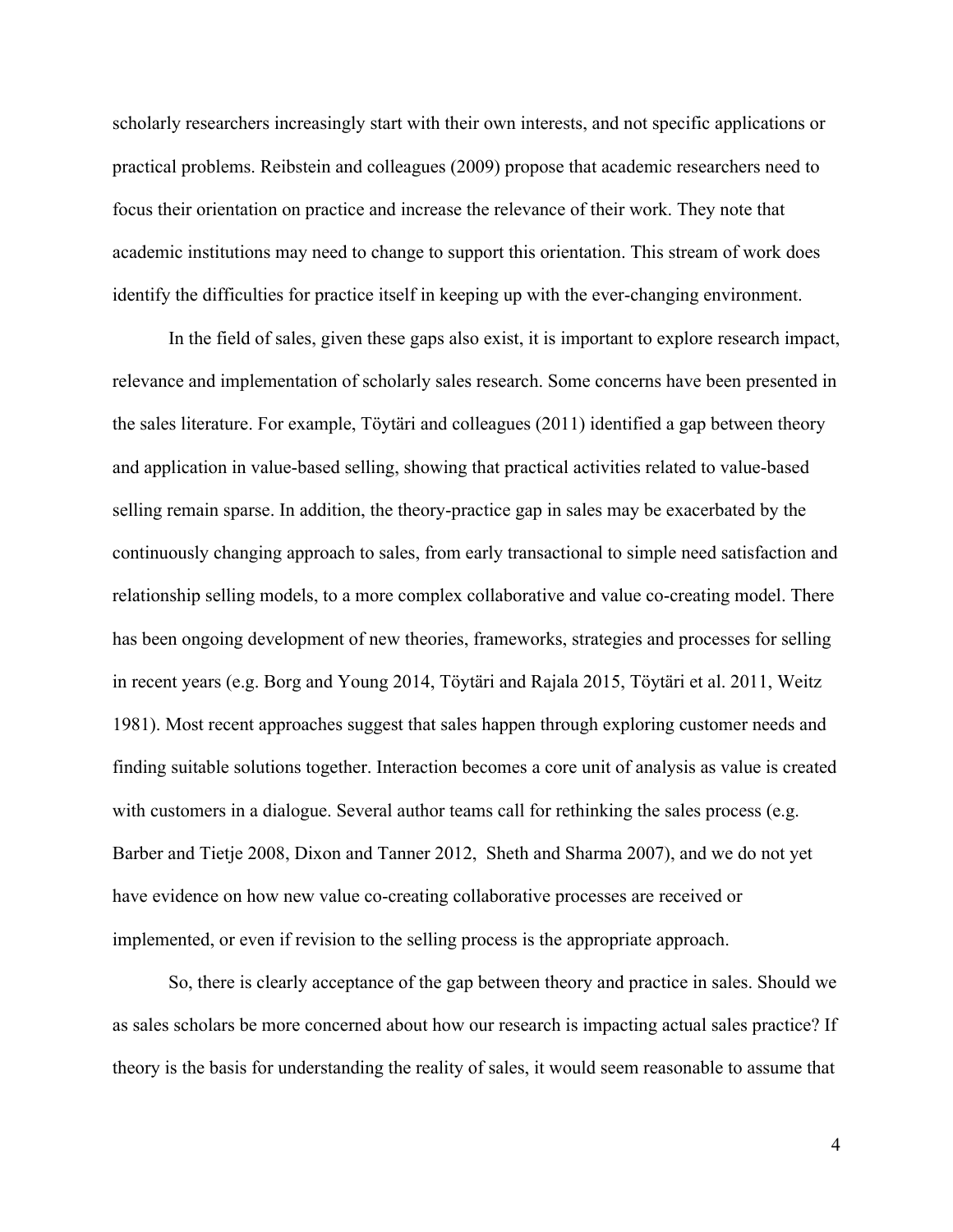what we tell managers and salespeople relates with what they experience in the field. It should also follow that if a gap is indeed identified between sales theory and sales practice, we need to reduce it. Otherwise, how can we determine what kind of knowledge and what kind of changes are actually going to help practitioners to improve selling results?

Given the on-going acknowledgement of this gap, our purpose is to confirm the existence of the gap today, and to uncover antecedent reasons for the gap. We seek perspective from marketing and management literatures on how sales scholars can work to close this gap to further the understanding of professional sales and better align with practicing managers. We do this by selecting certain constructs where gaps are prevalent in our dataset and use them as exemplars of gaps in sales practice in order to explore antecedents.

Following a brief introduction of three well-accepted gaps (listening, follow-up and adaptability), we introduce our method and findings. We base our study on an extensive qualitative research project on sales interaction conducted in Finland, with salespeople from six sales organizations, along with their customers. The dataset used for this study includes 39 indepth interviews, with additional data from video-recorded sales meetings and other interviews. We first establish that these three gaps are in fact still problematic in this context, and we explore the potential antecedents behind these gaps. Next, based on our findings, we look to other literatures, especially management and marketing, to propose specific strategies to aid in closing the gap between scholars and practitioners, as they stem from our findings.

#### **COMMONLY IDENTIFIED GAPS IN PRACTICE**

As discussed above, the gap between scholarly sales research findings and the practice of selling are prevalent and important. While the gap areas are numerous, we select only three of these gap areas to explore further. We chose these particular gaps because they emerged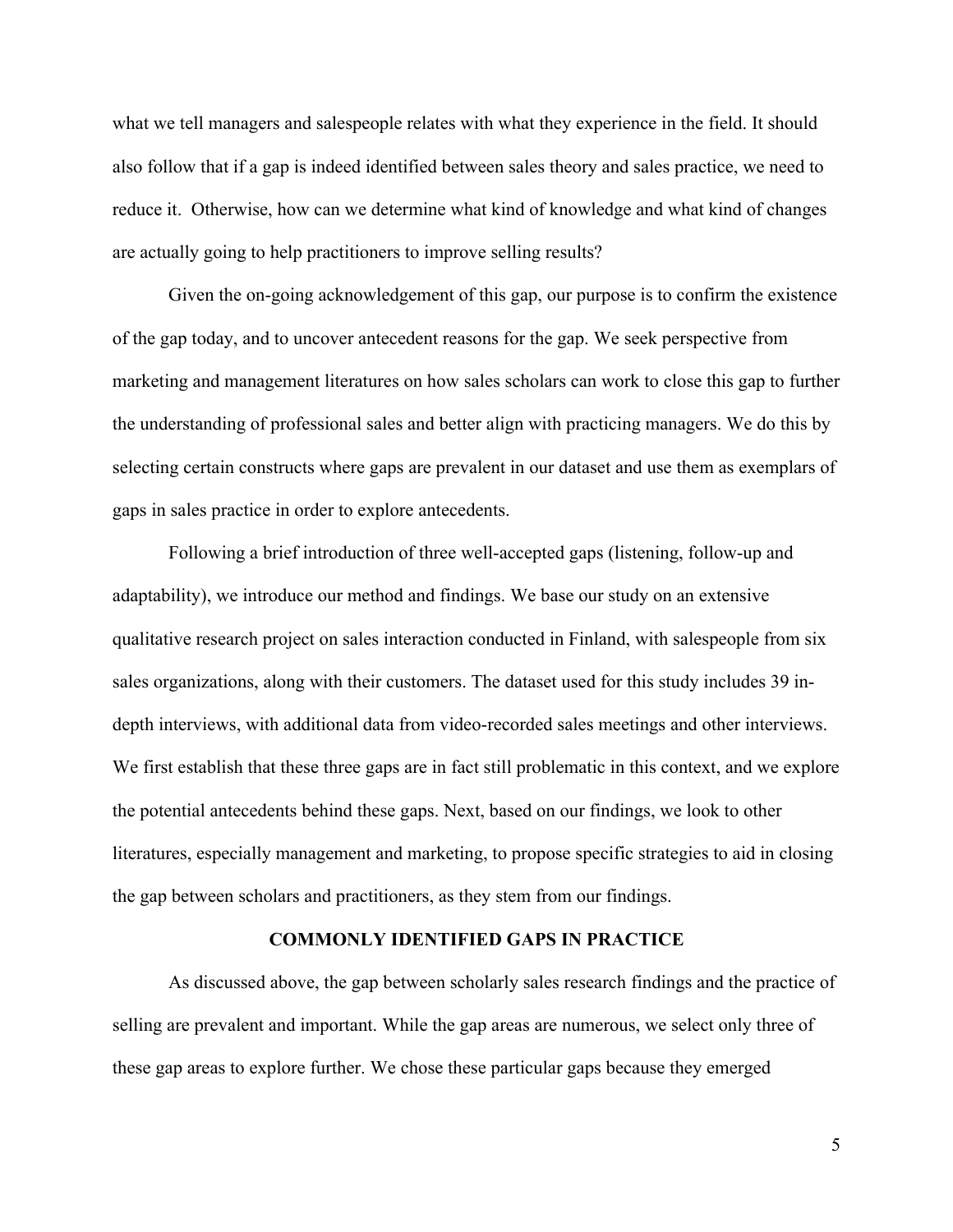prominently in our study, identified both salespeople and customers, and because they are also all longstanding and well recognized in the literature. By choosing these prevalent gap areas to explore we have sufficient data and believe it increases the likelihood that we can identify antecedents that might shed light on other gaps, as they are theoretically representative.. Therefore, we specifically undertook consideration of theory-practice gaps in listening, followup and adapting by salespeople. Since each topic has been widely researched, both alone and as part of the sales process, we do not attempt a full literature review, but just a brief introduction of each.

Listening in sales is defined as "the cognitive process of actively sensing, interpreting, evaluating and responding to the verbal and non-verbal messages of present or potential customers (Castleberry and Shepherd 1999, p. 36)." Researchers find listening is important to develop buyer-seller relationships (Pryor et al. 2013), buyer trust and satisfaction (Aggarwal et al. 2005), retain customers (Sergio 2014), and to performance (Drollinger and Comer 2013).

Follow-up has been a part of the sales process from the earliest work in the area, and is important to complex selling and value co-creation. Ahearne, Jelinek and Jones (2007), developed a series of "salesperson service behaviors," similar to follow-up showing that these behaviors impacted customer satisfaction, trust, and customer share of the market.

For decades, the need for follow-up has been addressed as an area for improvement. For example, Maken (1990) suggested that better follow-through would lead to improved sales performance. Later, Williams, Everett and Rogul (2009) indicated that effective follow -up was more important than ever, given the changing selling environment. Most recently, we've seen evidence that follow-up in value-based selling is lacking. Töytäri and Rajala (2015) noted value assessment and monitoring were important parts of ongoing value-based selling relationships,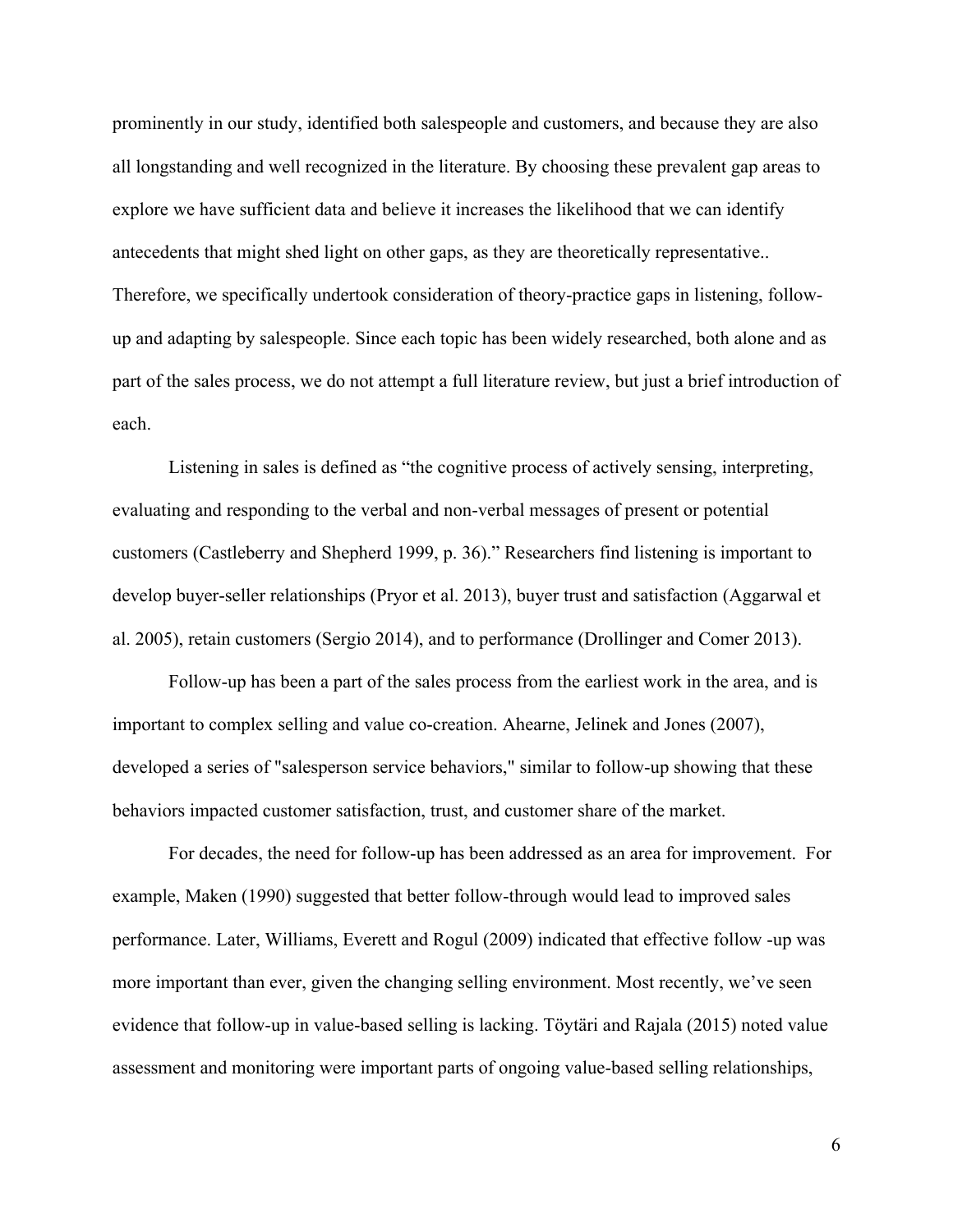and that in some cases, firms had good capability, but that it was clearly lacking in other cases. With the important role that follow-up can play, and evidence that it is often weak or lacking, this represents an important accepted gap for consideration.

Ever since Weitz (1981) first introduced a contingency framework in personal selling, along with the idea that adaptability is a key construct in sales effectiveness (and perhaps even before), the field has recognized the importance of adaptive selling. Adaptive Selling is "...the degree to which they alter their sales presentation across and during customer interactions in response to the perceived nature of the sales situation (Spiro and Weitz 1990, p. 61)." This construct has been extensively researched for a number of years (Goad and Jaramillo 2014), as adaptability seems to have high variability in actual execution. From its early roots, researchers knew that salespeople adapting was both important and not done well (e.g., Spiro and Weitz 1990). Despite this abundance of research and heavy emphasis on its importance, managers still bemoan the salespeople's ability to execute (Del Santo and Wollan 2013; Delvecchio et al 2004). With the importance and the variability in the sales force to adapt to customer needs, this appears to be another gap relevant to examine.

Additional extant literature on each area is identified in Table 1. We believe these exemplars will provide evidence of the theory-practice gap, and allow us to further explore antecedents to better understand ways to advance research and address gaps in the future.

---------------------------------------------

Insert Table 1 about here

---------------------------------------------

**METHODOLOGY**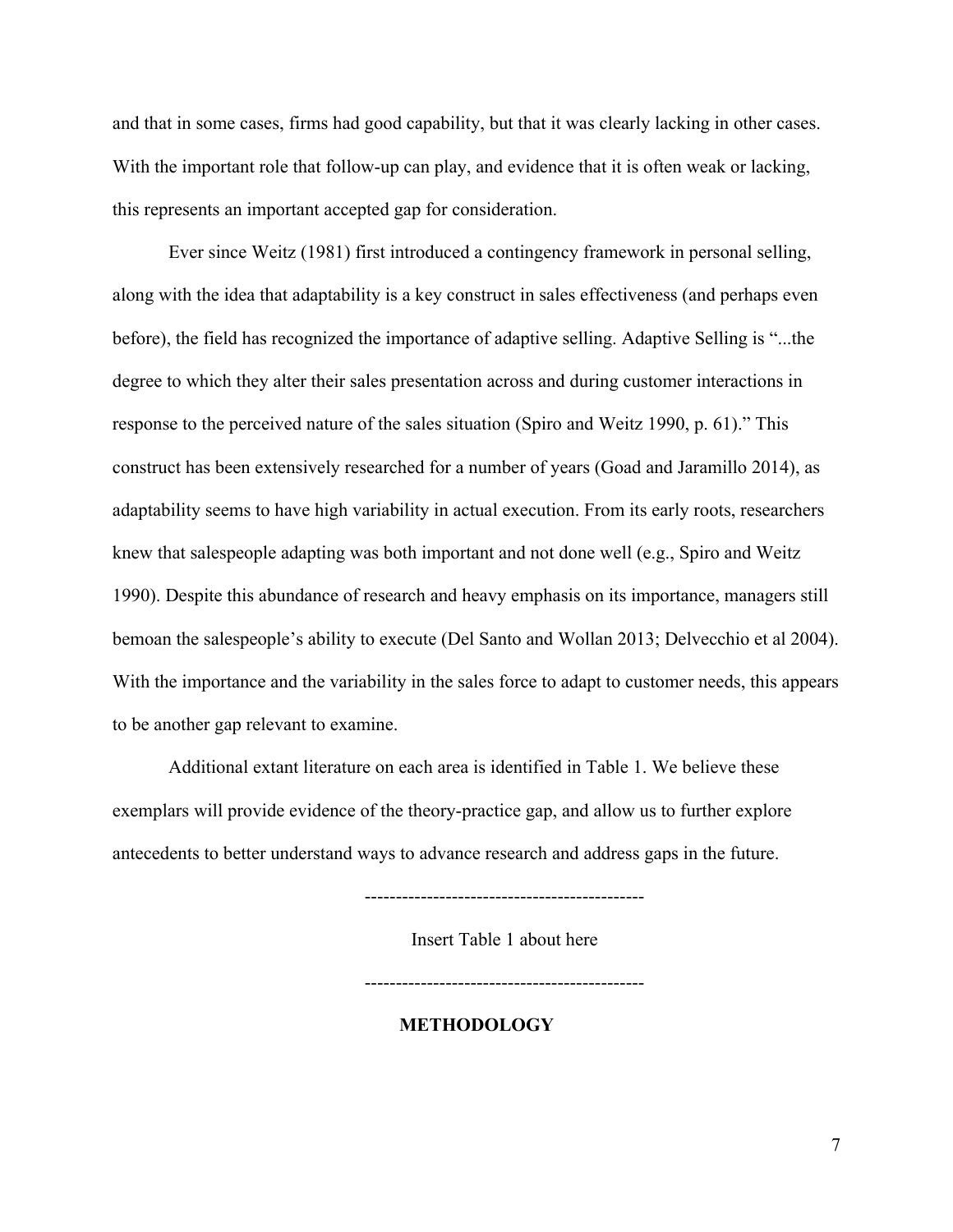In order to explore what kind of potential antecedent reasons can explain theory-practice gaps in sales, we used grounded theory. Grounded theory is a qualitative research method that aims at the development of theory of a phenomenon grounded in data from participants who have experienced that particular phenomenon (Glaser and Strauss 1967; Strauss and Corbin 1998). Grounded theory consists of systematic, yet flexible guidelines for collecting and analyzing qualitative data (Charmaz 2006) in order to obtain a deeper understanding of the studied phenomenon, and develop explanations and theory, rather than provide empirical generalizations. Grounded theory is one of the most widely used qualitative research methods across a wide range of disciplines and subjects (Bryant and Charmaz 2007; Locke 2002), and also becoming more prevalent in sales research (Geiger and Turley 2003; Johnson 2015).

Grounded theory is especially salient for examining potential antecedent reasons for theory-practice gaps for two reasons. First, the field of sales is currently evolving at an increasing rate, with the nature of customer sales interactions rapidly changing (Jones et al. 2005). So, although theory-practice gaps have been recognized in previous research, these developments might substantially influence how sales are conducted in practice, thus requiring us to reconsider our current understanding of them. Second, as we have demonstrated in our literature review, previous research has yet to investigate the main research question addressed in our study, namely the potential antecedent reasons behind these theory-practice gaps. Grounded theory is well suited for inductive theory development in these kinds of areas where theory is either still evolving or in need of updating (Locke 2001). In addition, grounded theory is also especially appropriate in providing deeper insights into the social dynamics of complex phenomena. Through a special focus and inclusion of different participant perspectives (Glaser and Strauss 1967), grounded theory is able to create a deeper picture of an emergent theory on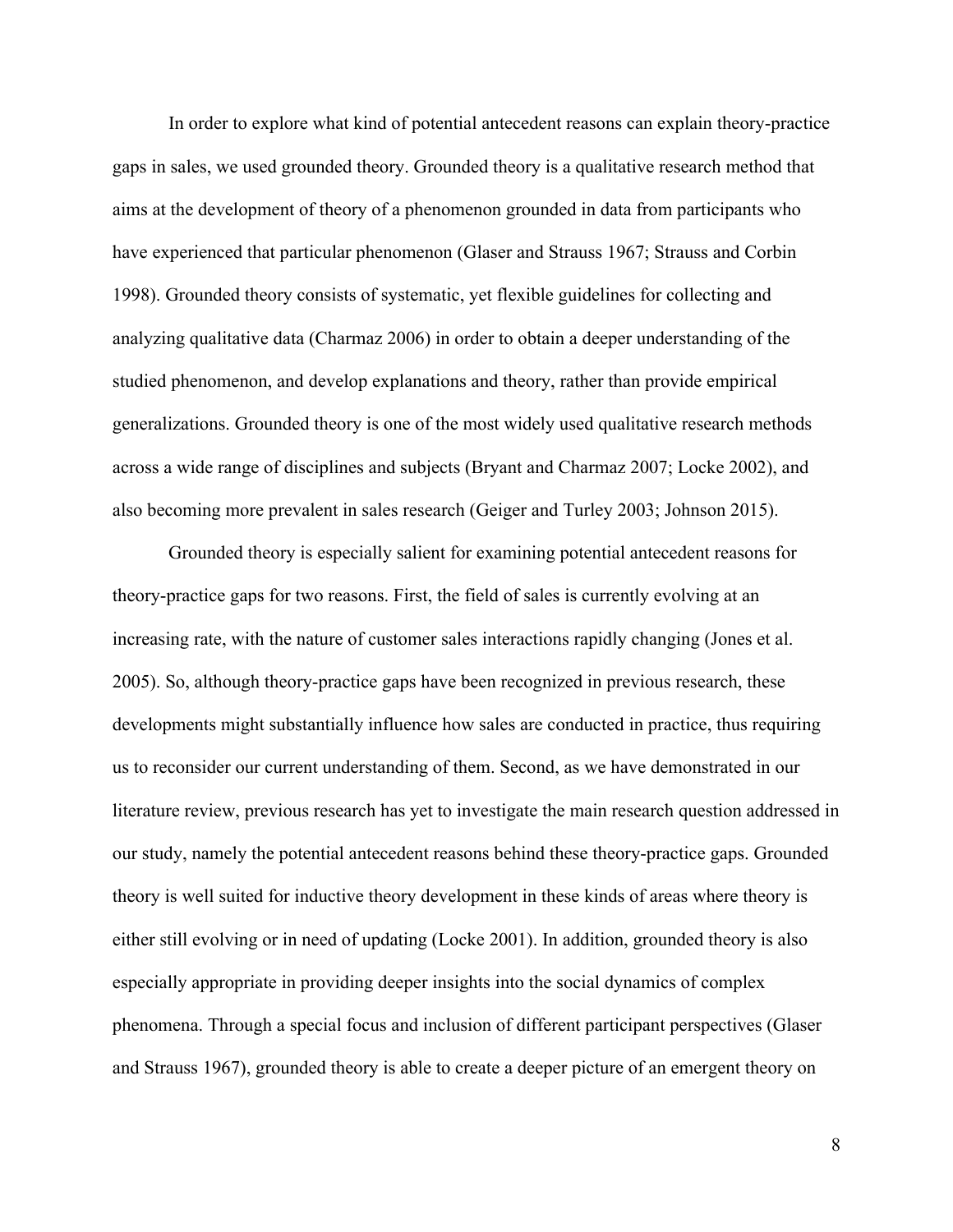social phenomena, such as why salespeople are not apply their theoretical knowledge in their everyday sales work.

The study reported in this paper draws its data from a larger research project on B-to-B sales in six companies in various fields of business services and business solutions in Finland. In this larger research project, multiple types of data were collected in both these sales organizations and in their customer organizations: in-depth interviews with both salespeople and customers, field observations in internal meetings and events, field observations in customer events, video-recordings of sales meetings between salespeople and customers, and various types of shorter interviews (e.g. interviews during fieldwork, interviews debriefing the video-recorded sales meetings, interviews following up on sales cases).

Following the grounded theory sampling recommendations from Glaser and Strauss (1967), the study moved from a broad initial sample to a more focused one in the later research stages. During the field stages of the research project, initial analysis was conducted upon a broad initial sample of 63 in-depth interviews with salespeople and 25 in-depth interviews with their customers<sup>1</sup>. This initial analysis revealed various issues related to problems in sales process and sales interaction, some of which related to how salespeople understood certain theoretical concepts, and how they were implementing other theoretical concepts, even when understood. As a result, in the initial analysis we identified several sales-related theory-practice gaps, including listening, follow-up, and adaptability. Following these initial insights, this study concentrates on a more focused data sample in order to analyze potential antecedents for these three theory-practice gaps.

#### **Sampling**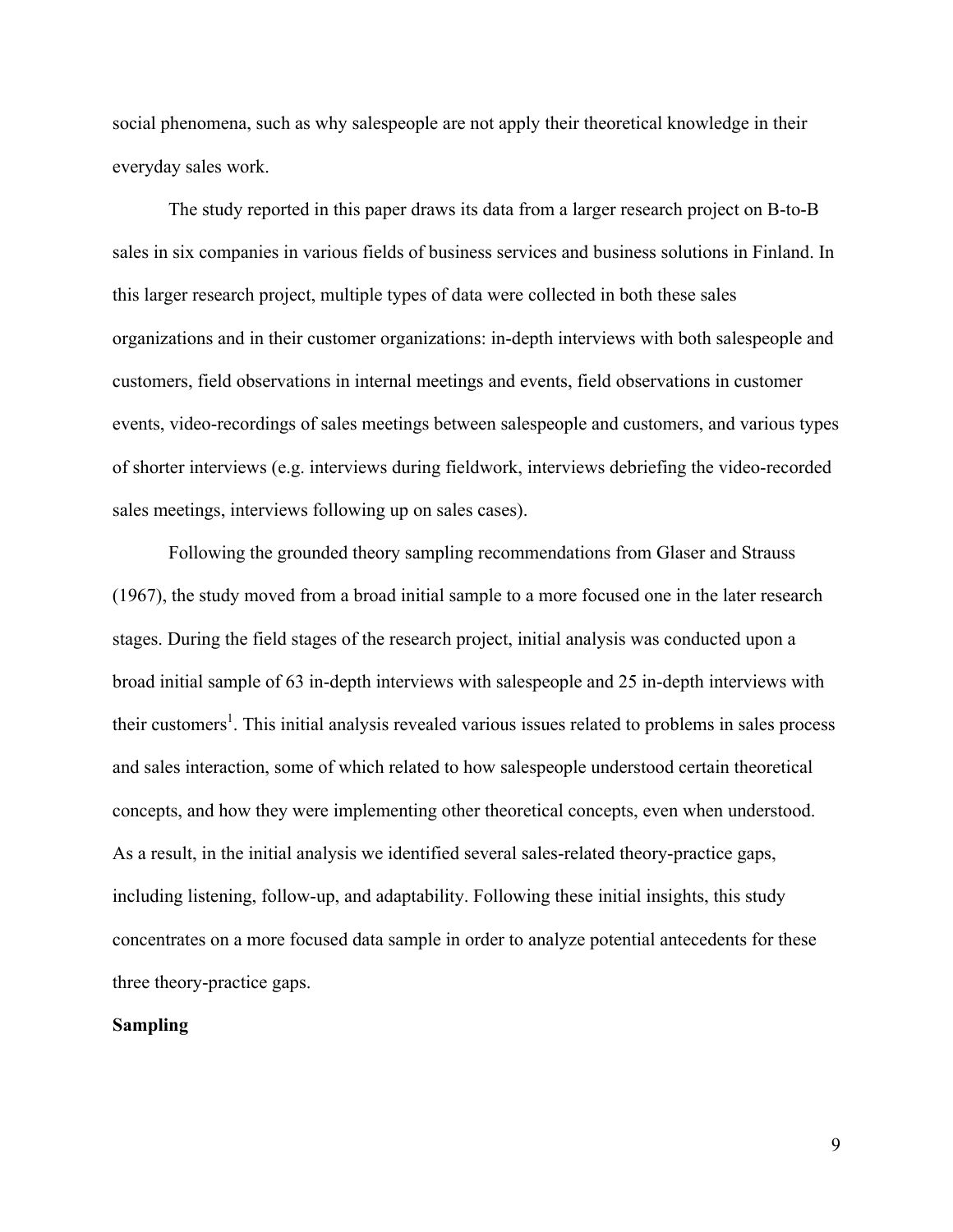Compared to the field stages of the research project where a wide range of incidents were covered, for the data analysis for this study we followed the nonrandom sampling scheme of theoretical sampling (Strauss and Corbin 1998) focused on the theoretical relevance of the characteristics of the sample units in order to improve the completeness of the theoretical framework (Glaser 1998). Our sampling focused on specific seller-buyer dyads from our research project, where we had or could still collect sufficient empirical data to analyze the observed theory-practice gaps in more detail. In this, we considered that in order to gain sufficiently rich data to explore the reasons behind these gaps in detail, the seller-buyer dyads needed to have a) in-depth interviews with salespeople, b) in-depth interviews with customers who had done business with these specific salespeople, and c) access to additional data demonstrating a specific theory-practice gap in sales interaction. As a result, four seller-buyer dyads were chosen from three different sales organizations. These dyads provided empirical data to analyze three theory-practice gaps in more detail: listening, follow-up, and adaptability.

The dataset sampled for the analysis consists of 24 in-depth interviews from 16 employees of three sales organizations, and 15 in-depth interviews from nine employees of four of their customer organizations. The dataset is described in more detail in Table 2. Although the in-depth interviews form the main data used in the analysis, the inductions that were made in the analysis process are also based on understanding gained through other data sources; for example, understanding of sales calls was also based on video-recordings of sales meetings, interviews debriefing these sales meetings, or interviews following-up on the future developments of the sales cases. This additional data is also noted in Table 2.

Place Table 2 about here

---------------------------------------------------------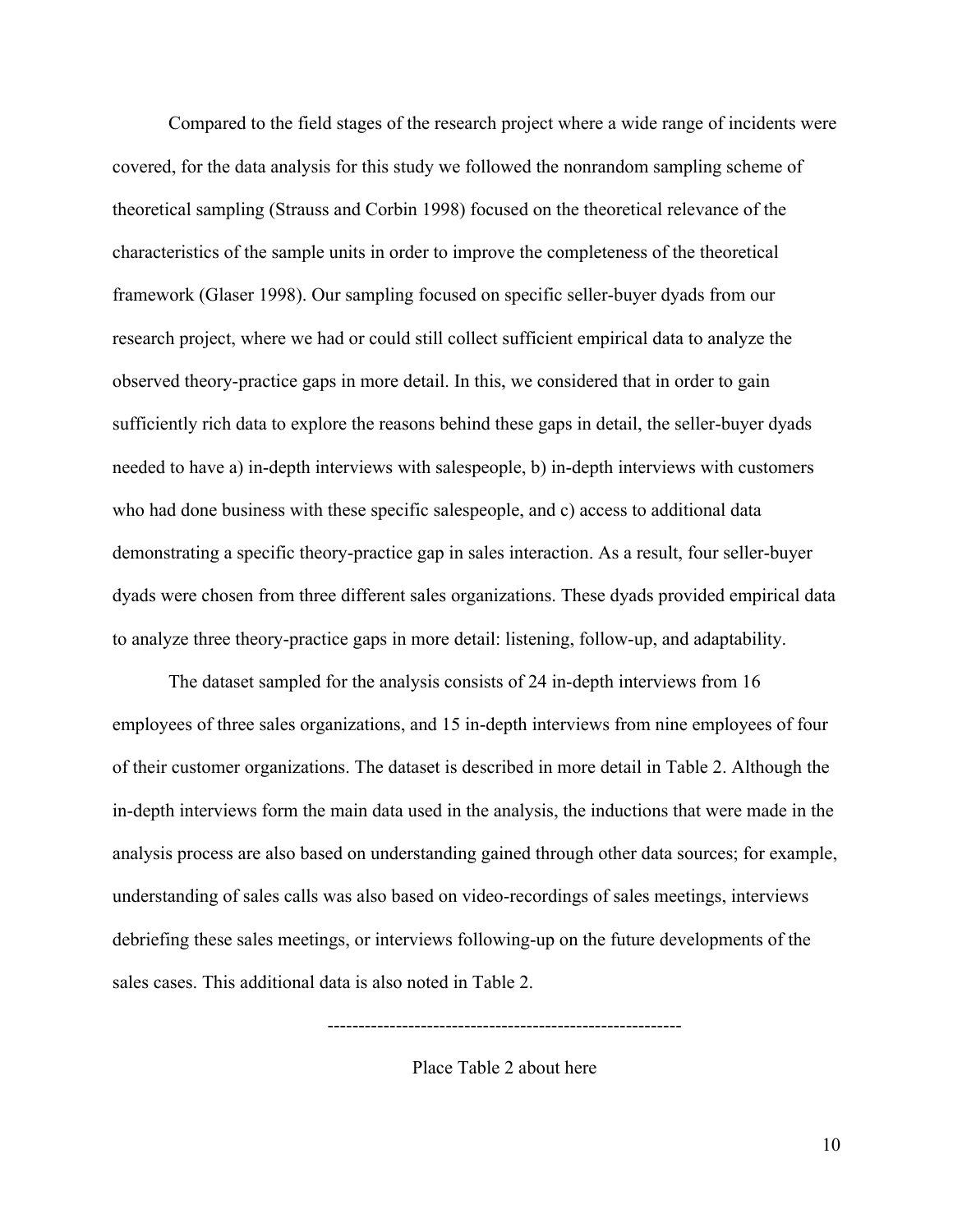---------------------------------------------------------

The contact to the sales companies was made through senior management, who encouraged people from selected business lines to participate. Interviews were held with business managers, sales managers, and sales representatives. These people worked under various job titles, but all had sales and/or sales management responsibilities within their organization. The variation in roles of the interviewees also provided a broad perspective on different levels of the sales organization. The interviewees from the customer side were first selected based on their participation in video-recorded sales meetings, after which a snowball sampling technique was used to identify other essential participants and key decision makers in the company's purchasing processes.

In the interviews, we used a thematic set of questions on various aspects of the sales/customer organization and seller-buyer interaction. This kind of interview protocol framed the topic of the interviews while allowing informants to guide the interview. The researchers focused on soliciting examples, clarifications, and related details as they spoke. All interviewees were assured of the confidentiality and anonymity of the interviews. The interviews were conducted face-to-face, audio-recorded, and transcribed verbatim, averaging around 59 minutes, representing more than 37 hours of audio recordings in total. The interview quotes presented in the findings sections come from interview transcriptions mostly in Finnish, translated to English by a professional translator.

#### **Data analysis**

The data analysis followed the general analytical principle of grounded theory, constant comparative method, which involves the simultaneous coding and analysis of data (Glaser and Strauss 1967). As explained by Locke (2001), "The constant comparative method is a procedure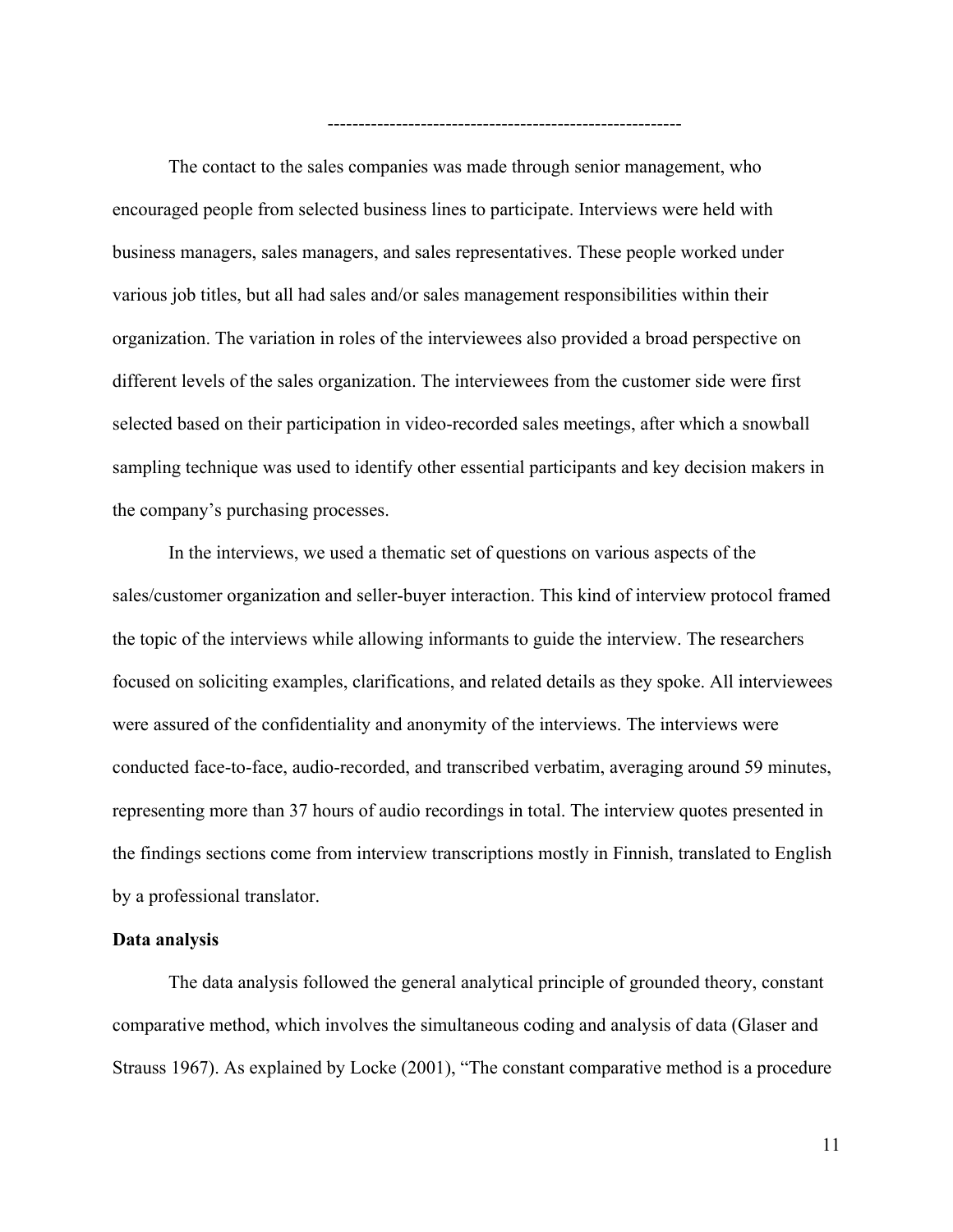in which two activities, naming data fragments and comparing data incidents and names, occur in tandem" (p. 25). With constant comparison, all new data are compared to earlier data iteratively to enable adjustment of theoretical categories based on the ongoing analysis.

 The data analysis involved both open and axial coding techniques (Strauss and Corbin 1998). First, *in vivo* codes (concepts based on the actual language used by the informants) were generated through an open coding process on various issues related to the three identified theory-practice gaps: listening, follow-up, and adaptability. These *in vivo* codes were then refined and grouped into higher-level concepts (first-order categories) through a process of comparing similarities and differences until the consistencies and constancies can be identified in the data (Locke 2002). In this phase, we investigated reasons explicitly identified by salespeople, reasons explicitly identified by customers, and contextual factors. In this constant comparison process, these reasons were also compared and contrasted against existing literature. The resulting higher-level concepts form the basis of the antecedents influencing the formation of theory-practice gaps in sales proposed in our findings. Finally, a process of axial coding was used to explore the relationships between and among the concepts, resulting in the categorization of the concept under different domains related to sales (second order themes) (Strauss and Corbin 1998).

#### **Research quality**

In order to ensure trustworthiness of our data and analytical rigor, we took a number of steps following Lincoln and Guba (1985). First, we ensured that our data management process was comprehensive and rigorous. We meticulously managed our data, including contact records, interview transcripts, video recordings, and field notes, as they were collected, using a computerbased qualitative data management program. Second, we followed a process of peer debriefing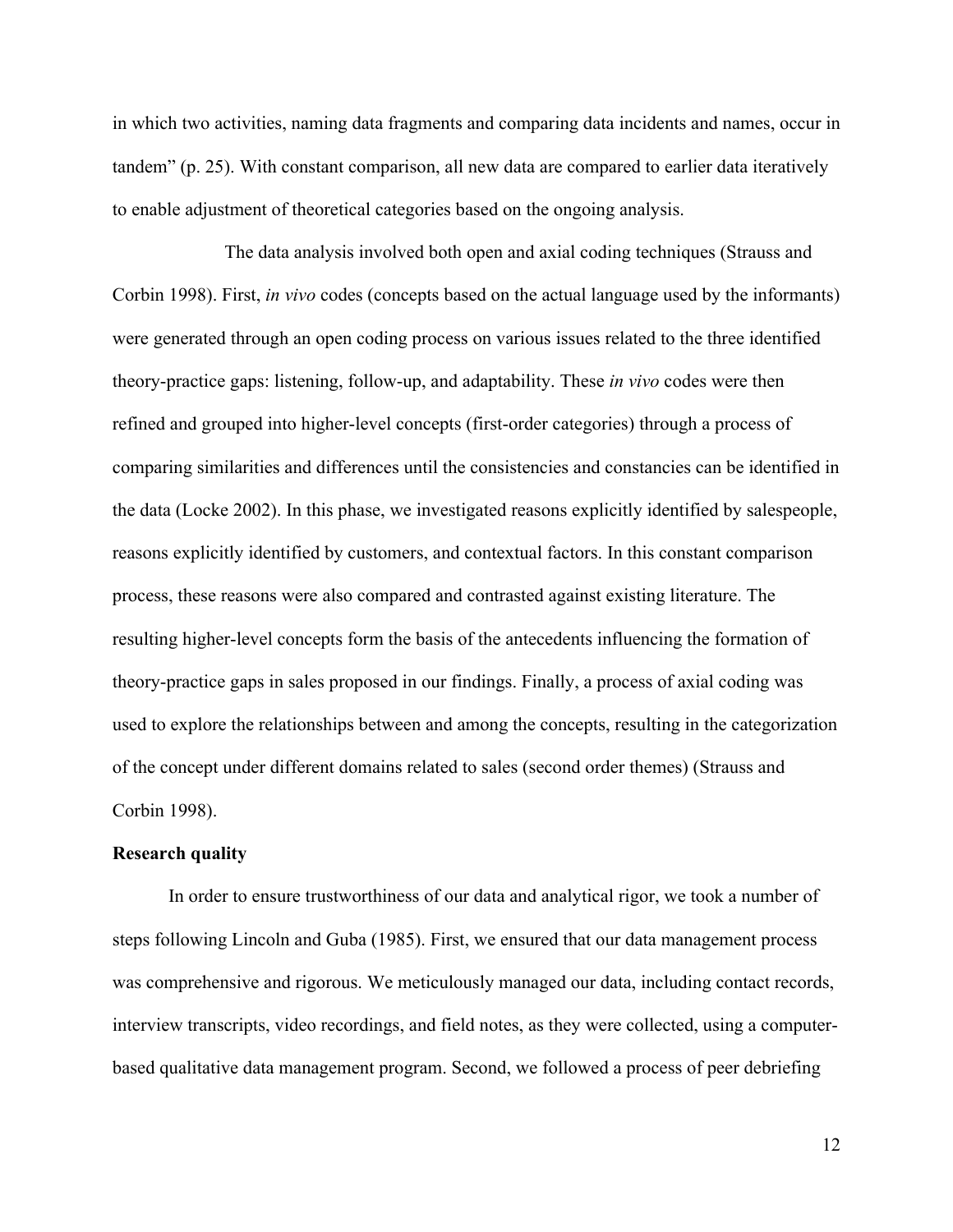within the research team. We engaged team members not involved with the field research and data analysis to discussions on emerging patterns in the data. This served as a sounding board for evolving ideas, and questions about the data collection and analysis procedures. Finally, we verified our interpretations and the accuracy of the findings using a comprehensive and transparent member checking procedure (see Locke and Velamuri 2009). We shared our findings in six half-day workshops open to all research participants, one in each of the six companies that were involved in the research project. In each workshop, we presented our findings on a company-specific level, offering researcher portrayals and interpretations of observed events and practices. These portrayals and interpretations were anonymized in order to respect the confidentiality and anonymity of individual research participants. We asked workshop participants to offer their views on our interpretations of the data and the credibility of the findings, often in the form of interactive discussion in small groups. On a general level, our data interpretation and findings resonated well with workshop participants; on a detail level, our interpretation on specific events and practices were sometimes slightly revised based on workshop feedback.

#### **FINDINGS**

In this section, we present our findings on three identified theory-practice gaps: listening, follow-up, and adaptability.

#### **Listening Gap**

There is little question that most salespeople know they need to listen to customers or that a dialogue is better than a canned one-sided presentation (Castleberry et al. 1993). Our sales interviews show that salespeople indeed have this knowledge. For example, when prompted on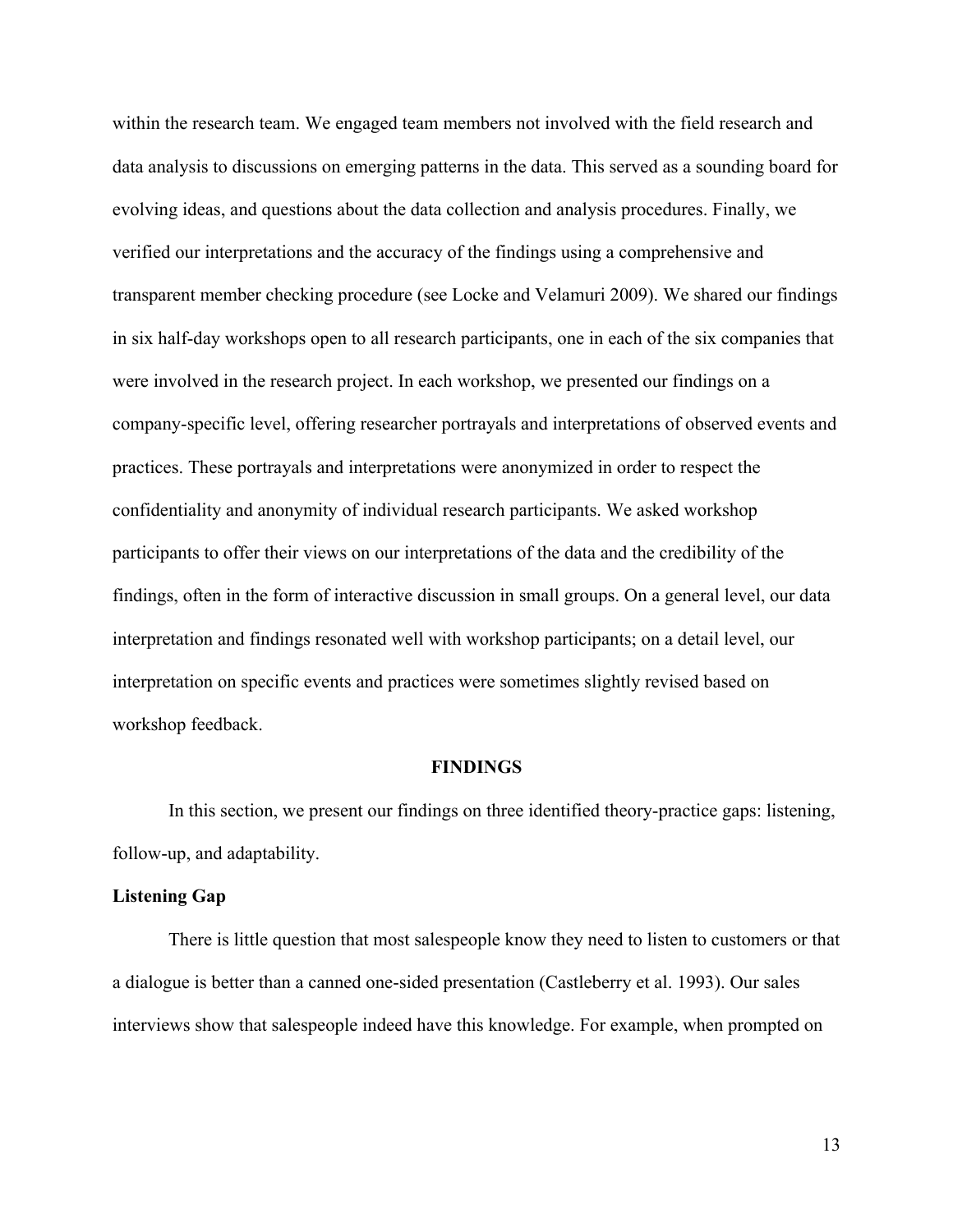what is important in selling, salespeople often pointed out the significance of listening to the customer:

*The ability to listen is everything. The customer can usually, if you give them a chance, they can usually give you all the necessary information in just one meeting or one phone call. You just need the ability to find it. (Business Consultant)*

*It's listening to the customer. […] they really start to bother me, the sellers who try to make me buy something. I'll tell you when I need something, I will contact you, and then I want you to listen to me, and sell me what I need. Listening to the customer, that is absolutely [the key]. (Specialist)*

It is clear that salespeople see listening as a basic interpersonal skill than needs to be mastered in sales today. However, in our analysis, we found clear evidence of a theory-practice gap in listening; salespeople don't necessarily implement listening well. In our interviews, the customers told about problems in both listening to what the customer is saying, and in understanding what he is truly trying to express, and these problems were also visible in several video-recorded sales meetings.

Problems with listening often result in lack of common understanding. For example, one

experienced director responsible for corporation's all operational facilities described his

experiences in the following way:

*It is the salesperson's skills, whether he understands what we are trying to say and whether he understands what we mean… it's very important that both parties can find certainty that we are talking about the same matter in the same way. Because sometimes it is a shame to realize… it simply means something different to us. (Head of Facilities)*

Also, when salespeople fail to actively listen, customers are disenchanted, and various negative feelings may emerge. One managing director described his feelings in the following way:

*It's sometimes frustrating to listen to the pitch about the product or the service when you know that it doesn't suit you... And they talk for an hour, and five minutes in you realize that it is not going to work, that you are not interested. (CEO)*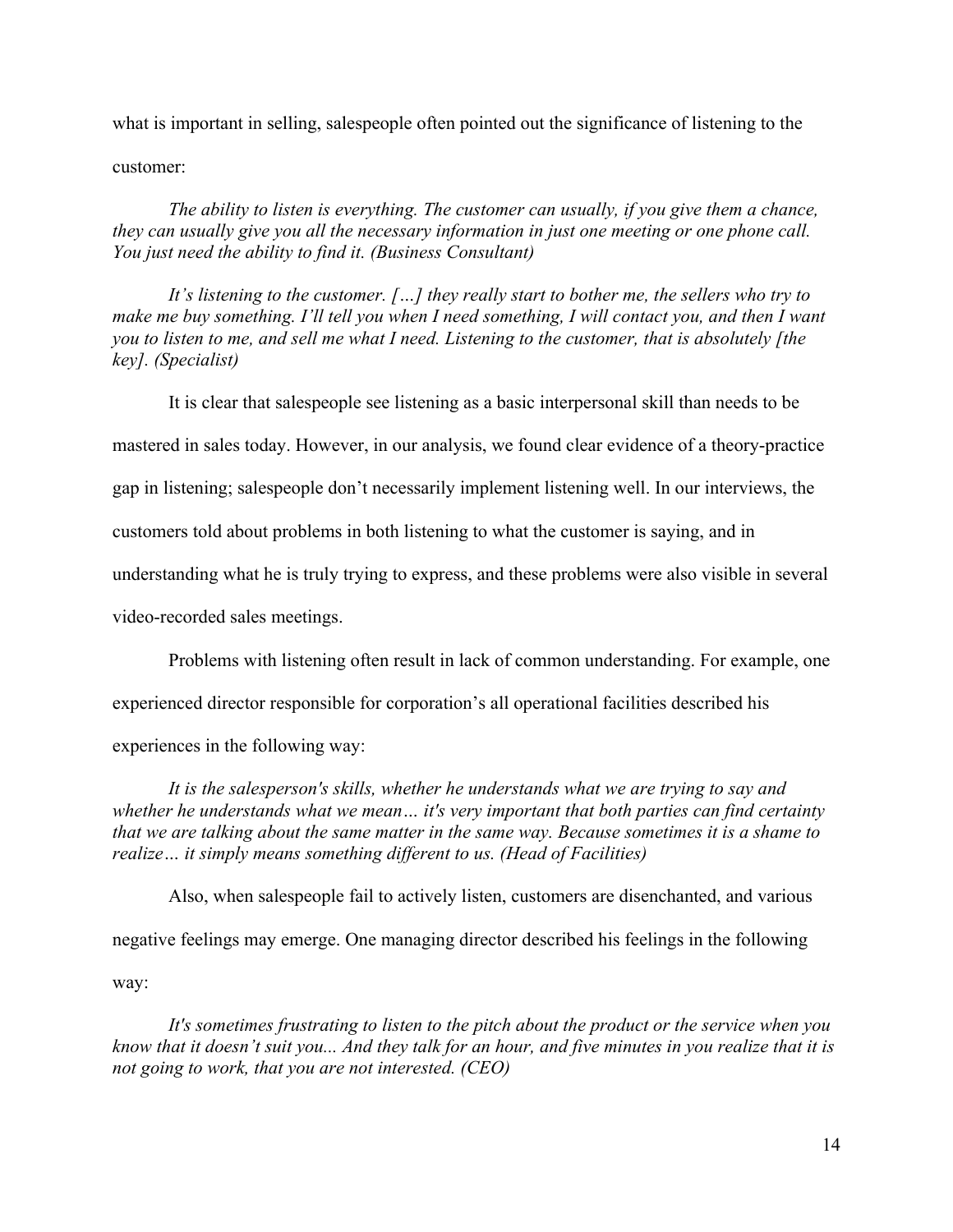Multiple customers also made note that salespeople were not able to turn meetings into a dialogical two-way exchange of ideas. Customers feel that meetings often become monologues, instead of a constructive dialogue that would benefit both parties. A particularly vivid example of this was told us by one of our interviewees called Carsten. Carsten is an experienced CEO who typically meets hundreds of new potential partners every year. When meeting a sales representative of a company that was selling a technical production solution to enhance Carsten's service business, a nice dialogue emerged in the beginning. Excited by this promising start, Carsten told the sales representative extensively how his firm's service production worked, and about his own plans to develop it. After some specifying questions, the sales representative opened his laptop, and then a monologue ensued, completely ignoring the previous discussion. In that moment, Carsten told us that he felt that the sales representative did not listen to him, or even didn't understand the situation at all. Carsten became frustrated and ended the meeting in a hurry. So, it is evident that failing to listen to the customer may cause feelings of frustration, annoyance, and even anger, and that these feelings can diminish customers' perception of the trust and credibility of the sales organization, which in turn may lead to losing the sale.

As we analyzed our dataset, we were able to identify antecedents to the listening gap. These antecedents are detailed in Table 3, falling under three sales domains: salespeople, sales process, and sales management and organizational environment. Based on our analysis, salesperson's capability to listen is not only a question of the salesperson's personal skills. As an activity, listening is also affected and framed by the organizational support given to salespeople in the form of internal collaboration between teams and/or departments, freedom to be innovative on sales calls, as well as culture and sales management that promote not just outcomes but knowledge sharing and shared learning.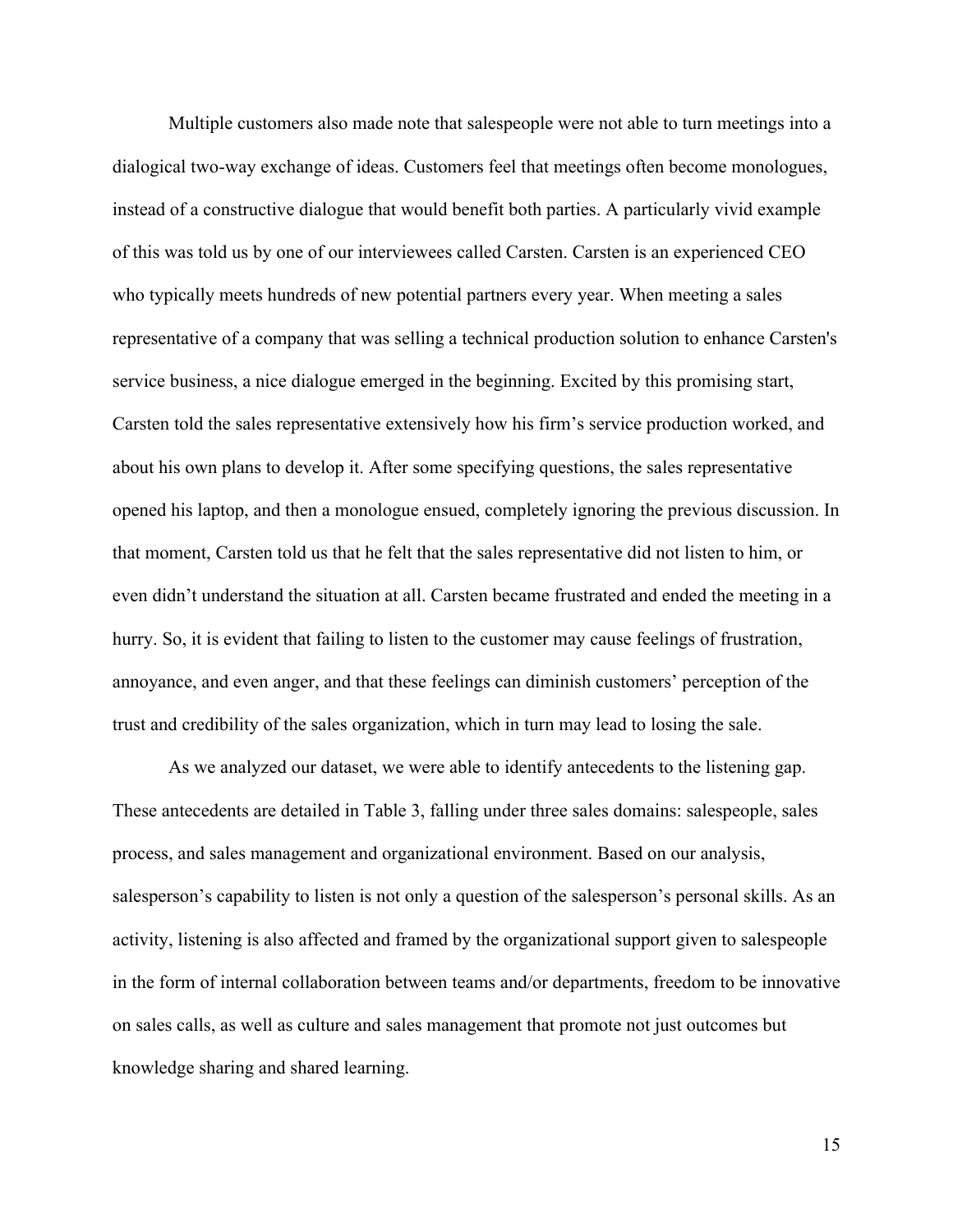---------------------------------------------------------

Place Table 3 about here

---------------------------------------------------------

### **Follow-up Gap**

A core element of all sales processes, follow-up with customers, both during the sales process after the sale, is identified as an essential part of sales work by salespeople. For example, when describing his sales process, one business consultant described this part in the following way:

*So we do little checks like, this is the stage we're in right now, and now we're doing this, this still needs to be done. (Business Consultant)*

Salespeople also perceive the need to follow-up after sales. A key account manager explicitly told us how important it was to his business, noting that despite how good the service is, there are always some product failures or little problems that need to be quickly addressed. One of his colleagues told how he is systematically doing after-sale follow-up:

*So I do try to do everything within the agreed time, with the agreed customers. I have a sort of a bible where I write this stuff. And occasionally I will stop and have a read, and it's like, oh yeah, this customer...that hasn't been done, so let's do it. (Sales Representative)*

So, salespeople know that following up is part of the job, and that the task does not stop with a signature. However, in our interviews, customers repeatedly complained that salespeople did not follow-up in a timely or thorough manner, or even that they completely failed to followup. This was also evident in some of the debriefing interviews on video-recorded sales meetings. In other words, this basic activity was not implemented as often as could be expected, based on how salespeople described the practice; there is a theory-practice gap in follow-up.

Many of the customers expressed their sentiments on the lack of follow-up in a very frankly manner: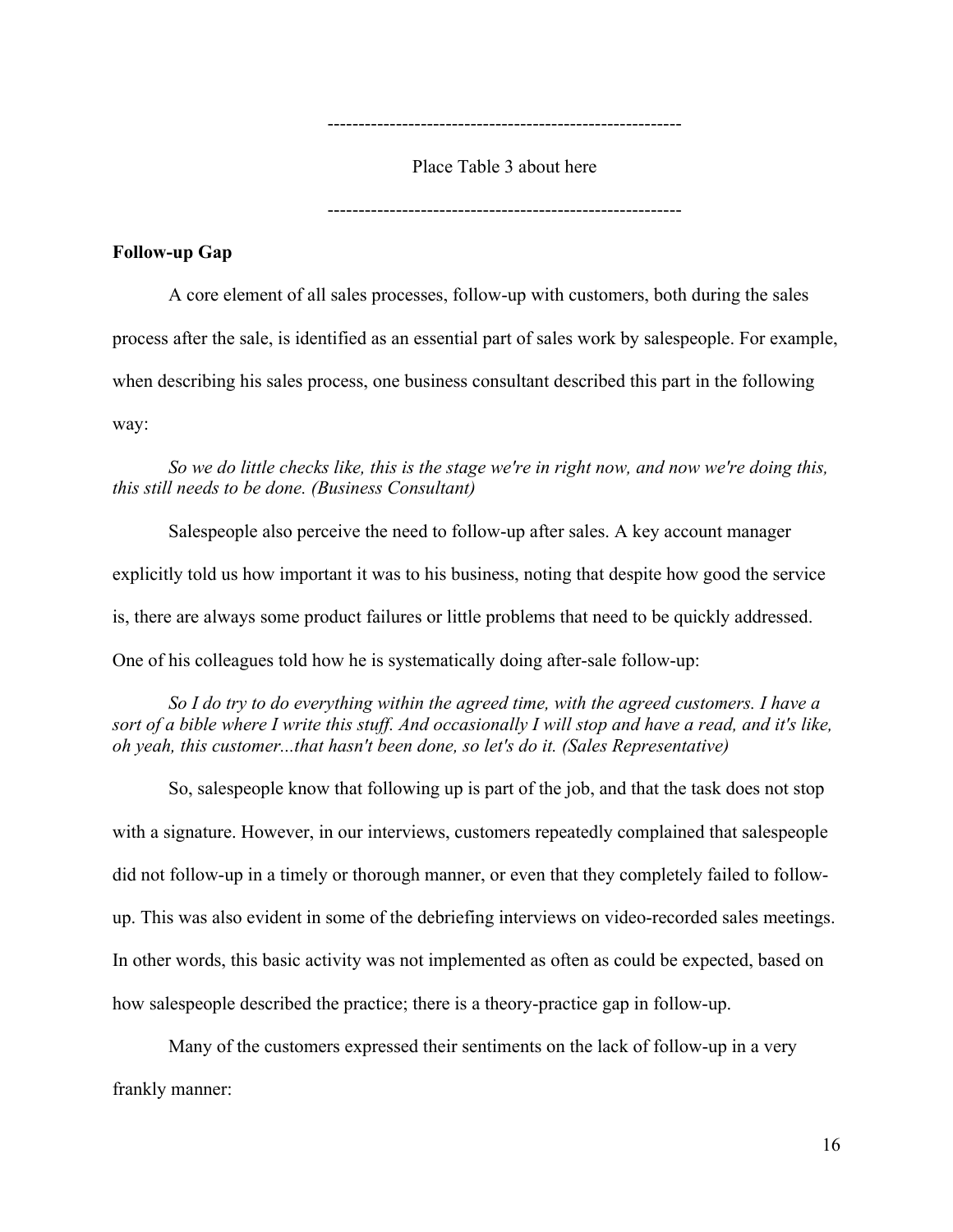*It's not enough that they just send a Christmas card - I would maybe like them to get in touch after the sale, to ask whether the product or service has met the expectations and so forth, at least some kind of contact. (Sourcing Director)*

In many cases, even small delays were identified and perceived relevant by customers. For example, a managing director says:

*The initial meeting went quite well. We agreed that we would continue the discussion. There were a few matters that had to be checked, and the salesperson was going to send the minutes at some point on Friday. I don't really know… hmmm… it's now Monday evening and I haven't heard anything. (CEO).*

Based on this small delay, the business buyer indicated concerns about the overall negotiation process and the credibility of the supplier to keep to its promises.

In many cases, lack of follow-up can even cost salespeople business they could have otherwise had. In following up on one of the sales meetings we had observed, one of our interviewees called Beth told us how she had a large customer despite the fact that the she initially knew her very well. She had brought along a support person to the sales meeting, and thought that he was following up on the customer; he thought she was. So while she got the initial business, there was finally no additional business to follow. As we interviewed the customer, an area director, she told us that the level of activity and delay in follow-up caused her to turn to a competing agency for their subsequent recruitment needs. So, the follow-up gap may not always affect the outcome of an individual sales call, but it influences the overall image and perception that the customer has about the company. The experiences and the perceived quality of the sales and service processes affect customer's willingness to buy from the company later on.

As we analyzed our dataset, we were able to identify antecedents to the follow-up gap. We identified six antecedents, detailed in Table 4, that fall under four sales domains: salespeople, sales interaction, sales process, and sales management and organizational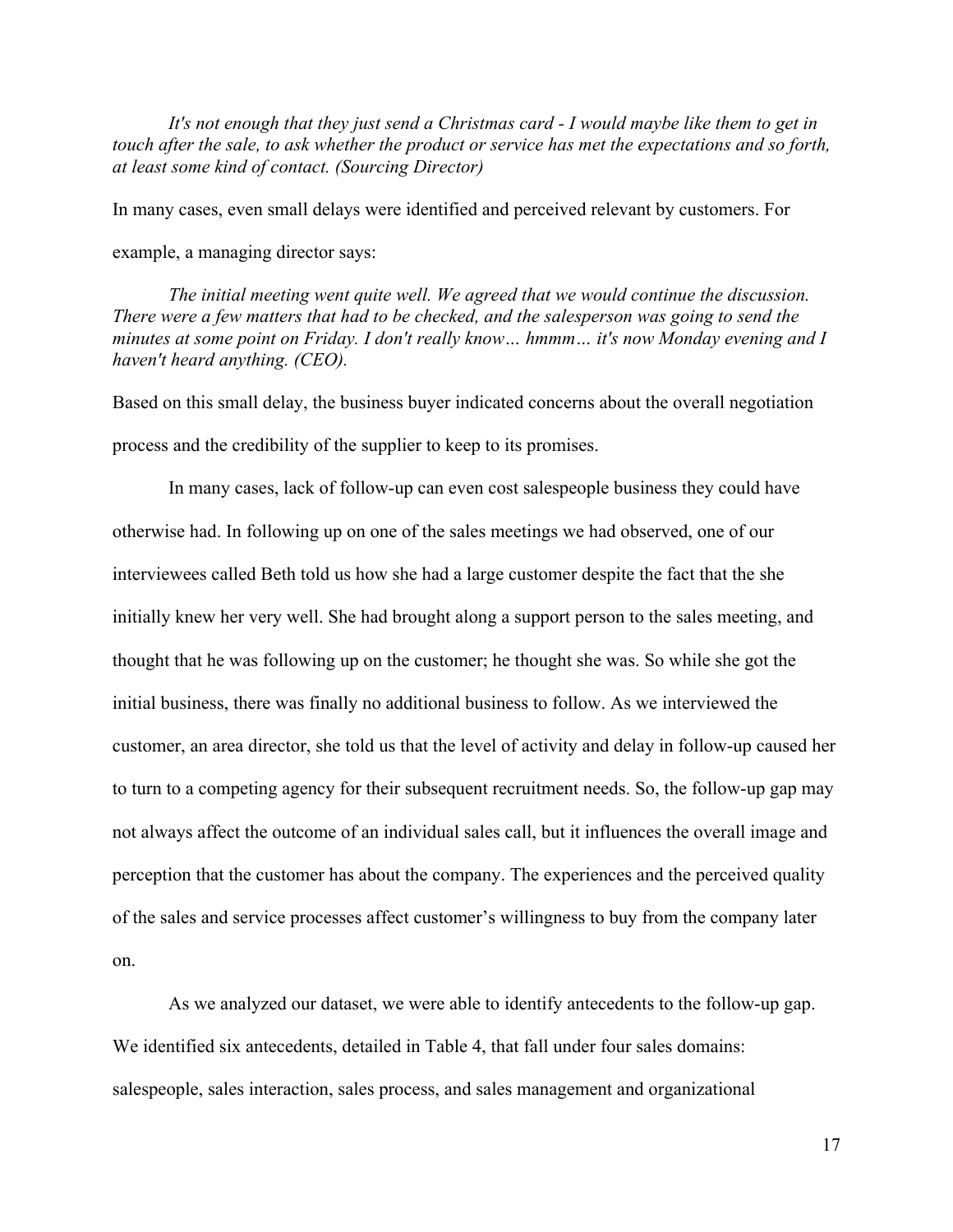environment. Based on our analysis, gaps in follow-up don't solely depend on unsystematic work habits, or delays in contacting customers. Problems with organizational culture and/or internal processes within the sales organization, such as valuing business or unclear roles between salespeople and others involved with the sales process, may lead to a situation where the salespeople don't have enough resources to handle all sales follow-up in an appropriate manner. Lack of resources like time can create problems, as can unexpected events (e.g. personnel changes) that require more work.

---------------------------------------------------------

Place Table 4 about here

---------------------------------------------------------

**Adaptability Gap**

Since Weitz, Sujan and Sujan (1981) introduced a framework for selling adaptability,

defined in terms of altering the sales talk and benefits provided in the interaction, the concept has been relatively prevalent in sales. In our interviews, both salespeople and customers highlighted the need for adaptability as an essential part of successful selling. For example, many salespeople described their sales approach as being adapted according to the customer:

*(We) rarely draw ready-made solutions from a hat, so it is, so (the customer) feels that this person somehow understands what you want and what you need, and then can even describe it to you in a suitable way. (Specialist)* 

*Different customers have a different pulse. Say I go to the metal workers' union, they breathe at a different pace than, say, a luxury cars importer xyz or a medical technology firm xyz or somewhere; there, the pace is different. Your own way of working also has to, you kind of have to adapt to the customer's pace. (Business Consultant)*

Adapting interaction requires salespeople to recognize the customer's current state of mind. Customer's level of interest can vary from meeting to meeting, depending on things like feelings, time constraints, and personal issues. An adaptive seller recognizes what the customer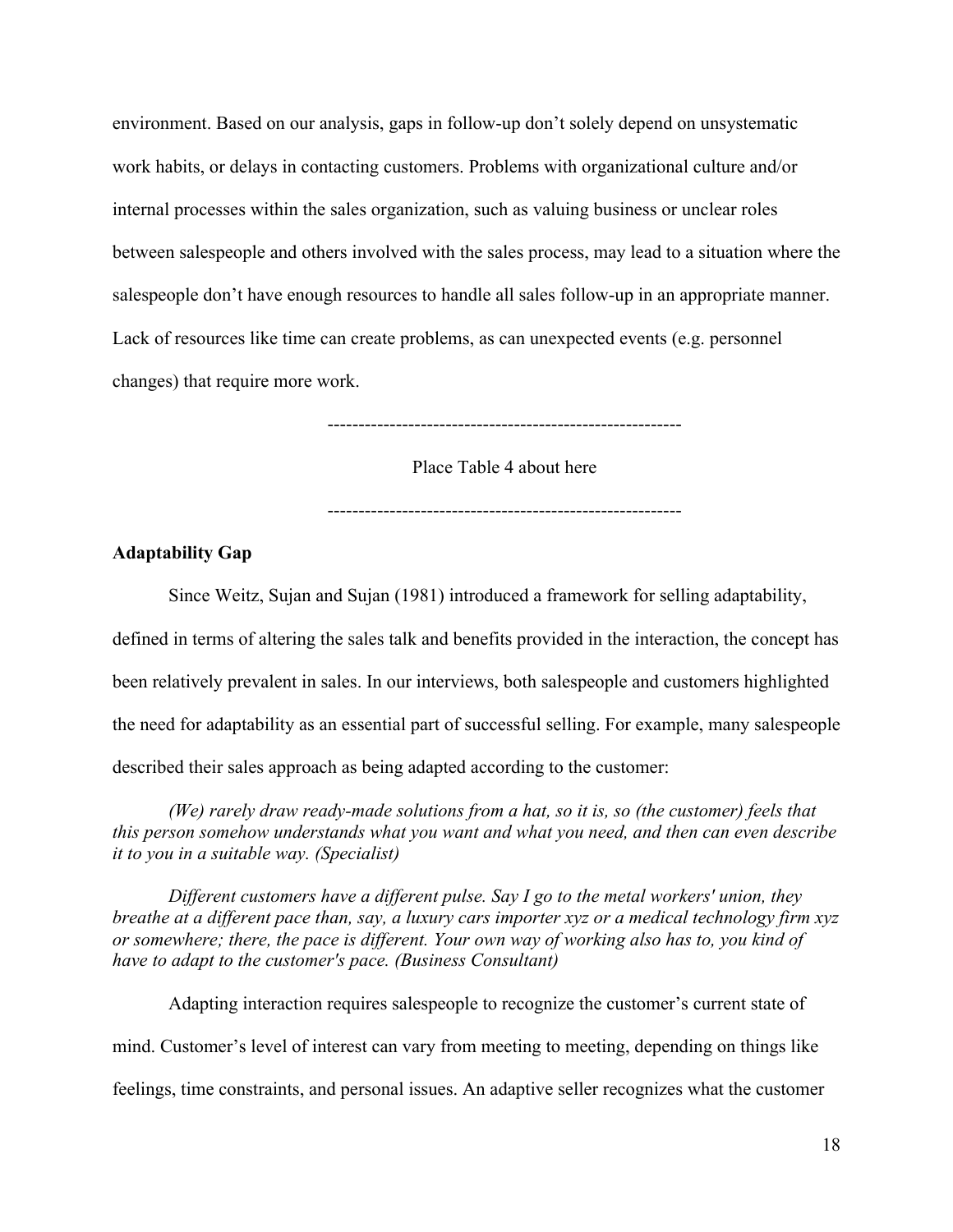is able to process at a given time, and if necessary can decide to postpone critical discussions, as

shown by this excerpt from an interview with a specialist:

*So that you don't go and irritate the customer more than necessary. You should let it be and return to the issue later on (Specialist)*

Based on our interviews, salespeople clearly know that they must adapt both the content and the style of interaction, according to customer needs. However, as with listening and followup, out interviews with the customers show that adapting is frequently not implemented in practice:

*It's like a curse and a blessing. The sales pitches have been written already, so... Of course, every line of business has professional guys who can make it look like it's their own and they speak from the heart. But not when it is not. You can see that it's the same thing they sell to all companies. It's not... And then there's the need... I have often wondered why so little attention is paid to it, when it's probably the be-all and end-all of everything. (CEO)*

So, although adapting seems to be recognized as an important phenomenon in selling, it is not clear that salespeople understand what it actually entails in practice: there is clearly a theorypractice gap in adaptability.

Sometimes salespeople seem to struggle with adaptability also because customers don't sufficiently tell them about their ideas or expectations, or when they feel that the customers expectations don't correspond to what the company or they as experts can offer. One of our interviewees, Alicia, told us about a particularly difficult sales call with a financial services customer. Alicia is a specialist within the business service that her company is selling. In this sales meeting, she felt that there was a complete mismatch between what she was telling about the service, and what the three clients from the customer side were thinking the service was about. Describing the meeting, she said:

*I am not sure whether that was related to the company culture (...) they did not really tell what they were doing, or what they were aiming for, or what were their challenges.*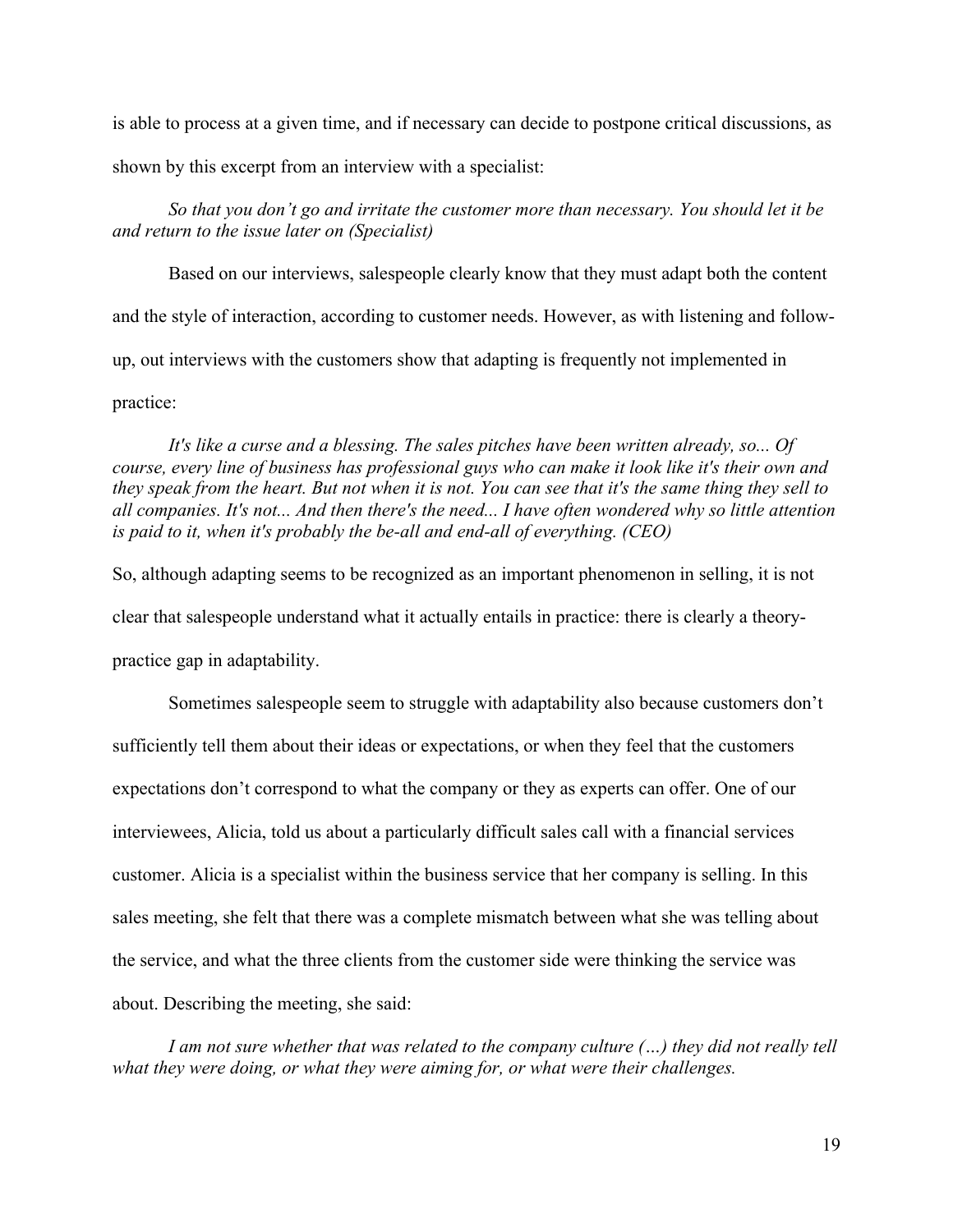Alicia admitted she didn't know how to change her normal process to adapt to these clients, as she felt that they were expecting her to present clear strategic vision for their company without any initial discussions. As a result, creating a dialogue seemed problematic. Alicia felt she *"couldn't get on the same page"* with the clients, and couldn't adapt her vision to them. It seems then, that some of the reasons behind failed attempts to adapt to customers can also relate to the mismatch between expectations; for example, Alicia suspected that some of her problems could be explained by the fact that she didn't have the kind of expertise the clients were expecting her to have in relation to the business service she was selling.

As we analyzed our dataset, we identified altogether seven antecedents to the adaptability gap. These antecedents are detailed in Table 5, falling under four sales domains: salespeople, sales interaction, sales process, and sales management and organizational environment. Based on our analysis, sometimes salespeople might lack the authority and space required to adapt their performance, especially if companies are striving towards conformity in how they are perceived from the outside, or if salespeople are not sufficiently trained to be specialists in what they are selling. Alternatively, salespeople who are product experts could have a strong occupational identity that hinders willingness to adapt the solution to customer needs.

Place Table 5 about here

---------------------------------------------------------

---------------------------------------------------------

**Antecedents to Gaps** 

We have now explored the antecedents identified for each of the theory-practice gaps separately. It is clearly visible that although the specific reasons that were identified for different gaps varied somewhat, we can clearly identify four general sales domains under which the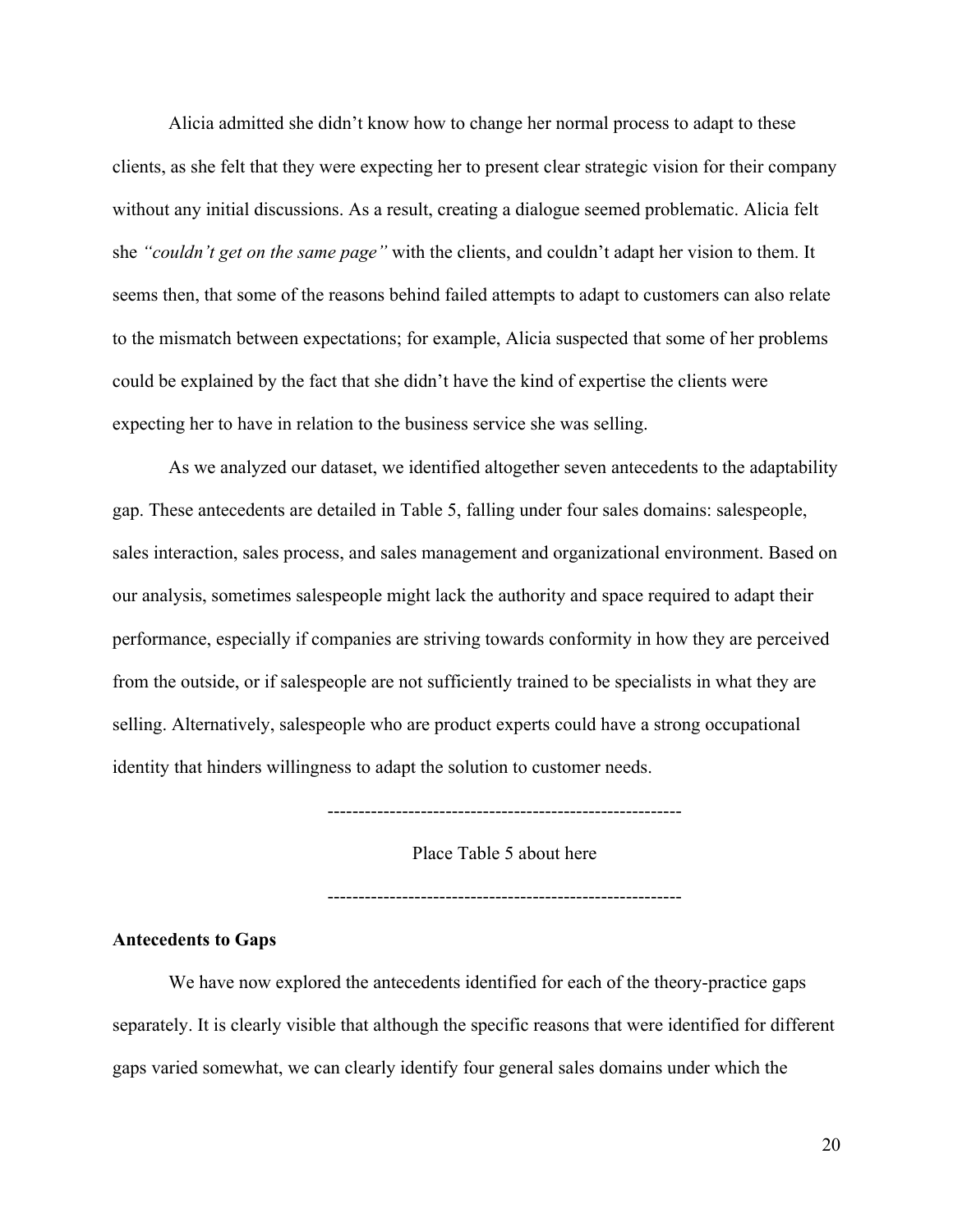different antecedent reasons fall: salespeople, sales interaction, sales process, and sales management and organizational environment. In other words, there are four clear domains related to sales from which the barriers for the successful implementation of sales theories arise. Under these general domains, we identified 15 different underlying antecedents. Figure 1 summarizes these 15 common underlying antecedents of gaps in theory-practice that emerged from our research, grouped under the four sales domains.

-------------------------------------------------------

Insert Figure 1 about Here

-------------------------------------------------------

It is worth noting that, while we chose to elaborate on findings for these three exemplars (listening, follow-up, and adaptability), we also saw examples of similar gaps in other areas of sales during our initial analysis. These included such areas as rapport building, relationship/trust development, and questioning. We believe that exploring these three robust exemplars of gaps provides insight to understanding antecedents to gaps, in general. The fact that most antecedent reasons seemed to arise from the four general domains related to sales supports the potential generalizability of our findings.

#### **DISCUSSION**

Our findings show that salespeople have a theoretical understanding of needed behaviors like listening, follow-up, and adapting. The interviewed salespeople saw each of these theorypractice gaps as important. Following the identification that salespeople were aware of what they needed to do, we found evidence that in many cases, despite the knowledge and import, the customer did not feel the salesperson was actually implementing the construct in practice.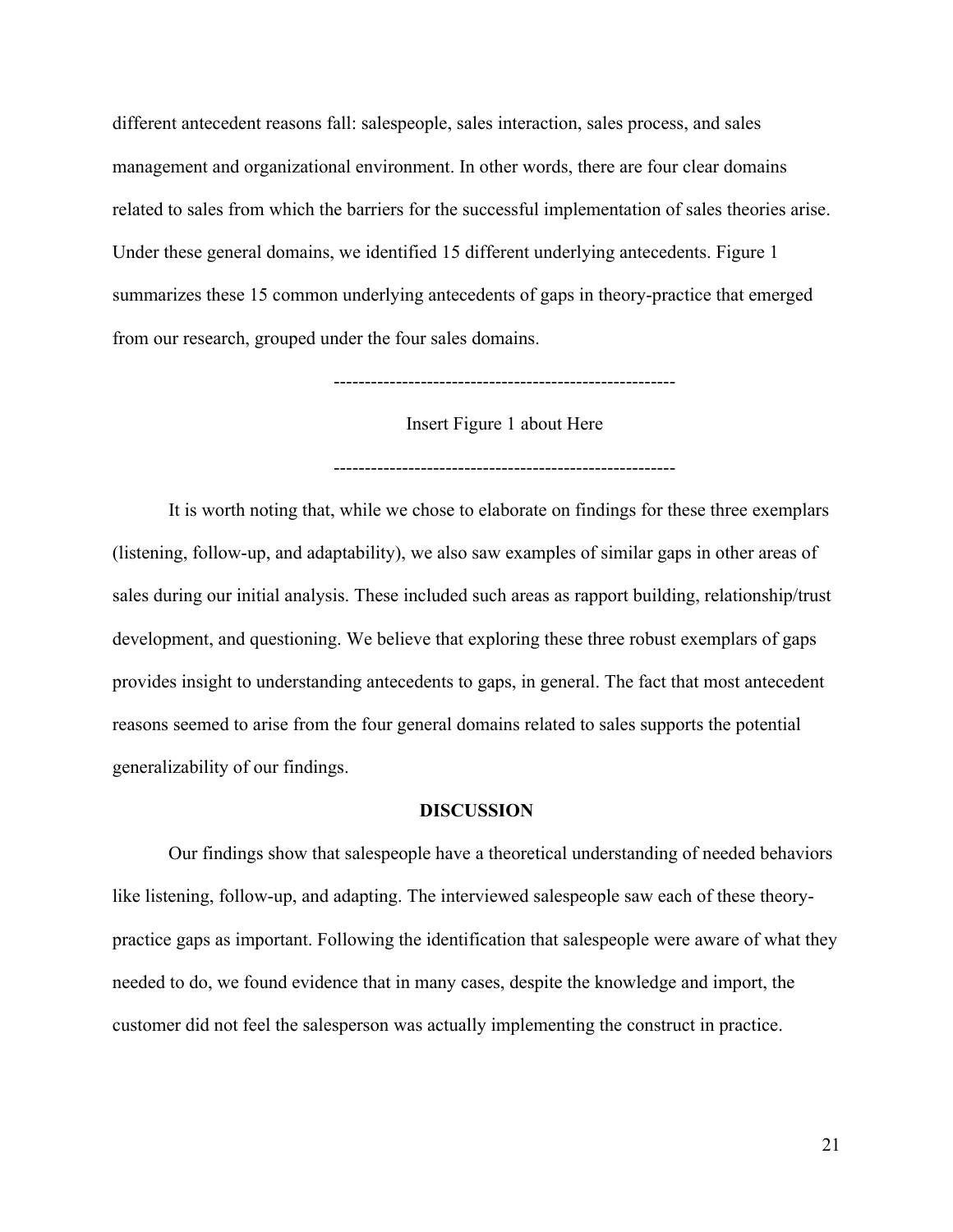Finally, for each gap, we explored the reasons identifiable in our dataset and identified a number of antecedents that were summarized in Figure 1.

There are essentially two important paths that result in the actual doing of successful sales practice. First, the theoretical knowledge has to be disseminated to organizations and salespeople, and then the organizations need to assure implementation. Second, it is also necessary that academic theory be grounded in real world applicability, which in turn is contextualized (in other words, made understandable) for the individual salesperson's everyday work activities. Both pieces need to be in place to optimize sales practice.

The first question, then, is how to improve the processes of knowledge dissemination and implementation? The salespeople are aware that certain behaviors are important, but don't implement them. It would be unfair to simply blame the salesperson, given the pervasiveness of the gaps in our study, and literature more broadly. While there may be some aspects that can be controlled by the salesperson (i.e. some antecedents arising from salesperson behavior may fall under the salesperson control), but our findings indicate that turning to salesperson training, rewards, and management oversight for explanation is far too simplistic. Years of research and training related to each exemplar gap seem to have failed to remedy the problems. We must consider that, while some practical implications may be derived (and are discussed briefly later), we need to look at theory and knowledge development as well. It is quite plausible that the salesperson, and their managers, may not fully understand what is required of them because the academy hasn't done a good job in knowledge development. As discussed before, theories may not be grounded in reality or relevant to practice. They may not be contextualized, and not addressing the "how-to" of implementing knowledge.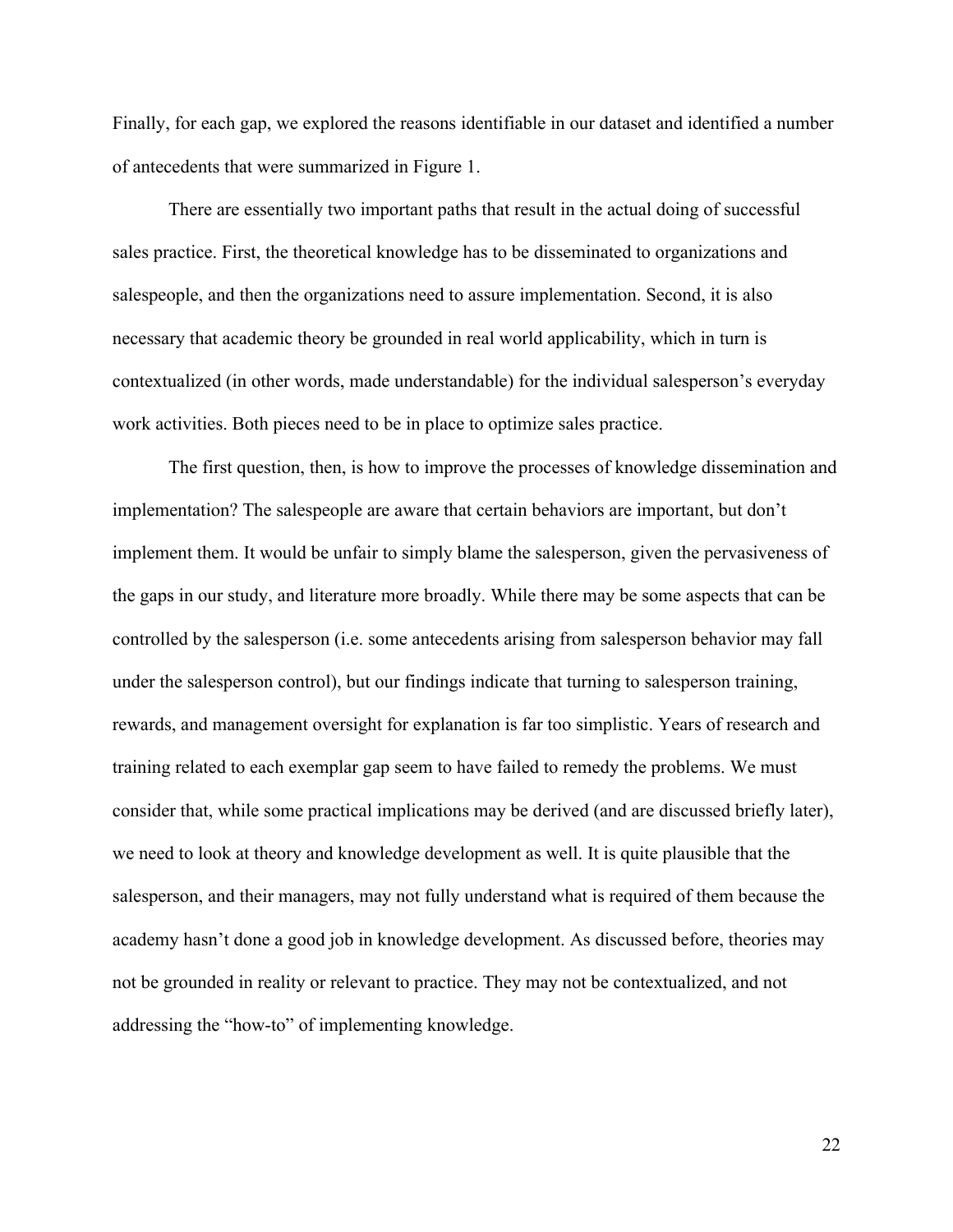Secondly we argue, that for theory to inform practice in a meaningful way, theories must be made more relevant and more easily applicable. As used here, relevance focuses on the content and topic of the theory; that it ties to reality. Contextualization focuses on the level and description of the theory; that it can be directly applicable. Several of the antecedents we uncovered point to these ideas. In the domain of salespersons, both salespeople's attitudes and actions are included. Based on our findings, it seems that despite training, salespeople may stick to old habits and work practices if knowledge is not made contextualized and if organizational practices are not aligned to support the adoption of new habits/work practices. This notion of habit over training is well established elsewhere (e.g. Neal, Wood and Quinn 2006). In addition, salespeople might actually implement what they know (e.g. listening and follow-up) if other things would not get in their way (e.g. insufficient knowledge). As a result, theory can be made more relevant if it addresses how things relate to each other, not just effects of one specific variable. Finally, management needs to support sales rather than control. Control and rigidity were behind many antecedents. This also points to a need to assure the relevance of theories to assure management understands what is required of them. Overall, the types of antecedents point to the lack of relevance and contextualization in current theory and its constructs.

In addition, theoretical constructs often focus only on individual salesperson activity, as though the selling process occurs in isolation. However, our data suggests that successful sales interactions are highly dependent on organizational conditions and enablers. We identified several organizational enablers necessary for successful implementation, such as salesperson freedom and authority to act, as well as accessible social support. Moreover, our analysis identified that organizations need to create a working environment which promotes continuous learning through knowledge sharing and feedback. This kind of working environment enables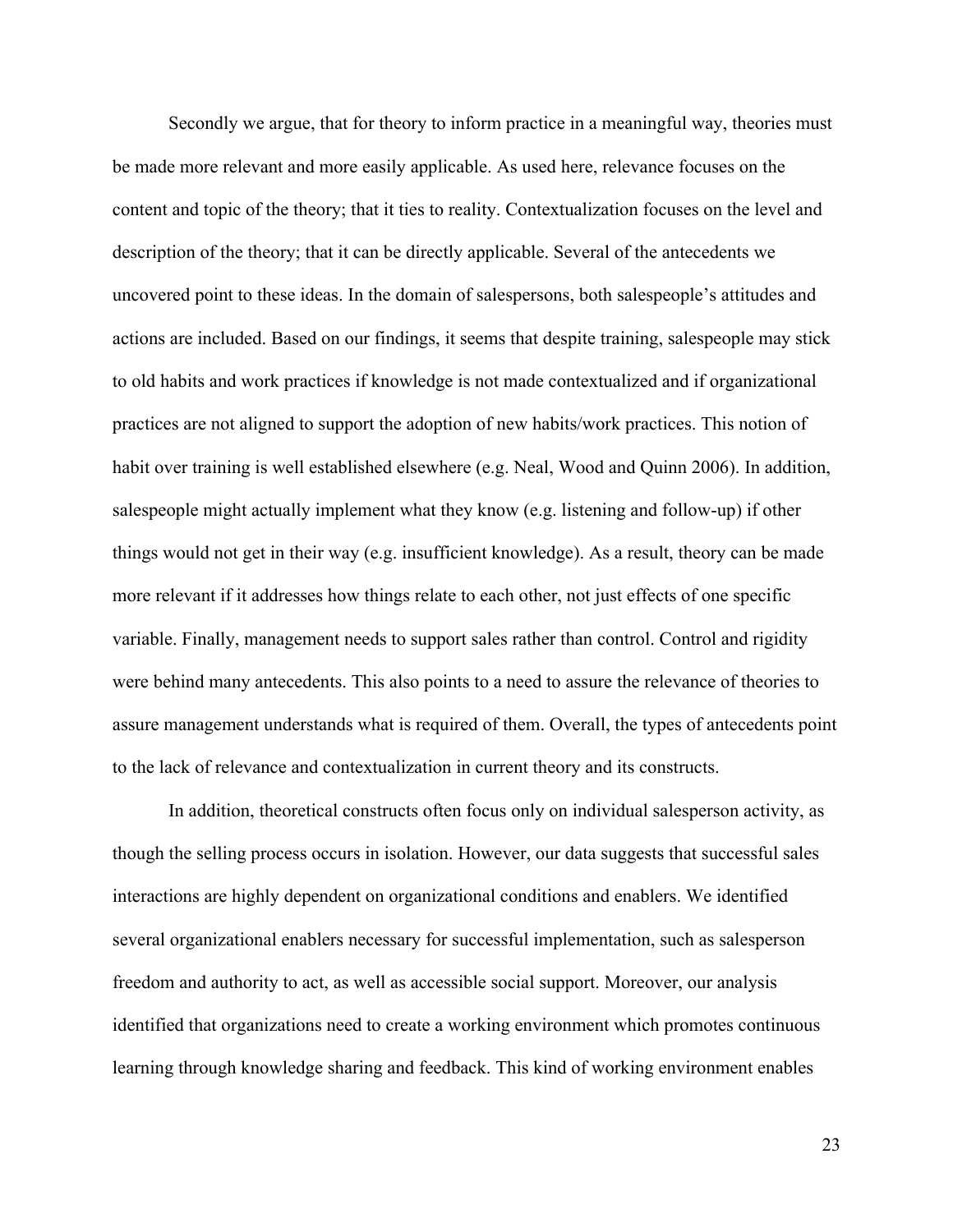constructs to be implemented successfully and developed over time. For theory to be relevant and contextualized, it needs to consider, not only the activity itself, but also conditions required from the surrounding organization.

Based on sales and marketing literature, as well as other disciplines, we identified two potential directions for academics that can improve academic work and potentially help to close some of these gaps through increased relevance and applicability of developed theories: grounded theorizing and contextualization. We will now discuss these in more detail in the following sections.

#### **Relevant Theory through Grounded Theorizing**

Across disciplines, the call for relevance exists. One concrete response to the concern for relevance is increased theorizing grounded in practical activities, such as the practice-based approaches to the study of strategy, accounting, or marketing. This approach was recently introduced to the sales academy (Geiger and Kelly 2014). Scholars have recently turned to practice-based approaches to analyzing business, basing their research on what Sandberg and Tsoukas (2011) call practical rationality theories in comparison to scientific rationality. These practice-based studies offer an alternative to traditional studies by looking at what is actually done in companies (i.e., the practice), rather than testing decontextualized theories of how something should be done. In various fields of business research, practice-based approaches are becoming increasingly widespread, from strategic management (strategy-as-practice, see Vaara and Whittington 2012) to accounting (accounting-as-practice, see Ahrens and Chapman 2006) and marketing (marketing-as-practice, see Skålen and Hackley 2011).

These approaches typically argue that by re-focusing research on the actions and interactions of practitioners, they bring an understanding of human action to the organizational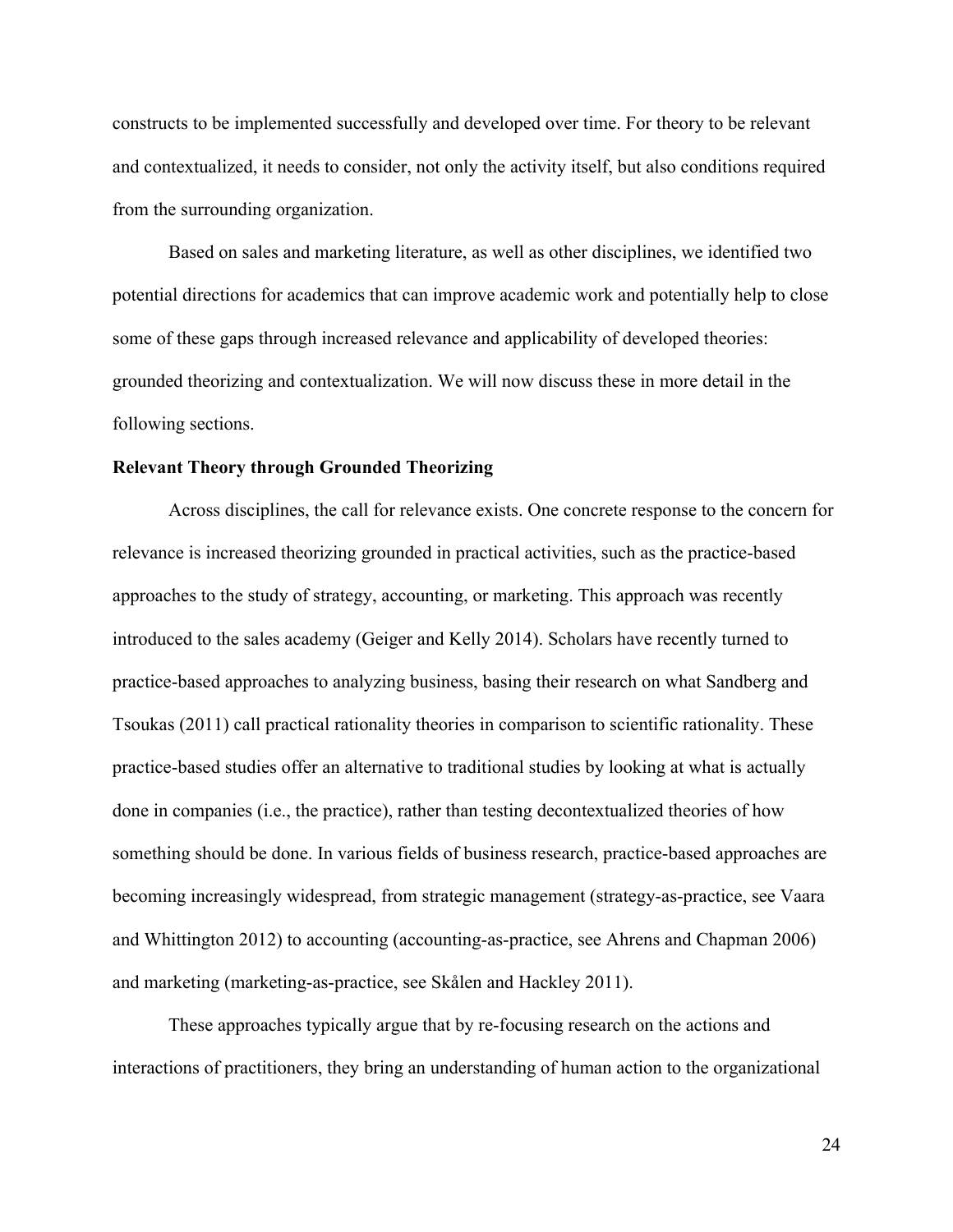phenomena under consideration (e.g. Jarzabkowski, Balogun and Seidl 2007). As such, practicebased analyses can be seen to reflect a broader concern to humanize research (Pettigrew et al. 2002). Following the lead by Geiger and Seamus (2014), this line of research in the field of sales may be one solution to bridge the gap between theory and practice. Sales-as-practice research is an approach that focuses our attention on how selling is actually done in practice, rather than creating decontextualized theories. As an example, the strategy-as-practice approach has enriched traditional research in four distinctive ways: 1. by broadening the scope of (basic) theories on which insights are drawn from (e.g. how do salespeople deal with unplanned events such as changes in contact persons as seen in the antecedents to follow-up?), 2. by broadening the scope of phenomena that research results explain (e.g. the unfolding of the sales process as it actually occurs or customer interaction antecedent), 3. by widening the types of organizations studies and making the research results more valid across different contexts (e.g. sales versus service roles and visions as seen in antecedents), and 4. by achieving a methodological shift, thus achieving a larger scope of accepted methods and methodological plurality (Vaara and Whittington 2012). It is our belief that that a similar development is desirable in the field of sales research to promote relevance.

The relevance of sales research depends, in part, of the extent to which practitioners' perspectives are included in the research process, and that the results are incorporated into activities that help companies to adapt to changing environments (see Mohrman, Gibson and Mohrman 2001). Although collaboration might not always be easy, Avenier and Cajaiba (2012) and others show that it is possible to develop research questions that meet both academic and practitioner interests. Orr and Bennett (2009) suggest that academic–practitioner interests may overlap despite different incentive structures. Thus, practitioners' voices should be added also to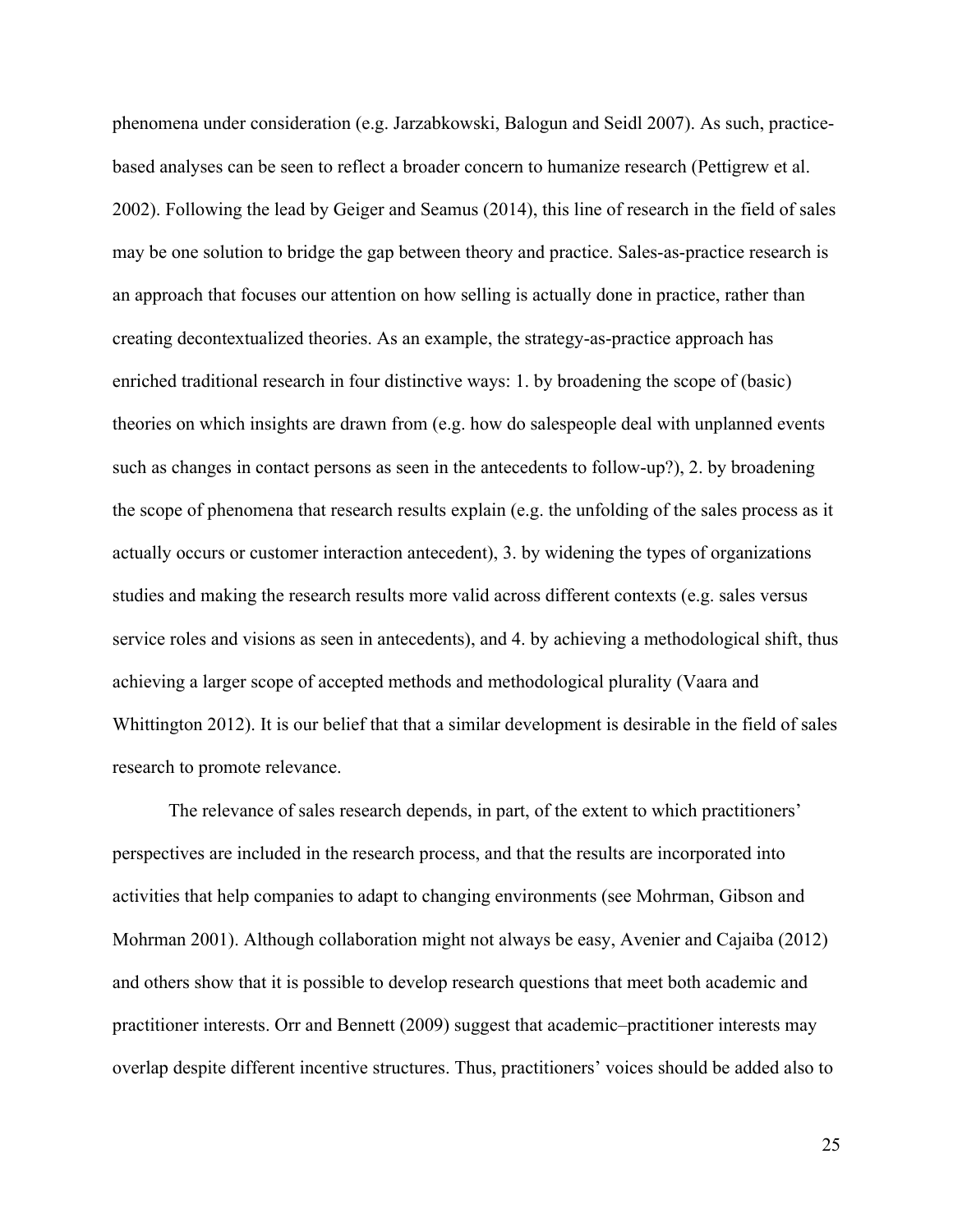our academic discussions (Bartunek and Rynes 2014). The more we engage in communication and collaboration between academics and business practitioner, the more relevant and grounded our knowledge development will be.

#### **Applicable Theory through Contextualization**

It is widely recognized in the management literature that despite sufficient conceptual knowledge of what constitutes effective practice, managers may often lack the ability to apply that knowledge in context (Baldwin et al. 2010). In other words, companies have gaps between what they know, and how that knowledge translates into action. This diminishes the impact research has on managerial practice. As we know, and provide additional evidence for in this research, this applies to professional selling where sales knowledge does not always translate into practice.

Pfeffer and Sutton (1999; 2000) state that most organizations do not suffer from ignorance; organizations have access to relevant knowledge and they know "what" to do. Instead, the main problem is that knowing "what" to do is not enough. In practice, they may ignore or act in contradiction to the known information. We need to turn knowledge into action. In doing this, knowing "what" is transformed into knowing "how," as the knowledge is situated and embedded in a particular context. According to an epistemology of practice, it is only in this situated activity where knowledge and knowing emerges (e.g. Cook and Brown 1999). Because knowing emerges through the activities in which people engage, it is always situated and contextual.

Researchers in other disciplines have suggested that this theory-practice gap stems from the fact that current theories do not resonate with practitioners due to their onto-epistemological underpinnings (Sandberg and Tsoukas 2011). In other words, research and practice produce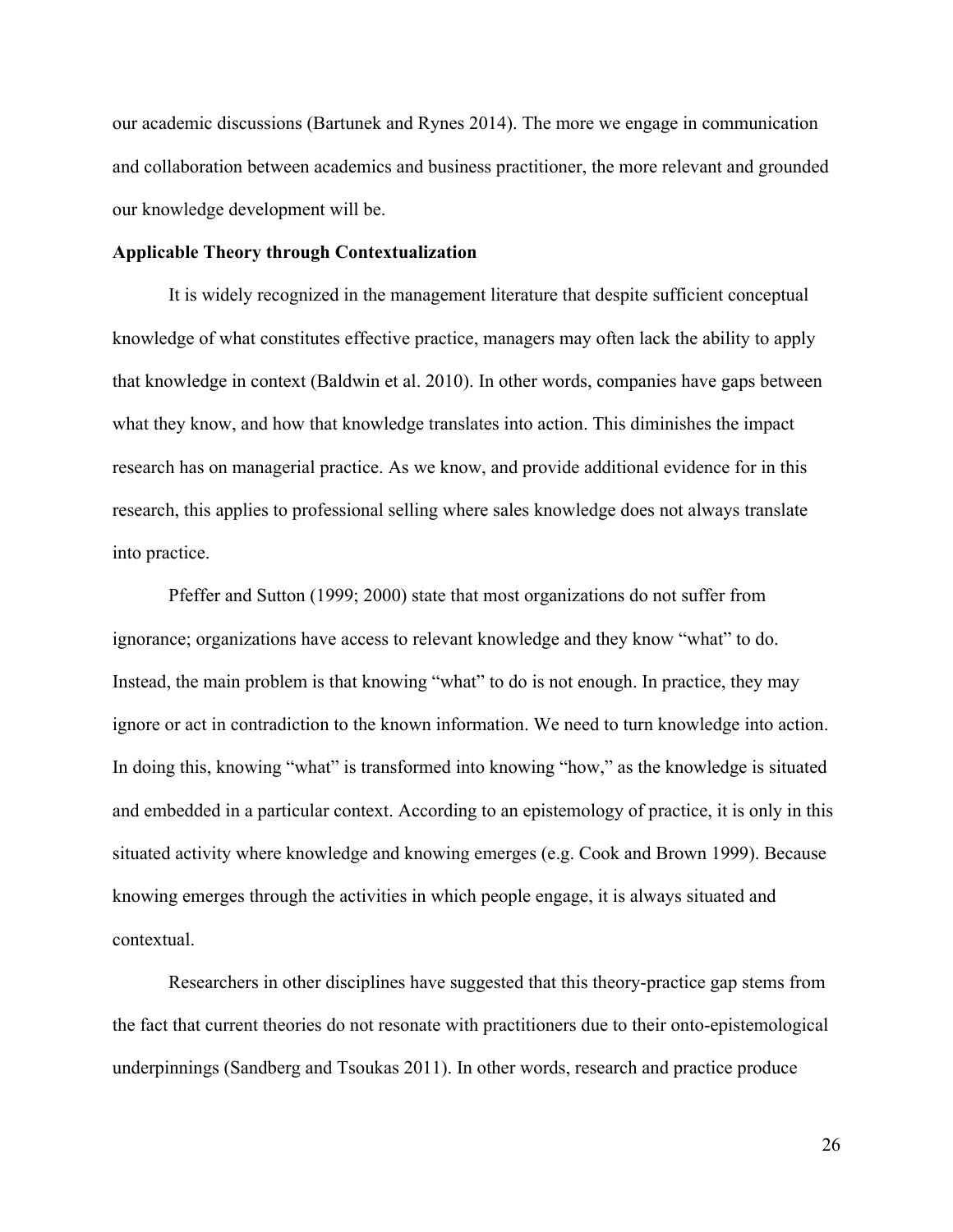distinct forms of knowledge. This is what the French sociologist Pierre Bourdieu (1990) meant when he said that the logic of practice is different from the logic of scientific theories: "practice has a logic which is not that of the logician" (p. 86). In this line of thought, Kondrat (1992) has argued that instead of beginning with definitions of knowledge "for" practice, we should start with questions like what knowledge does the practitioner (of an occupation or profession) use?, how does the practitioner obtain it?, what does the practitioner think?, how does the practitioner go about constructing action?, and how does a competent practitioner go about knowing "in" practice? These and similar questions have received limited attention, but they are crucial to understanding the relationship between theory and practice (Dreyfus and Dreyfus 1998). Adapting this alternative perspective in sales research could help to contextualize research findings and help close the theory-practice gap.

In developing scientific knowledge that would speak more directly to practitioners, academics also need to consider using a larger range of research designs and methodologies. Only an intimate connection with empirical reality permits the development of a testable, relevant, and valid theory (Glaser and Strauss 1967). This means that our research design, in terms of data to be collected, procedures of data collection, more detailed description in data, and type of analysis, should fit the current state of understanding and existing theory in the field ("methodological fit," see Edmondson and McManus 2007). Research approaches, such as case study or qualitative studies, generating more detailed, contextualized and rich data are especially appropriate in new topic areas with little prior work, when contradictory or paradoxical evidence exists or when the studied phenomena themselves are such that they cannot be studied as separated from the context in which they occur. Some phenomena require rich, contextualized data to be fully understood; especially dynamic research areas, such as value co-creation and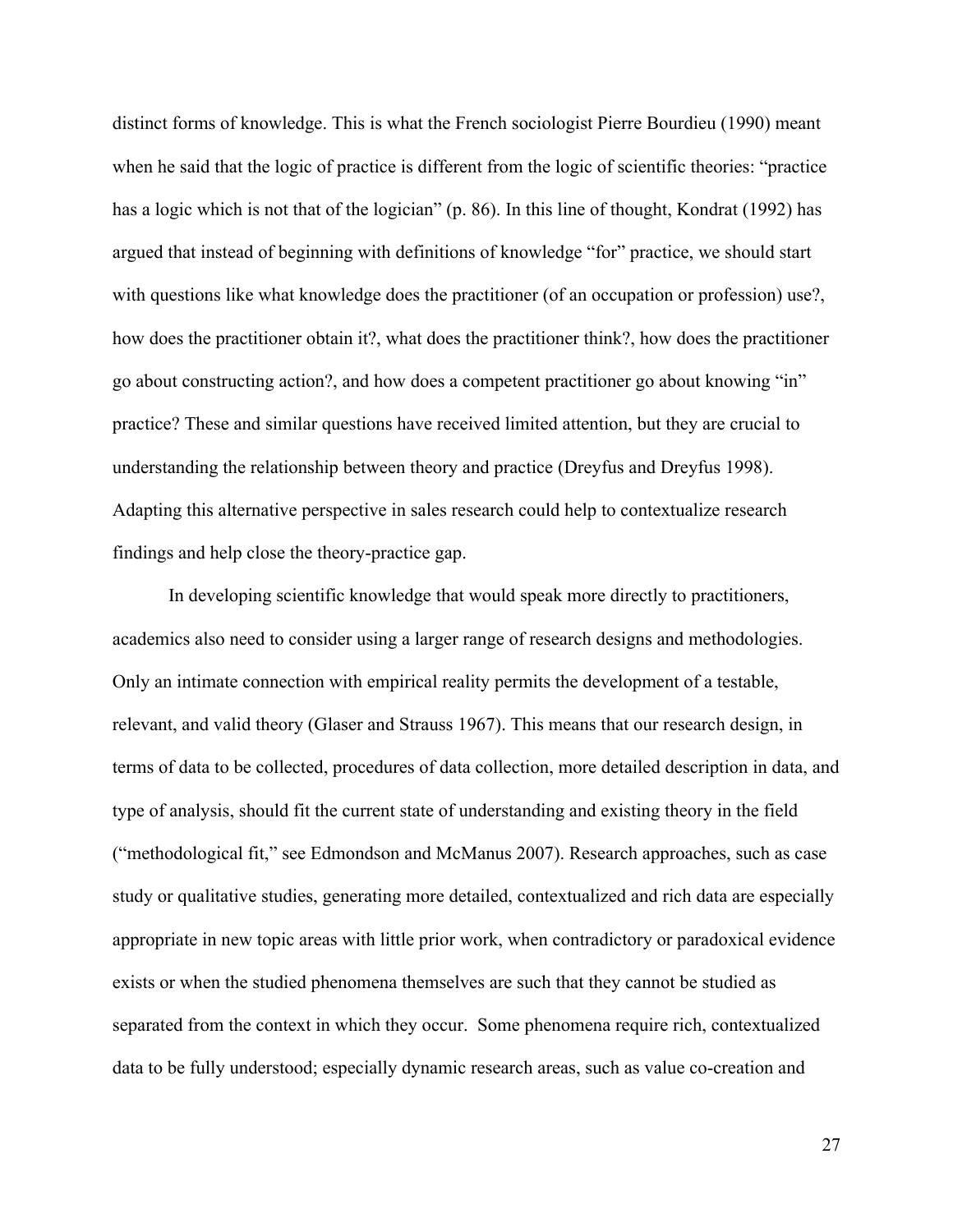solution customization may be examples of such. For some academics, qualitative field research is also a particular way of knowing the field, and thus not simply an empirical activity, but a theoretical one.

### **THEORETICAL IMPLICATIONS**

There are a number of theoretical implications that scholars can consider in addressing the sales theory-practice gap. We have identified two main ways to address it based on literature. First, academics should pay more attention that knowledge produced is more relevant, through appropriate research questions and contextualized research designs, as discussed above. Also, academics should use more practice-based theorizing in order to produce knowledge that impacts actual sales practice. Both of these ways of reconsidering theory stem naturally from our findings regarding the antecedent reasons for our exemplar gaps.

The above discussion focuses on an overarching question of current sales theory development. We can identify some interesting specific findings that impact gaps for our exemplar constructs. Findings include identification of variables that should be considered in furthering our knowledge. Sales behaviors and attitudes can create barriers (e.g. fixed mindset, traditional processes) to the actual implementation of what the salesperson knows she should be doing. Researchers need to consider how the salesperson herself may be a barrier to successful implementation of good sales practice, and how this negative impact can be moderated. Similarly, when study focuses on salesperson behavior, researchers need to include context variables from the sales environment and firm processes, as well as sales management practice. This work provides some interesting insight on specific variables that might be included in the listening, follow-up, and adaptability research (and potentially other areas).

#### **MANAGERIAL IMPLICATIONS**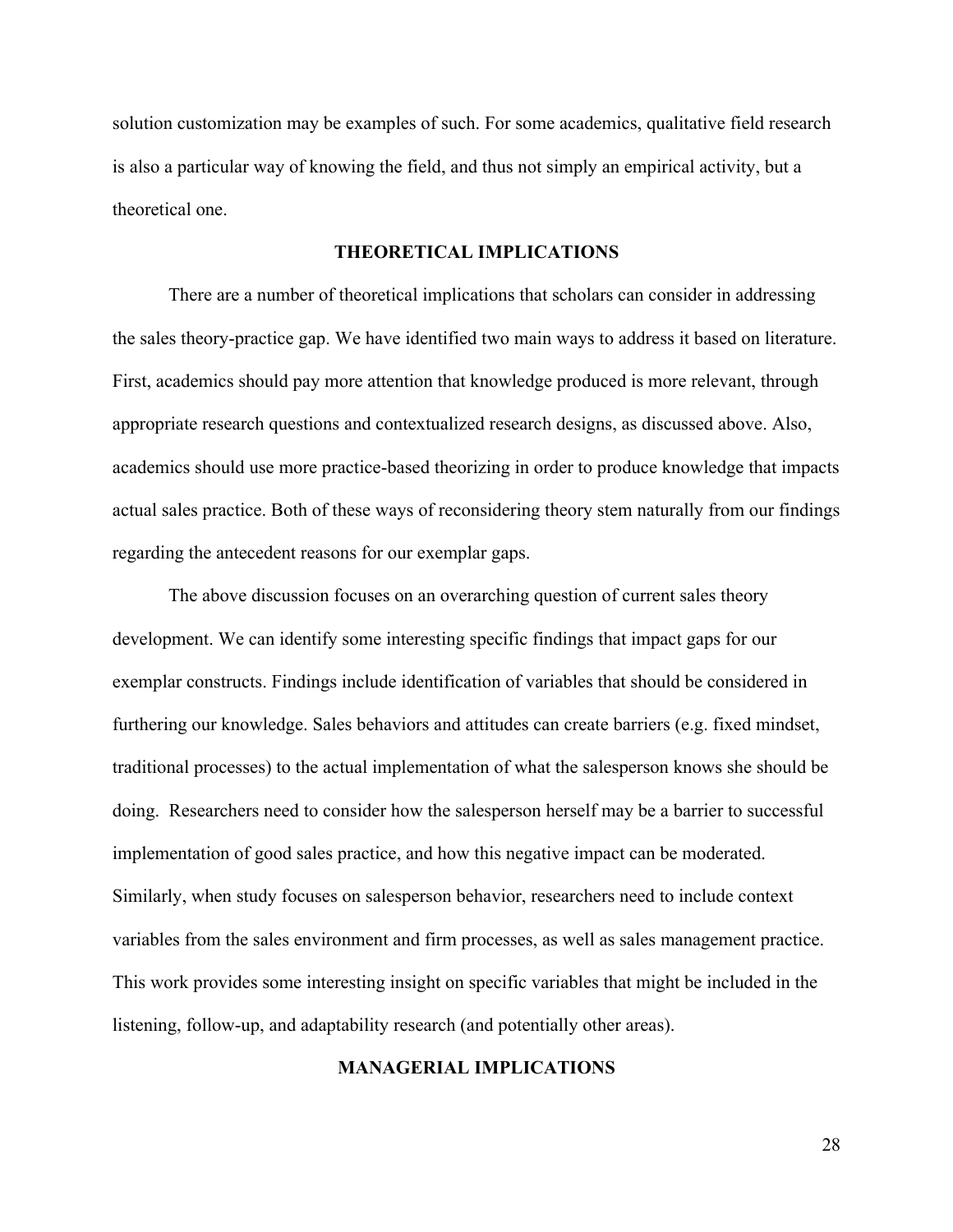There are a number of potential practical implications that managers can consider in addressing the theory-practice gap, including leadership, culture, organizational support, and coaching. In addition, training programs need better follow-through and new pedagogy. These practical implications are discussed below. While we believe some immediate issues may be addressed by management, we also feel that this is a more transitory solution, and that ultimately it falls to the academy to make the work more relevant and contextualized.

First, strong implementation requires strong leadership, without controlling. Our results seem to point to the fact that, if salespeople are to implement, they need to know what is expected, when it is expected, and the consequences of achieving or not achieving the expectations (Ingram et al. 2005). This clarity has to be accompanied by leadership supportiveness and a commitment to continuous learning. One antecedent to theory-practice gaps was sales management that over-relied on outcome measures. Managers need to role model good sales practices that may not be implemented well right now, and focus on process to supplement outcomes.

Another potential area for practitioners to look is the culture of the sales organization. Organizations know that the sales culture is important to success (Ridnour, Laask and Shepherd 2001), but need to make sure that the culture is one that supports implementation of the desired behaviors required by the theoretical knowledge. A culture that focuses on competitiveness will not be likely to spawn collaboration. A culture that is autocratic doesn't breed good dialoging. Sales managers need to take a look at culture and existing organizational structures, perhaps with a good sales culture diagnosis, and make sure that it fits with what they want to accomplish. This was a contextual factor that needs further investigation, but may be influenced by sales strategy in the short run.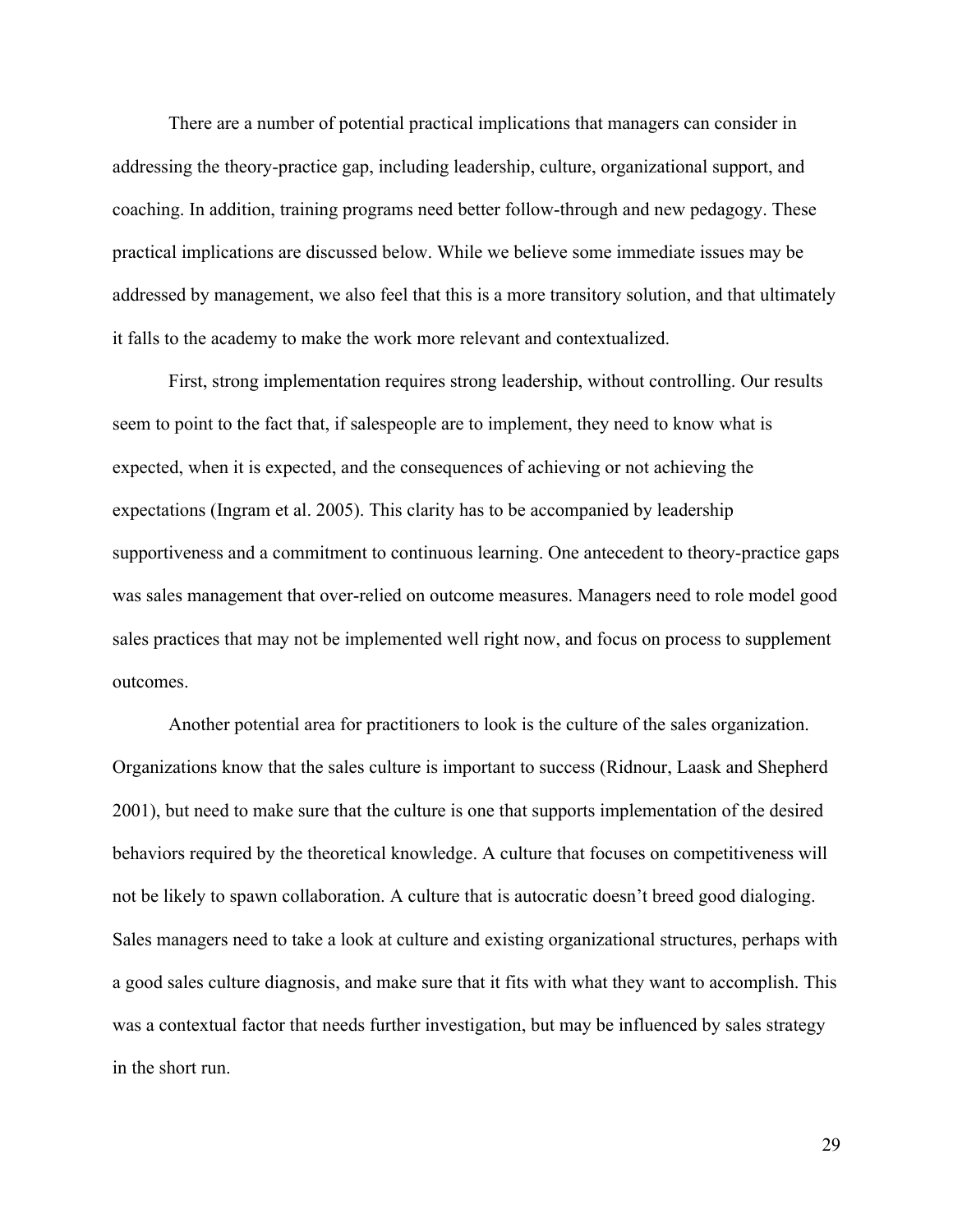Although training typically addresses many issues related to process, , much sales training suffers from a lack of follow through, as we saw in our findings. Managers may wish to take a look to see if better training follow-through would help to eliminate the theory-practice gap in some aspects of their sales force. One day of training is not enough to establish strong new habits or routines, in particular those needed to overcome longstanding habits. Systems for further practice, evaluation and feedback need to be developed. Managers should also consider including new elements in sales training that promote implementation and application (Silberman and Auerbach 2006). For example, the use of interactive, theatrical drama-based methods in training creates experiential learning that enhances salespersons' capabilities to apply new skills in practice (e.g., Antal 2014).

And finally, busy managers, especially for experienced salespeople, may overlook coaching even if it can be more efficient than more traditional forms of training. Our findings seemed to demonstrate that coaching and other support was deficient. Effective sales managers realize that placing a high priority on coaching will drive better implementation, more consistently (Shannahan, Bush and Shannahan 2013). While this list is not exhaustive, there are some ways to focus managerial attention on helping salespeople translate what they know to what they do.

#### **CONCLUSION**

In looking at the context of our data, we first show that specific well-known examples of theory-practice gaps (in listening, follow-up, and adaptability) do in fact exist. We explore the potential antecedent reasons that emerge from our data. These antecedents stem primarily from the domains of salespeople, sales interaction, sales process, and sales management and organizational environment. Next, we propose specific measures to help academic researchers to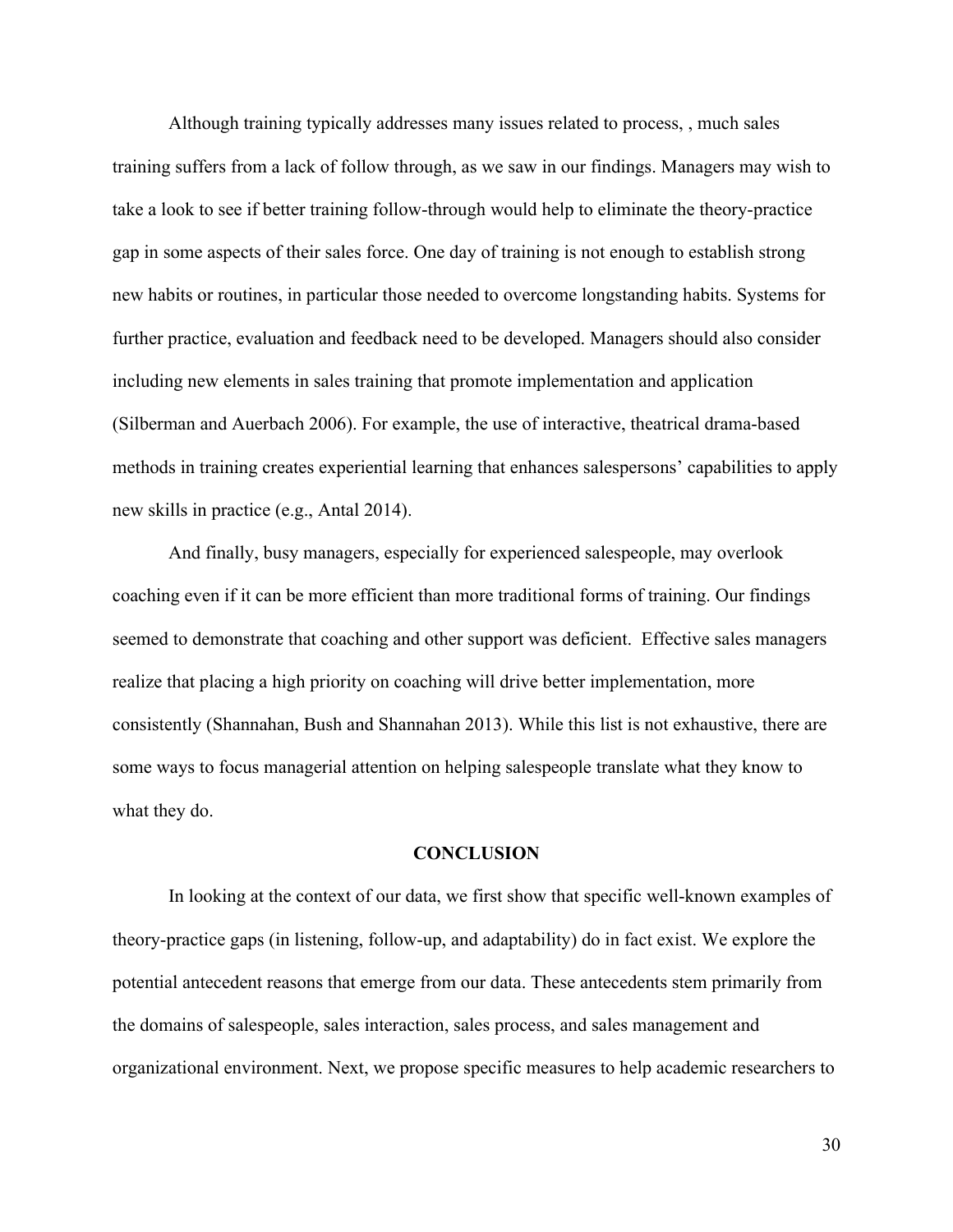address these gaps, such as making research more relevant (including using practice-based approaches), and better contextualizing work in the area. We believe our suggestions can help to redirect future efforts to assure that theory development is relevant, contextualized, and useful in informing future professional selling practice. The paper contributes by looking beyond the identification of theory-practice gaps, to their underlying reasons. Change is needed to evolve sales research for future success.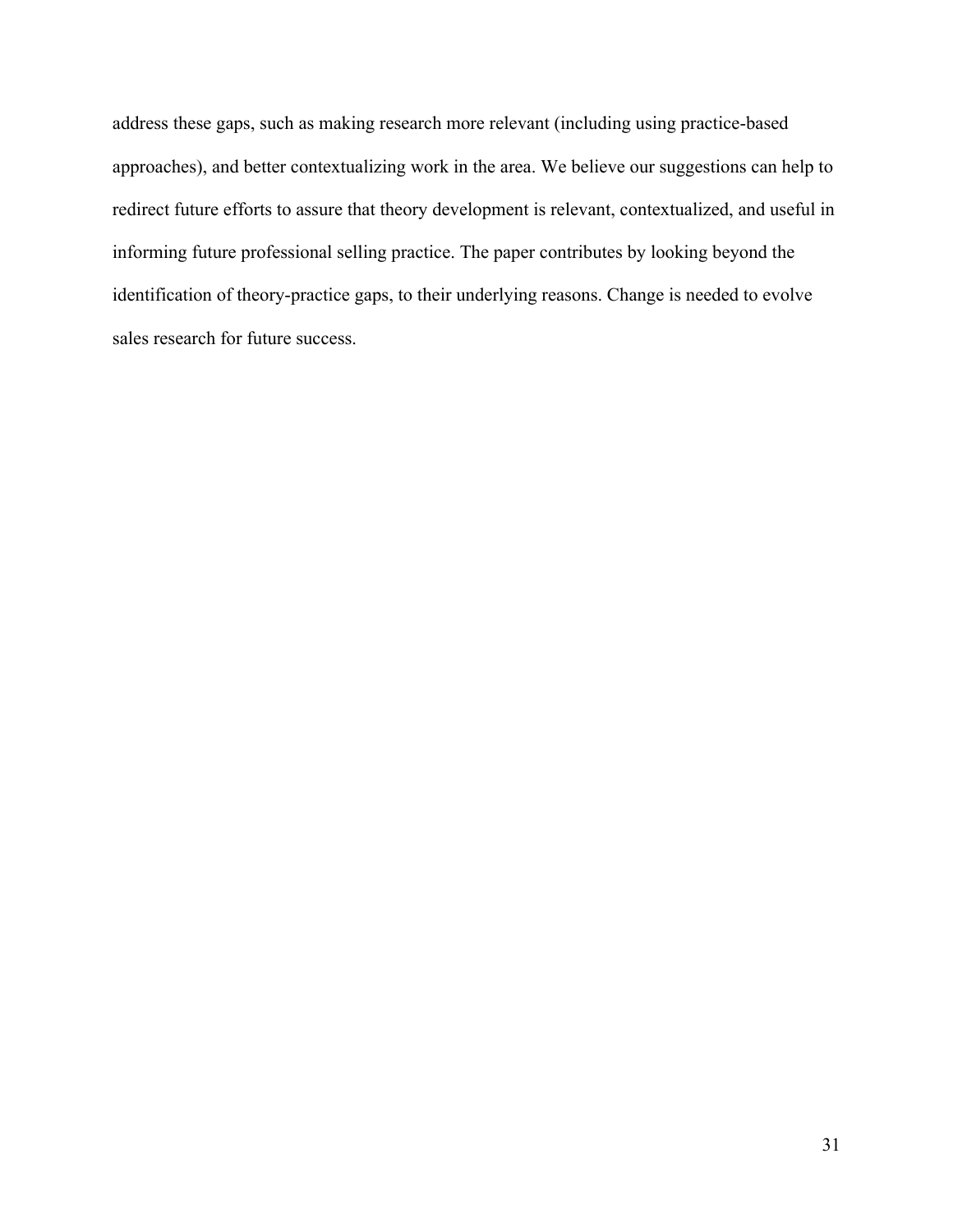<sup>1</sup> These 88 in-depth interviews were conducted in six sales organizations and eleven customer organizations. The interviews included salespeople from different levels within the organizations (34.9% managerial level, 65.1% operational level). Customer interviews included 18,2% professional buyers (e.g. sourcing managers) and 81,8% business buyers (e.g. CEOs, different types of business managers, production managers). Interviewees' work experience varied from 5 up to 40 years, most of them having 10-20 years of experience. All interviews were conducted face-to-face, audio-recorded, and transcribed verbatim. These interviews averaged around 65 minutes, representing more than 90 hours of audio recordings in total.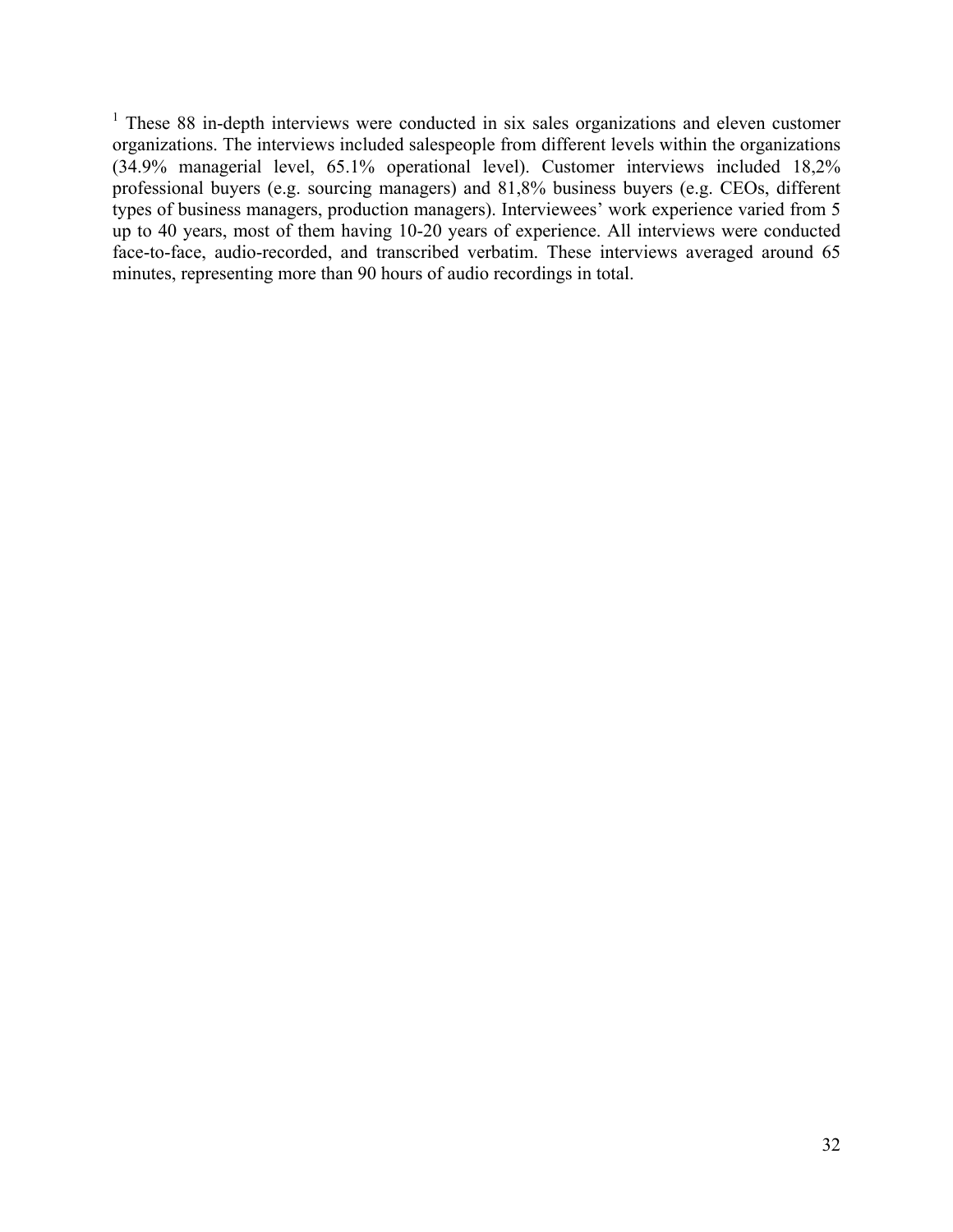#### **REFERENCES**

- Aggarwal, Praveen, Stephen B. Castleberry, C. David Shepherd, and Rick Ridnour (2005), "Salesperson Empathy and Listening: Impact on Relationship Outcomes," *Journal of Marketing Theory & Practice,* 13(3), 16-31.
- Ahearne, Michael, Ronald Jelinek, and Eli Jones (2007), "Examining the Effect of Salesperson Service Behavior in a Competitive Context," *Journal of the Academy of Marketing Science,* 35(4), 603-616.
- Ahrens, Thomas, and Christopher S. Chapman (2006), "Doing Qualitative Field Research in Management Accounting: Positioning Data to Contribute to Theory," *Accounting, Organizations and Society*, 31(8), 819-41.
- Anderson, Neil, Peter Herriot, and Gerard P. Hodgkinson (2001), "The Practitioner-Researcher Divide in Industrial, Work and Organizational (IWO) Psychology: Where Are We Now, and Where Do We Go From Here?" *Journal of Occupational & Organizational Psychology*, 74(4), 391-411.
- Ankers, Paul, and Ross Brennan (2002), "Managerial Relevance in Academic Research: An Exploratory Study," *Marketing Intelligence & Planning*, 20(1), 15-21.
- Antal, Ariane Berthoin (2014), "When Arts Enter Organizational Spaces: Implications for Organizational Learning", in: *Learning Organizations: Extending the Field,* Ariane Berthoin Antal, Peter Meusburger, and Laura Suarsana, eds., Dordrecht: Springer, 177- 201.
- Argyris, Chris, and Donald A. Schön (1974), *Theory in Practice: Increasing Professional Effectiveness*, San Francisco, CA: Jossey-Bass.
- Avenier, Marie Jose, and Aura Parmentier Cajaiba (2012), "The Dialogical Model: Developing Academic Knowledge For and From Practice", *European Management Review*, 9(4), 199-212.
- Baldwinsdottir, Gurun, Falconer Mitchell, and Hanne Norreklit (2010), "Issues in the Relationship between Theory and Practice in Management Accounting," *Management Accounting Research*, 21(2), 79-82.
- Barber, Clifford S., and Brian C. Tietje (2008), "A Research Agenda for Value Stream Mapping the Sales Process," *Journal of Personal Selling and Sales Management,* 28(2), 155-65.
- Bartunek, Jean Marie, and Sara Lynn Rynes (2014), "Academics and Practitioners Are Alike and Unlike: The Paradoxes of Academic-Practitioner Relationships," *Journal of Management*, 40(5), 1181-201.

Borg, Susanne Wiatr, and Louise Young (2014), "Continuing the Evolution of the Selling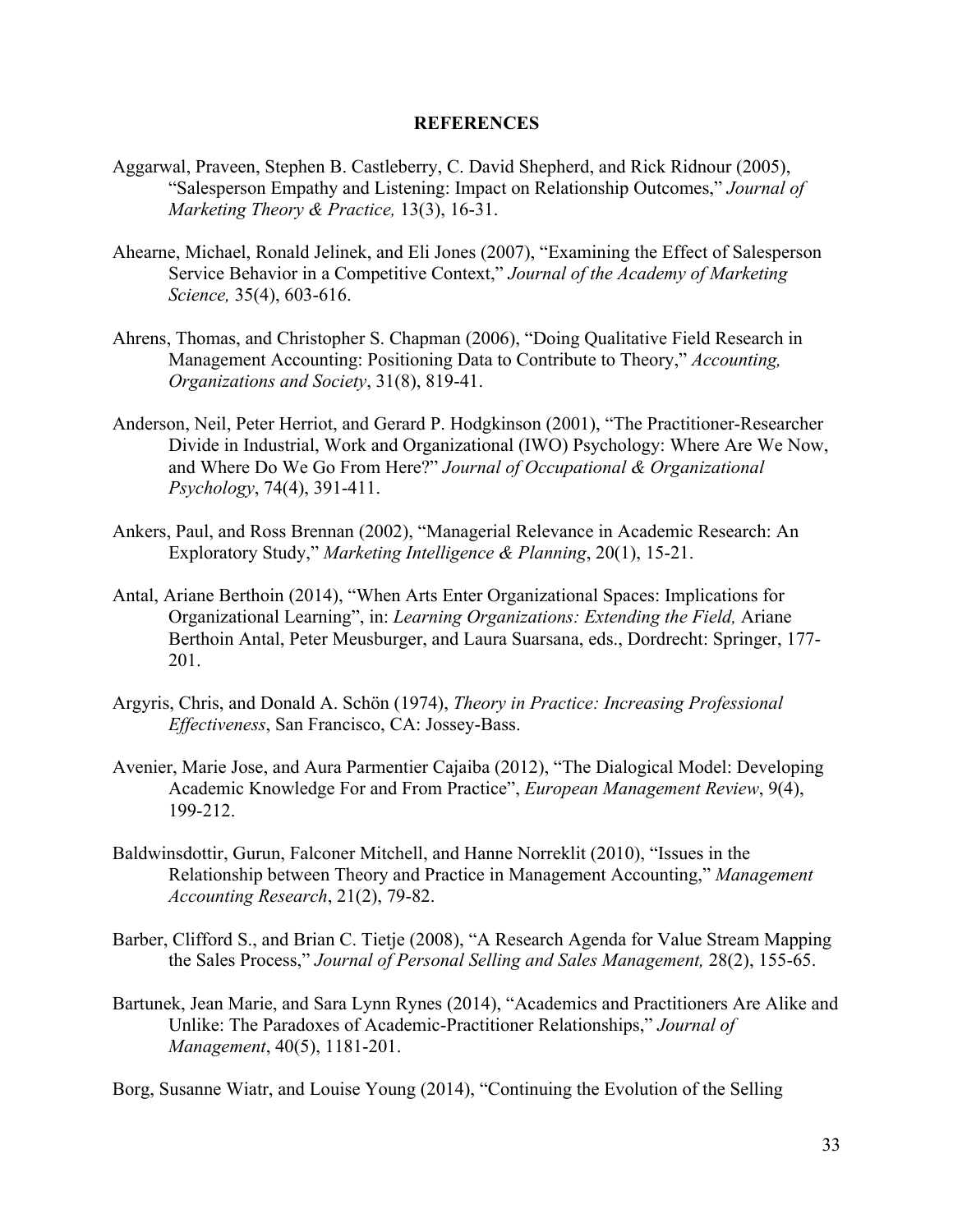Process: A Multi-level Perspective," *Industrial Marketing Management,* 43(4), 543-52.

Bourdieu, Pierre (1990), *The Logic of Practice*, Stanford, CA: Stanford University Press.

- Bryant, Antony, and Kathy Charmaz (2007), "Introduction. Grounded Theory Research: Methods and Practices", in: *The Sage Handbook of Grounded Theory*, Anthony Bryant and Kathy Charmaz, eds., Thousand Oaks, CA: Sage, 1-28.
- Castleberry, Stephen, and C. David Shepherd (1999), "Effective Interpersonal Listening in the Personal Selling Environment: Conceptualization," *Journal of Marketing Theory & Practice*, 7(1), 30-39.
- Charmaz, Kathy (2006), Constructing Grounded Theory: A Practical Guide through Qualitative Analysis, London: Sage.
- Cook, Scott D. N., John Seely Brown (1999), "Bridging Epistemologies: The Generative Dance Between Organizational Knowledge and Organizational Knowing," *Organization Science*, 10(4), 381-400.
- Day, George, and Christine Moorman (2013), "Regaining Customer Relevance: The Outside-In Turnaround," *Strategy and Leadership,* 41(4), 17-23.
- Del Santo, John, and Robert Wollan (2013), "Adapting to Change," *Best's Review,* 114(4), 59- 60.
- Delvecchio, Susan, James Zemanek, Roger Mcintyre, and Reid Claxton (2004), "Updating the Adaptive Selling Behaviours: Tactics to Keep and Tactics to Discard," *Journal of Marketing Management,* 20(7/8), 859-75.
- Dixon, Andrea L., and John (Jeff) F. Tanner, Jr. (2012), "Transforming Selling: Why It Is Time to Think Different About Sales Research," *Journal of Personal Selling and Sales Management,* 32(1), 9-13.
- Dreyfus, Hubert L., and Stuart E. Dreyfus (1998), "Frictionless Forecasting is a Fiction," in: *The Necessity of Friction*, Nordal Åkerman, ed., Boulder, CO: Westview Press, 267-89.
- Drollinger, Tanya, and Lucette B. Comer (2013), "Salesperson's Listening Ability as an Antecedent to Relationship Selling," *Journal of Business & Industrial Marketing,* 28(1), 50-59.
- Edmondson, Amy C., and Stacy E. McManus (2007), Methodological Fit in Management Field Research," *Academy of Management Review*, 32 (4), 1155-79.
- Geiger, Susi, and Kelly Seamus (2014), "Sales-as-Practice: An Introduction and Methodological Outline," *Journal of Personal Selling and Sales Management*, 34(3), 223-31.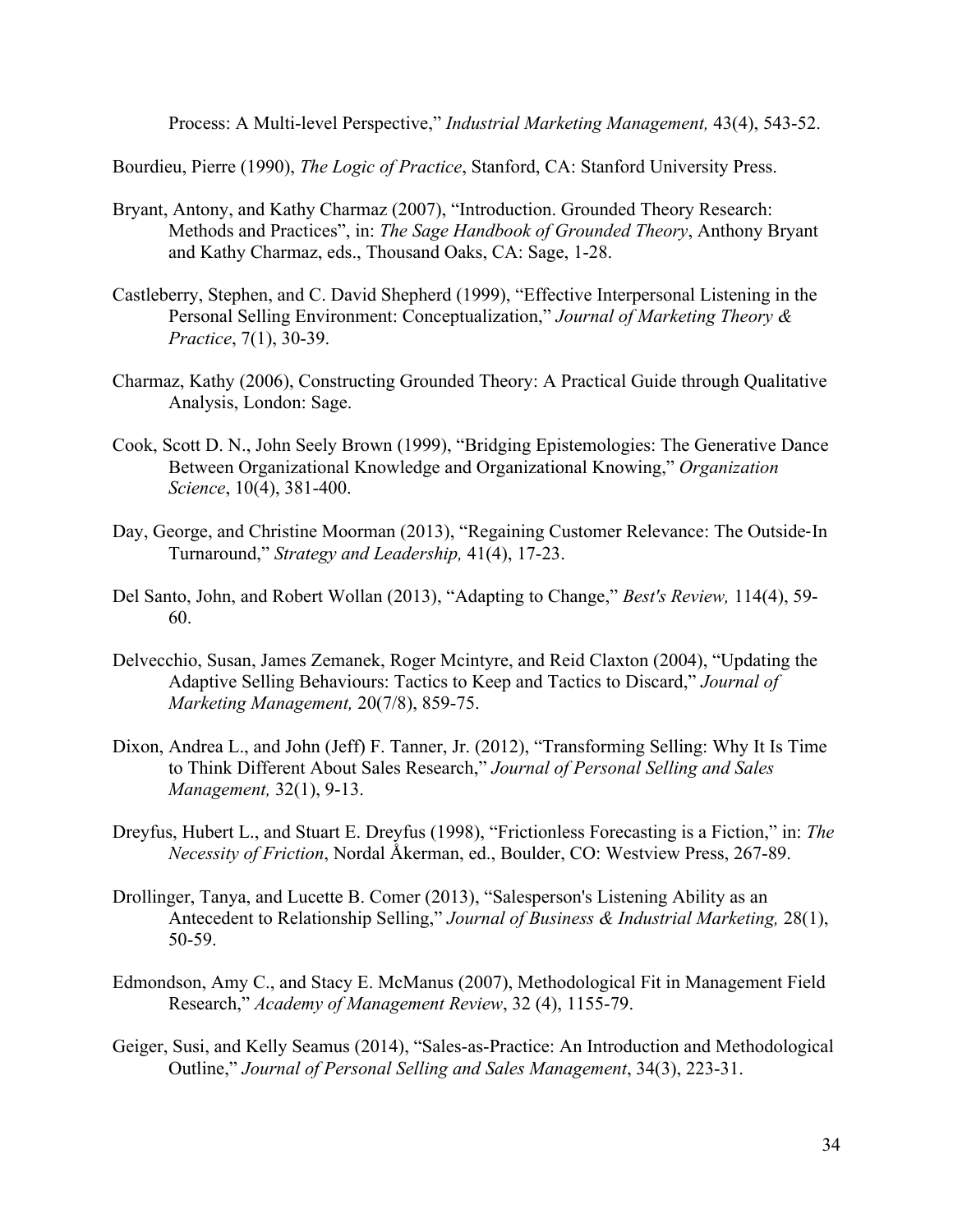- Geiger, Susi, and Darach Turley (2003), "Grounded Theory in Sales research: An Investigation of Salespeople's Client relationships", *Journal of Business & Industrial Marketing*, 18(6/7), 580-94.
- Glaser, Barney G. (1998), *Doing Grounded Theory: Issues and Discussions*. Mill Valley, CA: Sociology Press.
- Glaser, Barney G., and Anselm L. Strauss (1967), *The Discovery of Grounded Theory: Strategies for Qualitative Research*. New York: Aldine de Griyter.
- Goad, Emily A., and Fernando Jaramillo (2014)," The Good, the Bad and the Effective: A Meta-Analytic Examination of Selling Orientation and Customer Orientation on Sales Performance," *Journal of Personal Selling and Sales Management,* 34(4), 285-301.
- Ingram, Thomas N., Raymond W. LaForge, William B. Locander, Scott B. MacKenzie, and Philip M. Podsakoff (2005), "New Directions in Sales Leadership Research," *Journal of Personal Selling and Sales Management,* 25(2), 137-54.
- Jarzabkowski, Paula, Julia Balogun, and David Seidl (2007), "Strategizing: The Challenges of a Practice Perspective," *Human Relations*, 60(1), 5-27.
- Johnson, Jeff S. (2015), "Qualitative Sales Research: An Exposition of Grounded Theory," *Journal of Personal Selling & Sales Management*, 35(3), 262-73.
- Jones, Eli, Steven P. Brown, Andris A. Zoltners, and Barton A. Weitz (2005), "The Changing Environment of Selling and Sales Management", *Journal of Personal Selling & Sales Management*, 25(2): 105**-**11.
- Kondrat, Mary Ellen (1992), "Reclaiming the Practical: Formal and Substantive Rationality in Social Work Practice," *Social Service Review*, 166(2), 237–55.
- Kwaku, Atuahene-Gima (2005), "Resolving the Capability–Rigidity Paradox in New Product Innovation," *Journal of Marketing,* 69(4), 69-83.
- Lincoln, Yvonna S., and Egon G. Guba (1985), *Naturalistic Inquiry*, Beverly Hills, CA: Sage.

Locke, Karen (2001), Grounded Theory in Management Research, London: Sage.

- Locke, Karen (2002), "The Grounded Theory Approach to Qualitative Research", in: Fritz Drasgow and Neal Schmitt, eds., *Measuring and Analyzing Behavior in Organizations: Advances in Measurement and Data Analysis*, San Francisco, CA: Jossey-Bass, 17-43.
- Locke, Karen, and S. Ramakhrishna Velamuri (2009), "The Design of the Member Review: Showing What to Organization Members and Why", *Organizational Research Methods*, 12(3), 488-509.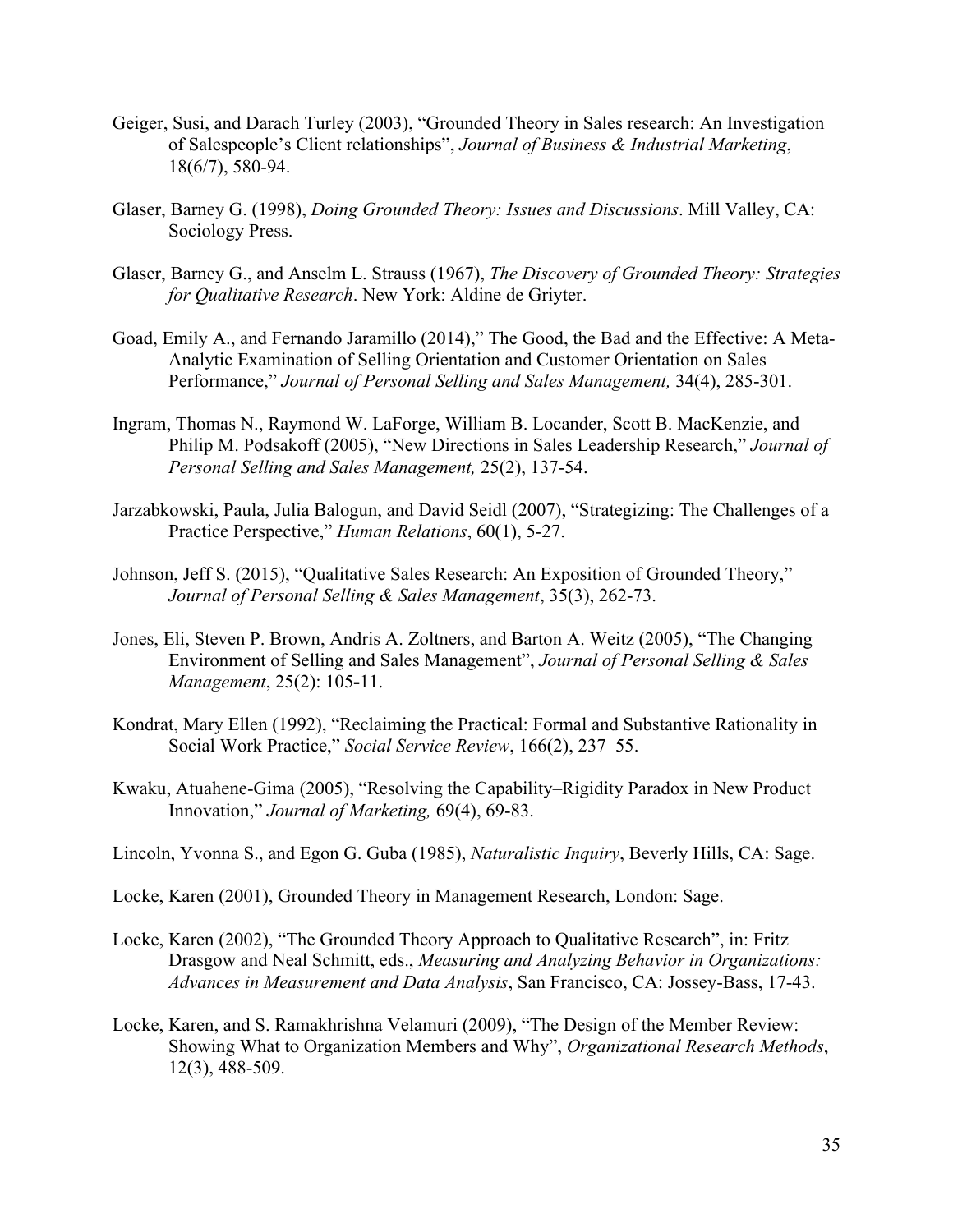- Lupton, Tom (1983), *Management and the Social Sciences*, 2nd ed., Harmondsworth, UK: Penguin.
- Mohrman, Susan Albers, Cristina B. Gibson, and Allan M. Mohrman, Jr. (2001), "Doing Research That is Useful to Practice: A Model and Empirical Exploration," *Academy of Management Journal*, 44(2), 357-75.
- Neal, David T., Wendy Wood, and Jeffrey M. Quinn (2006), *"*Habits—A Repeat Performance," *Current Directions in Psychological Science*, 15(4), 198-202.
- Orr, Kevin, and Mike Bennett (2009), "Reflexivity in the Co-Production of Academic-Practitioner Research," *Qualitative Research in Organizations and Management*, 4(1), 85-102.
- Pfeffer, Jeffrey, and Robert I. Sutton (1999), "Knowing 'What' to Do is Not Enough: Turning Knowledge into Action," *California Management Review*, 42(1), 83-108.
- Pfeffer, Jeffrey, and Robert I. Sutton (2000), *The Knowing-Doing Gap: How Smart Companies Turn Knowledge into Action*, Boston, MA: Harvard Business School Press.
- Pettigrew, Andrew, Howard Thomas, and Richard Whittington (2002), "Strategic Management: The Strengths and Limitations of a Field," in: T*he Handbook of Strategy and Management*, Andrew Pettigrew, Howard Thomas, and Richard Whittington, eds., London: Sage, 3–30.
- Pryor, Susie, Avinash Malshe, and Kyle Paradise (2013), "Salesperson Listening in the Extended Sales Relationship: An Exploration of Cognitive, Affective, and Temporal Dimensions," *Journal of Personal Selling & Sales Management,* 33(2), 185-96.
- Reibstein, David J., George Day, and Jerry Wind (2009), "Guest Editorial: Is Marketing Academia Losing Its Way?" *Journal of Marketing,* 73(4), 1-3.
- Ridnour, Rick E., Felicia G. Lassk, and C. David Shepherd (2001), "An Exploratory Assessment of Sales Culture Variables: Strategic Implications within the Banking Industry," *Journal of Personal Selling and Sales Management*, 21(3), 247-254.
- Román, Sergio (2014), "Salesperson's Listening in Buyer–Seller Service Relationships," *The Service Industries Journal,* 34(7), 630-44.
- Rynes, Sara L. (2007), "Editor's Foreword: Tackling the 'Great Divide' Between Research Production and Dissemination in Human Resource Management," *Academy of Management Journal*, 50(5), 985-86.
- Sandberg, Jörgen, and Haridimos Tsoukas (2011), "Grasping the Logic of Practice: Theorizing Through Practical Rationality," *Academy of Management Review*, 36(2), 338-60.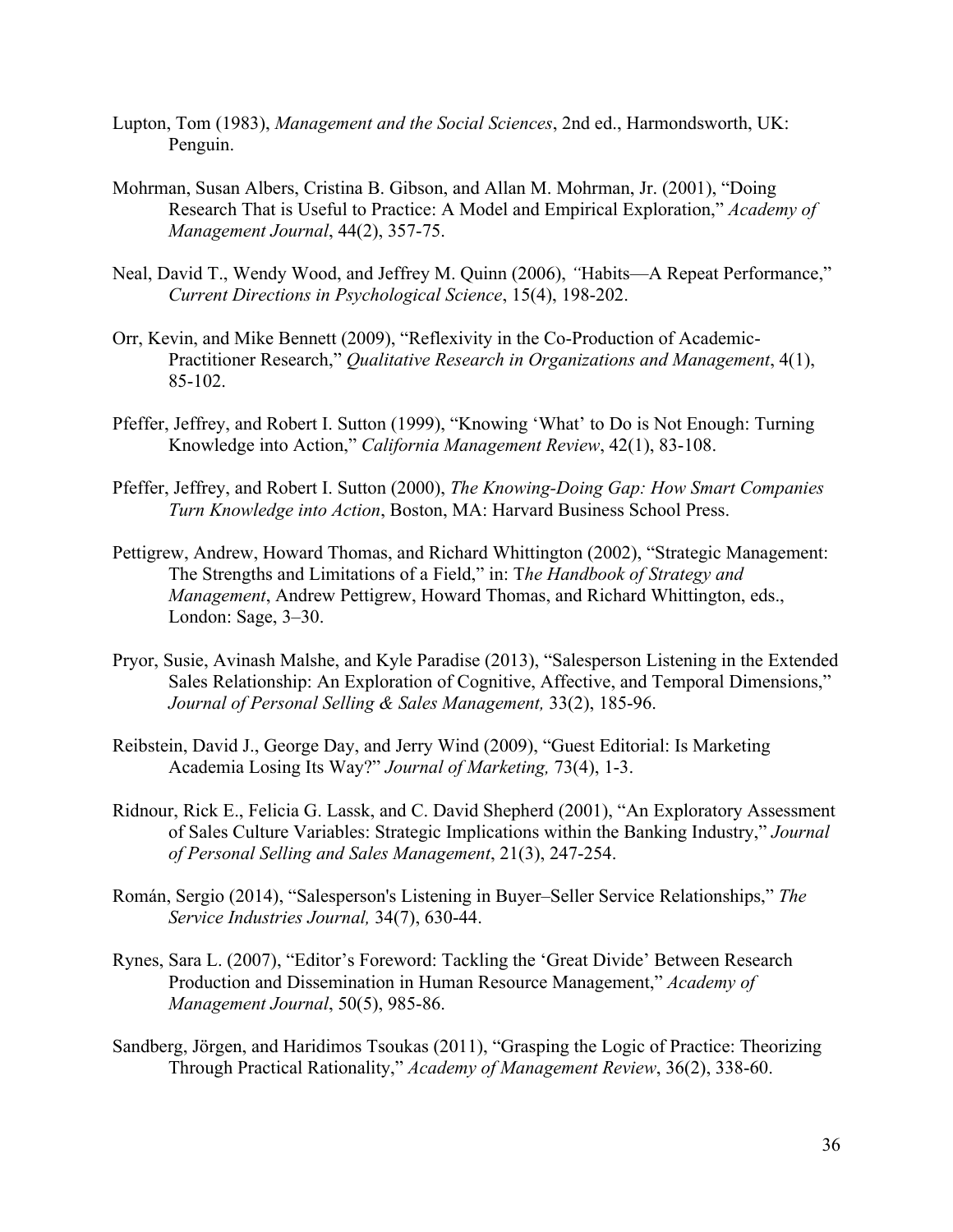- Shannahan, Kirby L.J., Alan J. Bush, and Rachelle J. Shannahan (2013) "Are Your Salespeople Coachable? How Salesperson Coachability, Trait Competitiveness, and Transformational Leadership Enhance Sales Performance," *Journal of the Academy of Marketing Science*, 41(1), 40-54.
- Shapiro, Debra L., Bradley L. Kirkman, and Hugh G. Courtney (2007), "Perceived Causes and Solutions of the Translation Problem in Management Research," *Academy of Management Journal*, 50(2), 249-66.
- Sheth, Jagdish N., and Arun Sharma (2007), "The Impact of the Product to Service Shift in Industrial Markets and the Evolution of the Sales Organization," *Industrial Marketing Management,* 37(3), 260-69.
- Simon, Herbert (1967), "The Business School: A Problem in Organizational Design," *Journal of Management Studies*, 4(1), 1-16.
- Silberman, Melvin L., and Carol Auerbach (2006), *Active Training: A Handbook of Techniques, Designs, Case Examples, and Tips,* San Francisco, CA: Pfeiffer.
- Skålen, Per, and Chris Hackley (2011), "Marketing-as-Practice. Introduction to the Special Issue," *Scandanavian Journal of Marketing,* 27(2), 189-95.
- Spiro, Rosann L., and Barton A. Weitz (1990), "Adaptive Selling: Conceptualization, Measurement, and Nomological Validity," *Journal of Marketing Research,* 27(1), 61-69.
- Starbuck, William H. (2006), The Production of Knowledge: The Challenge of Social Science Research, Oxford: Oxford University Press.
- Starkey, Ken, and Paula Madan (2001), "Bridging the Relevance Gap: Aligning Stakeholders in the Future of Management Research," *British Journal of Management*, 12(Special Issue), S3-S26.
- Strauss, Anselm L., and Juliet M. Corbin (1998), Basics of Qualitative Research: Techniques and Procedures for Developing Grounded Theory, 2nd ed., Thousand Oaks, CA: Sage.
- Töytäri, Pekka, Thomas Brashear Alejandro, Petri Parvinen, Ilmari Ollila, and Nora Rosendahl (2011), "Bridging the Theory to Application Gap in Value-Based Selling," *Journal of Business and Industrial Marketing,* 26(7), 493-502.
- Töytäri, Pekka, and Risto Rajala (2015); "Value-Based Selling: An Organizational Capability Perspective," *Industrial Marketing Management*, 45 (2), 101-12.
- Vaara, Eero, and Richardt Whittington (2012), "Strategy-as-Practice: Taking Social Practices Seriously," *The Academy of Management Annals*, 6(1), 285-336.

Vorhies, Douglas, Linda Orr, and Victoria Bush (2011), "Improving customer-focused marketing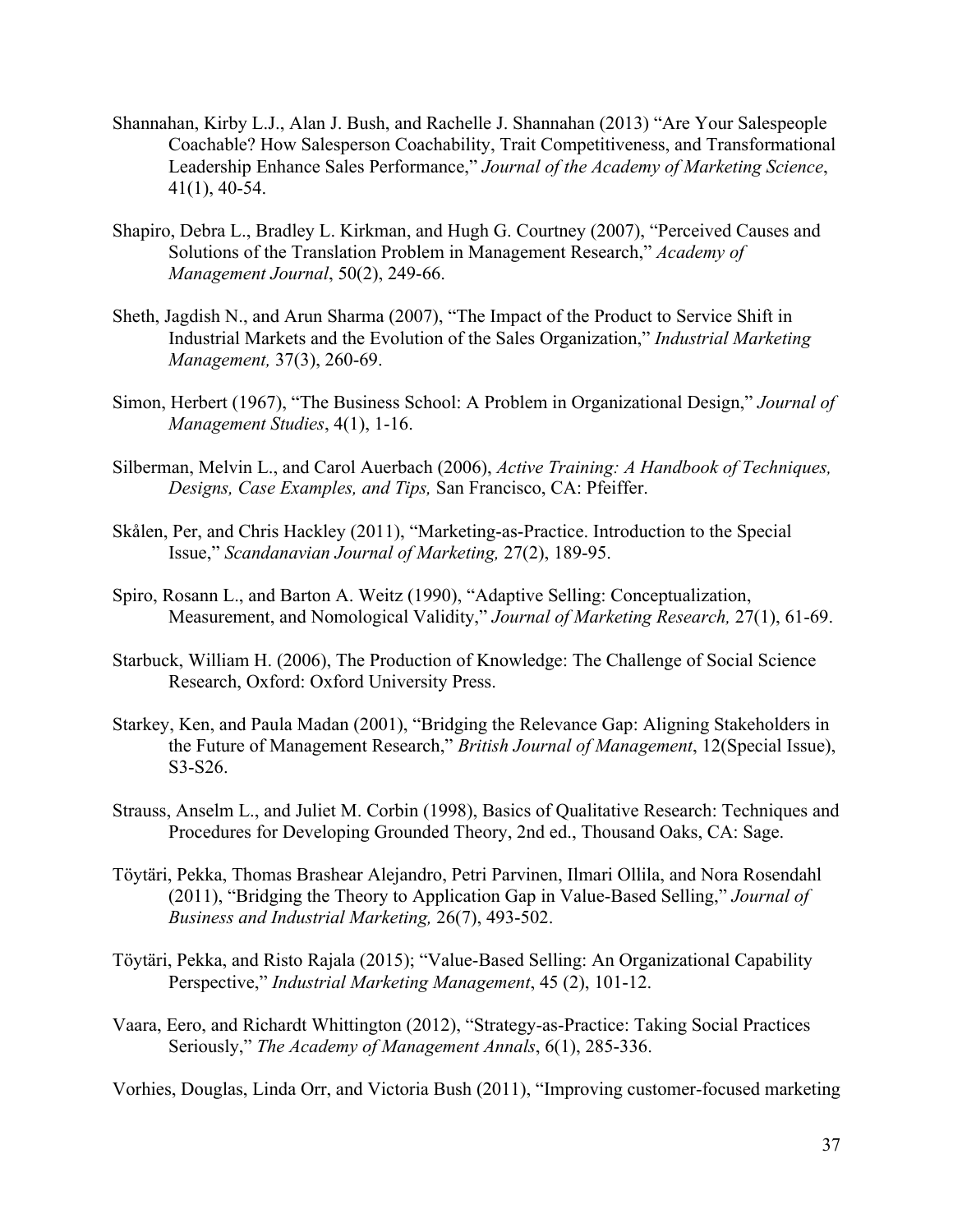capabilities and firm financial performance via marketing exploration and exploitation," *Journal of the Academy of Marketing Science,* 39(5), 736-56.

- Weitz, Baron (1981), "Effectiveness in Sales Interactions: A Contingency Framework," *Journal of Marketing,* 45(1), 85-103.
- Weitz, Barton A., Harish Sujan and Mita Sujan (1986), "Knowledge, Motivation, and Adaptive Behavior: A Framework for Improving Selling Effectiveness," *Journal of Marketing,* 50(4), 174-91.
- Williams, J.D., Robert Everett, and Elizabeth Rogol (2009), "Will the Human Factors of Relationship Selling Survive in the Twenty-First Century?" *International Journal of Commerce and Management,* 19(2), 158-75.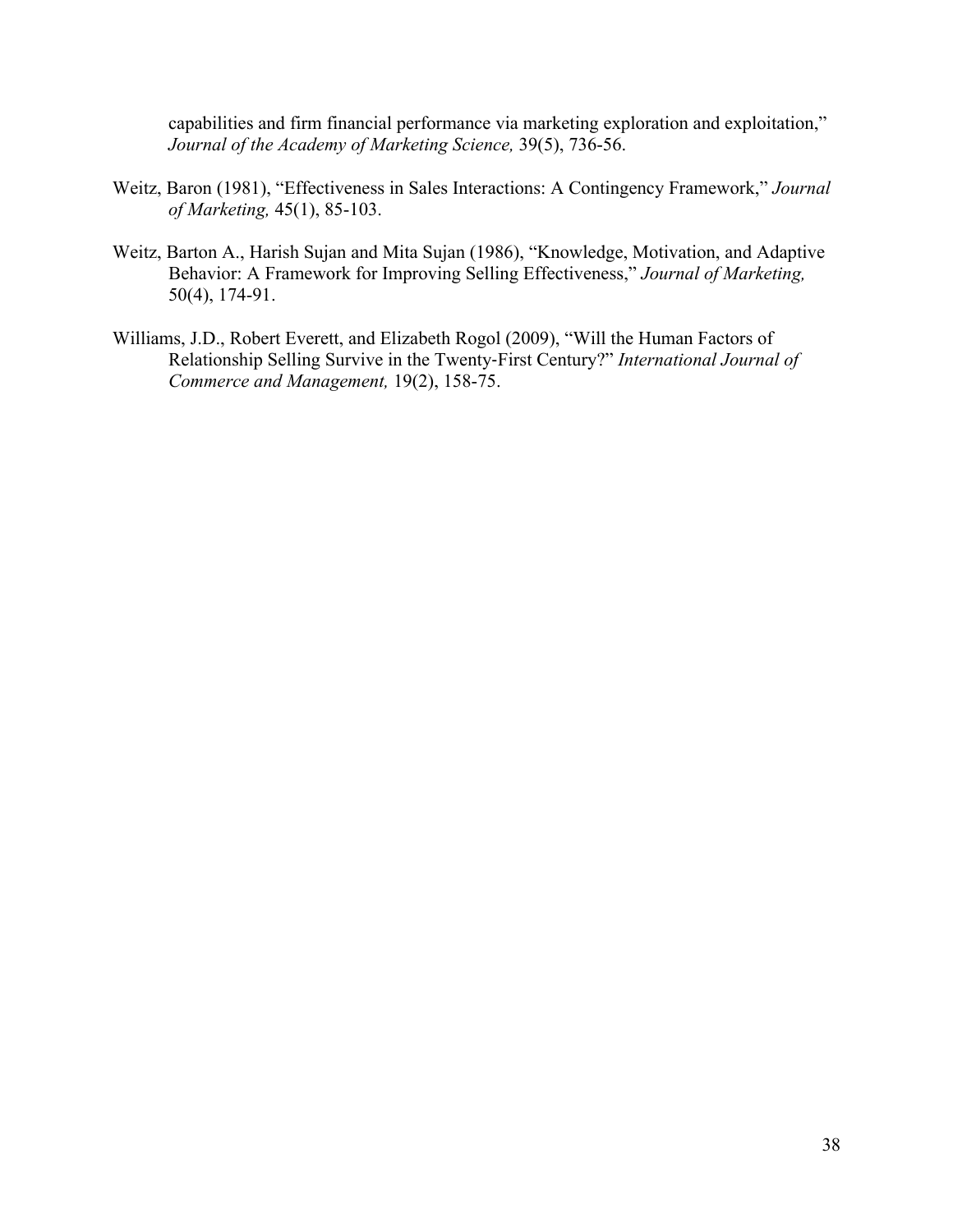# **Findings from Extant Literature**

| <b>Source</b>                                                                                                                                                                                 | Perspective                                                                                                                                                                                                                                                                                 |  |  |
|-----------------------------------------------------------------------------------------------------------------------------------------------------------------------------------------------|---------------------------------------------------------------------------------------------------------------------------------------------------------------------------------------------------------------------------------------------------------------------------------------------|--|--|
| <b>Gap 1: Listening</b>                                                                                                                                                                       |                                                                                                                                                                                                                                                                                             |  |  |
| Román (2014), "Salesperson's listening in buyer-seller service<br>relationships," SIJ, 34 (7), 630-644.                                                                                       | Control systems impact salesperson listening and<br>influence of listening on customer retention.                                                                                                                                                                                           |  |  |
| Román, Ruiz, and Munuera (2005), "The Influence of the<br>compensation system and personal variables on a salesperson's<br>effective listening behavior," JMM, 21, 205-230.                   | Salesperson listening effectiveness is affected by several<br>variables including method of compensation, ability to use<br>customer knowledge, intrinsic motivation, gender,<br>education and experience.                                                                                  |  |  |
| Pryor, Malshe, and Paradise (2003), "Saleperson listening in<br>the extended sales relationship: An exploration of congnitive,<br>affective, and temporal dimensions," JPSSM, 23(2), 185-196. | Listening has both cognitive and affective characteristics.<br>There is a link between the salesperson's listening and the<br>impressions of affective and cognitive empathy created<br>and maintained over the course of sales interactions,<br>which may impact relationship development. |  |  |
| Comer, and Drollinger (1999), "Active empathetic listening<br>and selling success: A conceptual framework," JPSSM, 19 (1),<br>20-29.                                                          | The most effective level of listening combines empathy<br>with the techniques of active listening. Active,<br>empathetic listening can facilitate personal selling.                                                                                                                         |  |  |
| Ramsey and Sohi (1997), "Listening to your customers: The<br>impact of perceived salesperson listening behavior on<br>relationship outcomes," JAMS, 25 (2), 127-137.                          | Listening is a higher-order construct composed of three<br>dimensions: (a) sensing, (b) evaluating, and (c)<br>responding.                                                                                                                                                                  |  |  |
| Gap 2: Follow-Up                                                                                                                                                                              |                                                                                                                                                                                                                                                                                             |  |  |
| Sabnis, Chatterjee, Grewal, and Lillien (2013), "The sales lead<br>black hole: On sales reps' follow-up of marketing leads," JM,<br>77 (Jan.), 52-67.                                         | With experience, lead follow-up volume decreases but<br>quality increases.                                                                                                                                                                                                                  |  |  |
| Moore, Raymond, and Hopkins (2011), "A comparison of B2B<br>and B2C sales profession's utilization of social media<br>technologies," SMA Proceedings, 221-222.                                | Results show that social media tools are used most often<br>during prospecting and follow-up after a sale.                                                                                                                                                                                  |  |  |
| Smith, Gopalakrishna, and Chatterjee (2006), "A three-stage<br>model of integrated marketing communications at the<br>marketing-sales interface," JMR, 43, 564-579.                           | Lead volume could hurt downstream sales because of<br>delays in sales follow-up when sales force time is<br>redirected here.                                                                                                                                                                |  |  |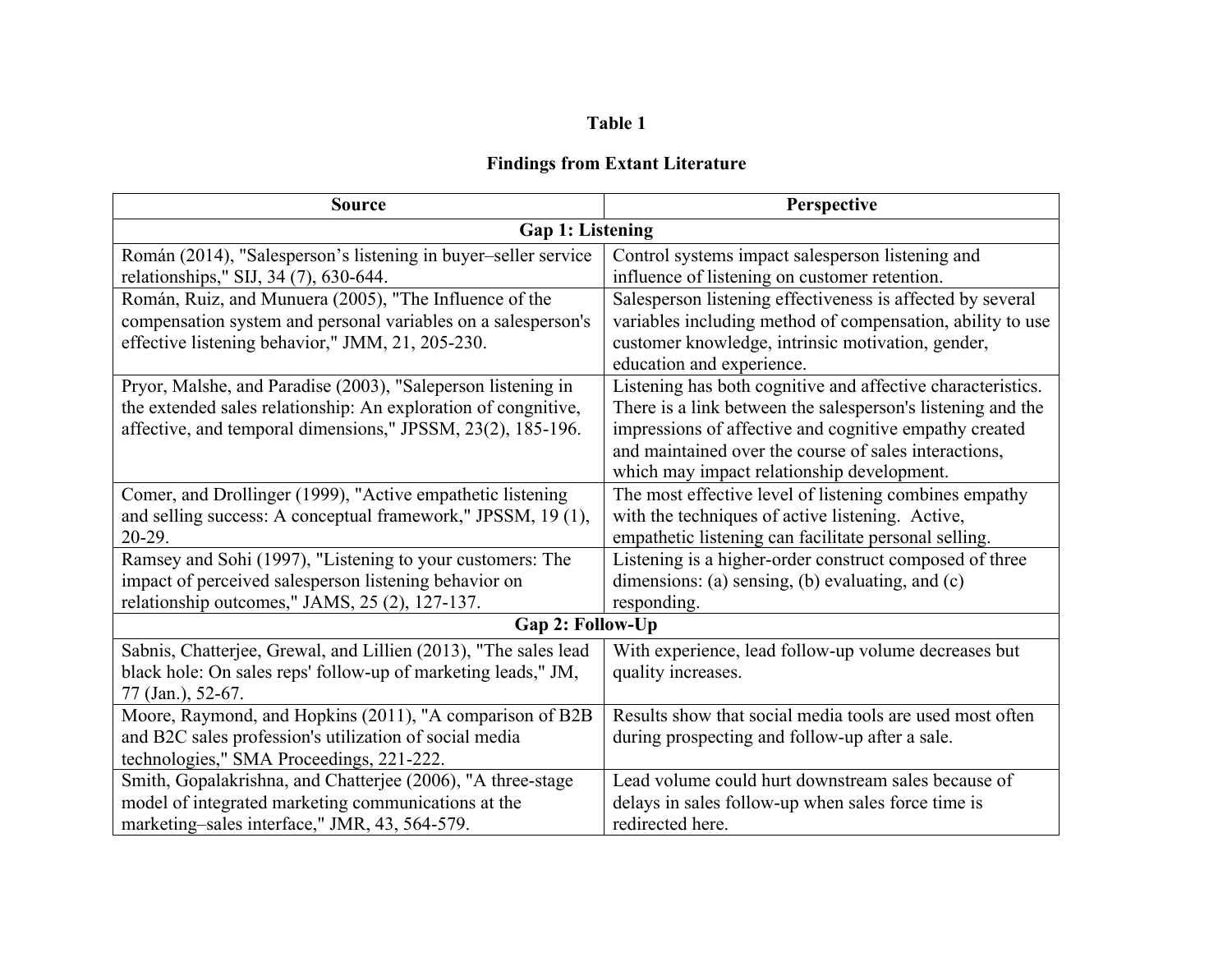| Dublinsky (1981), "A factor analytic study of the personal                                                                                                                                                                    | Follow-up identified as an essential stage in the process.                                                                                 |
|-------------------------------------------------------------------------------------------------------------------------------------------------------------------------------------------------------------------------------|--------------------------------------------------------------------------------------------------------------------------------------------|
| selling process," JPSSM, 1, 26-33.                                                                                                                                                                                            |                                                                                                                                            |
| <b>Gap 3: Adaptability</b>                                                                                                                                                                                                    |                                                                                                                                            |
| Locander, Mulki, and Weinberg (2014), "How do salespeople<br>make decisions? The role of emotions and deliberation on<br>adaptive selling, and the moderating role of intuition,"<br>Psychology & Marketing, 31 (6), 387-403. | Intuition moderates the significant role that regulation of<br>emotions and deliberation play in encouraging adaptive<br>selling behavior. |
| Friend, Curasi, Boles, and Bellenger (2014) "Why are you<br>really losing sales opportunities? A buyers' perspective on the<br>determinants of key account sales failures," IMM, 43 (7),<br>1124-35.                          | Adaptability has multiple drivers and is often a common<br>cause of failure for key account managers.                                      |
| Verbeke, Dietz, and Verwaal (2011), "Driv-<br>ers of sales performance: A contemporary meta-analysis,"<br>JAMS, 39, 407-428.                                                                                                  | Adaptability is one of the five most critical components of<br>salesperson performance.                                                    |
| Ahearne, Jones, Rapp, and Mathieu (2008), "High touch<br>through high tech: The impact of salesperson technology usage<br>on sales performance via mediating mechanisms," MS, 54(4),<br>671-685.                              | IT Use can improve salesperson's adaptability                                                                                              |
| Bruce D. Keillor, R. Stephen Parker (1999) "Sales Force<br>Performance Satisfaction and Aspects of Relational Selling,"<br>JMTP, 99, 101-115.                                                                                 | Adaptability was not significantly related to the<br>salesperson's satisfaction with their performance.                                    |
| Porter, Inks, and Lawrence (2000), "Cognitive Complexity and<br>Salersperson Adaptability," JPSSM, 20 (1), 15-21.                                                                                                             | Suggests an elaborate knowledge structure will influence<br>salesperson's tendency to practice adaptive selling.                           |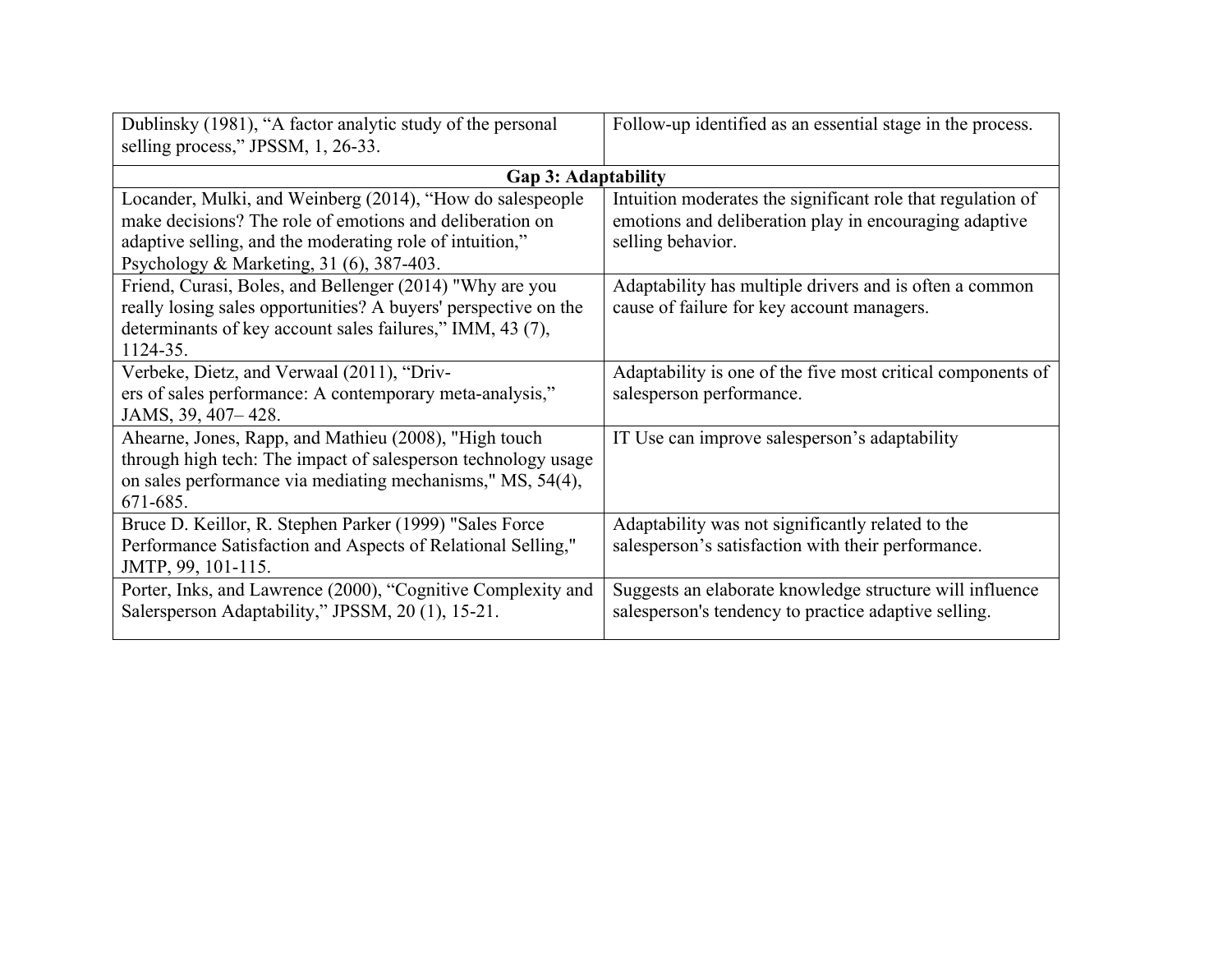### **Data Set Information**

| N  | Role         | <b>Industry</b>                      | <b>Size</b> | Level  | Job title                          | <b>Sex</b>     | Experi-<br>ence* | Inter-<br>views | <b>Additional data</b>                                                          |
|----|--------------|--------------------------------------|-------------|--------|------------------------------------|----------------|------------------|-----------------|---------------------------------------------------------------------------------|
|    | <b>Sales</b> | <b>Business services</b>             | <b>SME</b>  | Junior | Specialist                         | ${\bf F}$      | Low              | 1               |                                                                                 |
|    | <b>Sales</b> | <b>Business services</b>             | <b>SME</b>  | Junior | Specialist                         | F              | Low              | $\mathbf{1}$    | Participating in 1 video-recorded<br>sales meeting, 1 debriefing<br>interview   |
| 3  | <b>Sales</b> | <b>Business services</b>             | <b>SME</b>  | Junior | Specialist                         | M              | Low              | $\mathbf{1}$    |                                                                                 |
|    | Sales        | Business services                    | <b>SME</b>  | Junior | Specialist                         | F              | Medium           | $\mathbf{1}$    | Participating in 1 video-recorded<br>sales meeting, 1 debriefing<br>interview   |
|    | Sales        | <b>Business services</b>             | <b>SME</b>  | Junior | Specialist                         | ${\bf F}$      | High             | $\mathbf{1}$    |                                                                                 |
| 6  | <b>Sales</b> | Business services                    | <b>SME</b>  | Senior | <b>CEO</b>                         | $\overline{F}$ | Medium           | $\mathbf{1}$    |                                                                                 |
|    | Sales        | <b>ICT</b> solutions                 | Large       | Junior | Sales Representative               | M              | Medium           | 2               | Participating in 2 video-recorded<br>sales meetings, 2 debriefing<br>interviews |
| 8  | Sales        | ICT solutions                        | Large       | Junior | Sales Representative               | M              | Medium           | $\overline{2}$  |                                                                                 |
| 9  | <b>Sales</b> | <b>ICT</b> solutions                 | Large       | Junior | Sales Representative               | M              | Medium           | 2               | Participating in 1 video-recorded<br>sales meeting, 1 debriefing<br>interview   |
| 10 | <b>Sales</b> | <b>ICT</b> solutions                 | Large       | Junior | <b>Business Consultant</b>         | ${\bf F}$      | Medium           | 2               |                                                                                 |
| 11 | <b>Sales</b> | <b>ICT</b> solutions                 | Large       | Middle | Key Account Manager                | M              | High             | $\overline{2}$  |                                                                                 |
| 12 | Sales        | ICT solutions                        | Large       | Middle | Sales Manager                      | M              | High             | $\overline{2}$  |                                                                                 |
| 13 | <b>Sales</b> | <b>ICT</b> solutions                 | Large       | Senior | Director of Sales and<br>Marketing | M              | High             | $\mathbf{1}$    |                                                                                 |
| 14 | Sales        | Staffing and<br>recruitment services | Large       | Middle | Sales Manager                      | $\rm F$        | High             | $\overline{2}$  | Participating in 1 video-recorded<br>sales meetings, 1 follow-up<br>interview   |
| 15 | Sales        | Staffing and<br>recruitment services | Large       | Middle | <b>Business Area Manager</b>       | M              | Medium           | 2               |                                                                                 |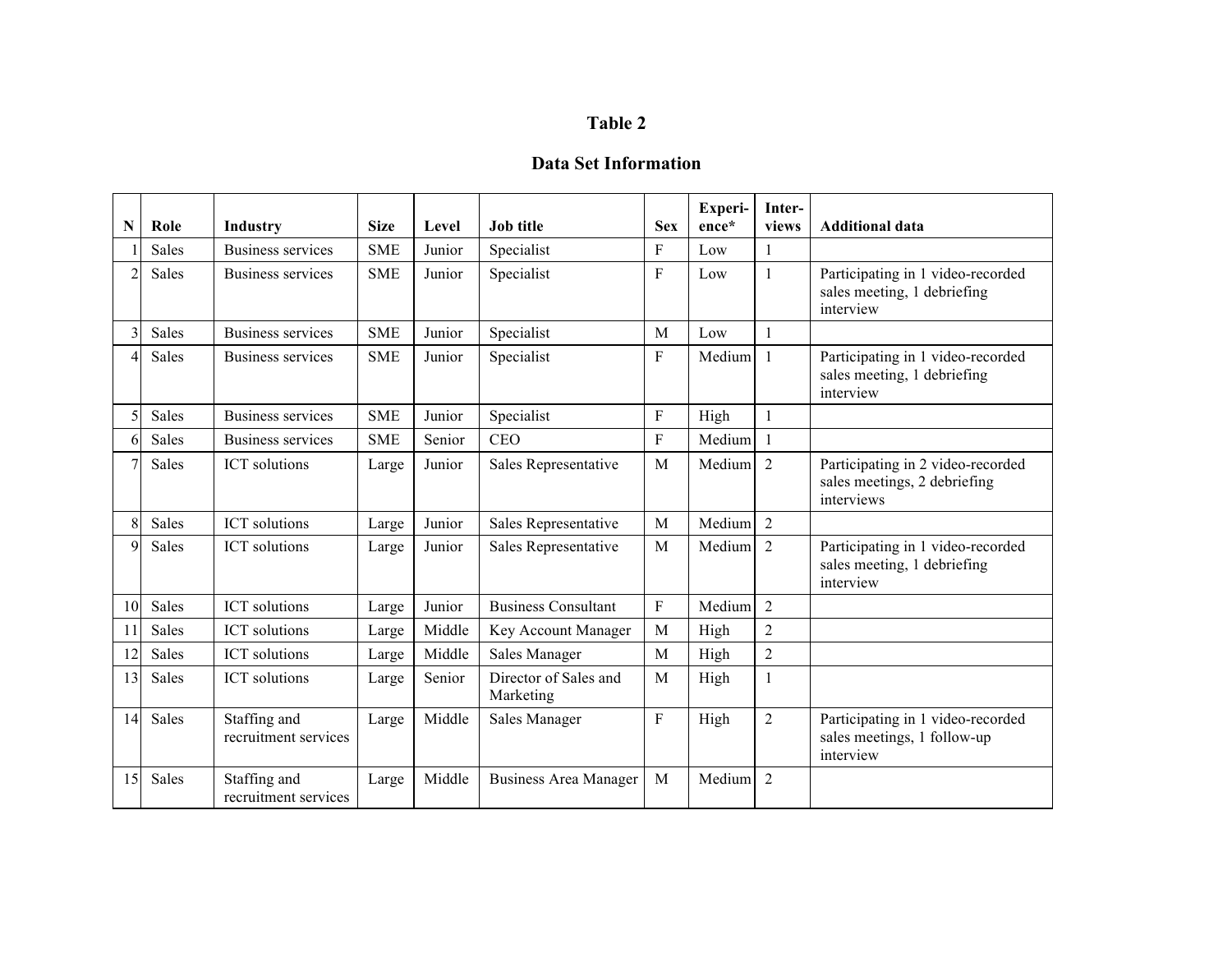| 16 | Sales    | Staffing and<br>recruitment services | Large      | Senior | Director of Sales                          | M            | High   |                |                                                                               |
|----|----------|--------------------------------------|------------|--------|--------------------------------------------|--------------|--------|----------------|-------------------------------------------------------------------------------|
| 17 | Customer | ICT services                         | Large      | Middle | Corporate<br><b>Responsibility Manager</b> | $\mathbf{F}$ | Medium |                | Participating in 1 video-recorded<br>sales meeting, 1 debriefing<br>interview |
| 18 | Customer | Research services                    | <b>SME</b> | Junior | Development Manager                        | M            | High   | $\mathbf{1}$   | Participating in 1 video-recorded<br>sales meeting, 1 debriefing<br>interview |
| 19 | Customer | Retail                               | Large      | Middle | <b>Customer Relationship</b><br>Manager    | M            | Medium | 2              |                                                                               |
| 20 | Customer | Retail                               | Large      | Middle | <b>Purchasing Manager</b>                  | M            | Junior | $\overline{2}$ |                                                                               |
| 21 | Customer | Retail                               | Large      | Senior | Area Director                              | ${\bf F}$    | Medium | 2              | Participating in 1 video-recorded<br>sales meeting                            |
| 22 | Customer | Transportation<br>services           | Large      | Junior | Advisor                                    | M            | Medium | 2              | Participating in 1 video-recorded<br>sales meeting, 1 debriefing<br>interview |
| 23 | Customer | Transportation<br>services           | Large      | Senior | <b>CEO</b>                                 | M            | High   | $\overline{2}$ | Participating in 1 video-recorded<br>sales meeting, 1 debriefing<br>interview |
| 24 | Customer | Transportation<br>services           | Large      | Senior | <b>Head of Facilities</b>                  | M            | High   | $\mathbf{1}$   |                                                                               |
| 25 | Customer | Transportation<br>services           | Large      | Senior | Sourcing Director                          | $\mathbf F$  | High   | $\overline{2}$ |                                                                               |

\* Experience level: Low experience 0-3 years, medium experience 4-9 years, high experience over 10 years.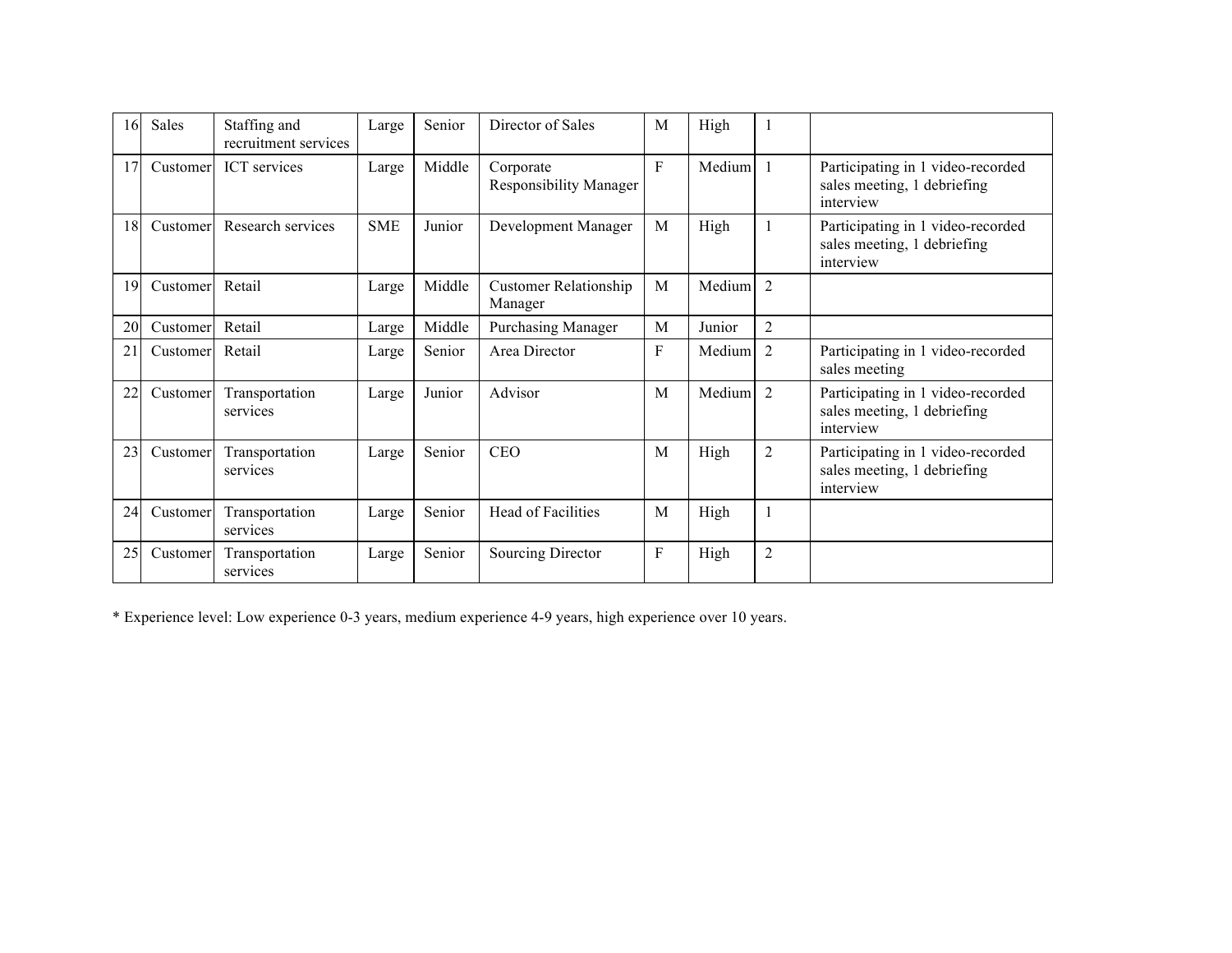# **Antecedents Related to the Formation of a Listening Gap**

| Domain        | <b>Antecedent</b>         | <b>Explanation</b>                                                                    | Illustrative quote                             |
|---------------|---------------------------|---------------------------------------------------------------------------------------|------------------------------------------------|
| Salespeople   | Insufficient or erroneous | Salespeople have insufficient or erroneous                                            | They probably know in great detail, which      |
|               | customer knowledge        | knowledge about the customer's context                                                | way the button goes in any given situation.    |
|               |                           | (company, business, market etc.).                                                     | But to be able to better look at it from this  |
|               |                           | Insufficient knowledge can also result from                                           | side of the table, so to speak. To put         |
|               |                           | insufficient preparation. For the customer, it                                        | themselves in the customer's situation. (Head  |
|               |                           | can feel like the salesperson is speaking a                                           | of Facilities)                                 |
|               |                           | different language than they are.                                                     |                                                |
|               | Fixed mindset             | Salespeople may have a fixed mindset about                                            | If [the salesperson] is too aggressive, pushy. |
|               |                           | certain things concerning the sales                                                   | That they are, views and opinions are too      |
|               |                           | interaction or the sales process. For example,                                        | assertive, this is like this and so on. [] not |
|               |                           | salespeople might talk too much or even be                                            | sure if [they] know and understand this        |
|               |                           | pushy, ignoring customer cues on how to                                               | organization so that it would work here.       |
|               |                           | interact with them.                                                                   | (Sourcing Director)                            |
|               | Mental pressure           | Salespeople can be under high mental                                                  | In [our] work it is very straining when cases  |
|               |                           | pressure, as sales objectives are usually very                                        | aren't advancing or we lose them. Especially   |
|               |                           | high, and on the other hand, many sales cases when your own sales numbers are lagging |                                                |
|               |                           | do not result in sales and may be seen as                                             | behind that pressure is not good for you       |
|               |                           | defeats. If these feelings are not adequately                                         | some kind of peer support would be             |
|               |                           | addressed, salespeople may be less capable                                            | necessary. (Sales Representative)              |
|               |                           | of reading customer cues.                                                             |                                                |
| Sales process | Insufficient social       | There might be insufficient social support                                            | are afraid to ask for advice, or don't know.   |
|               | support                   | within the sales organization. As a result,                                           | how to ask for advice, these kinds of things   |
|               |                           | there might be less collaboration on customer less experienced sellers might ask more |                                                |
|               |                           | cases, and limited knowledge sharing.                                                 | easily than experienced ones. An               |
|               |                           | Salespeople may not ask for advice, and they                                          | experienced (seller) thinks that I should      |
|               |                           | don't learn from one another.                                                         | know this, but I'm afraid to ask or something  |
|               |                           |                                                                                       | else. (Sales Representative)                   |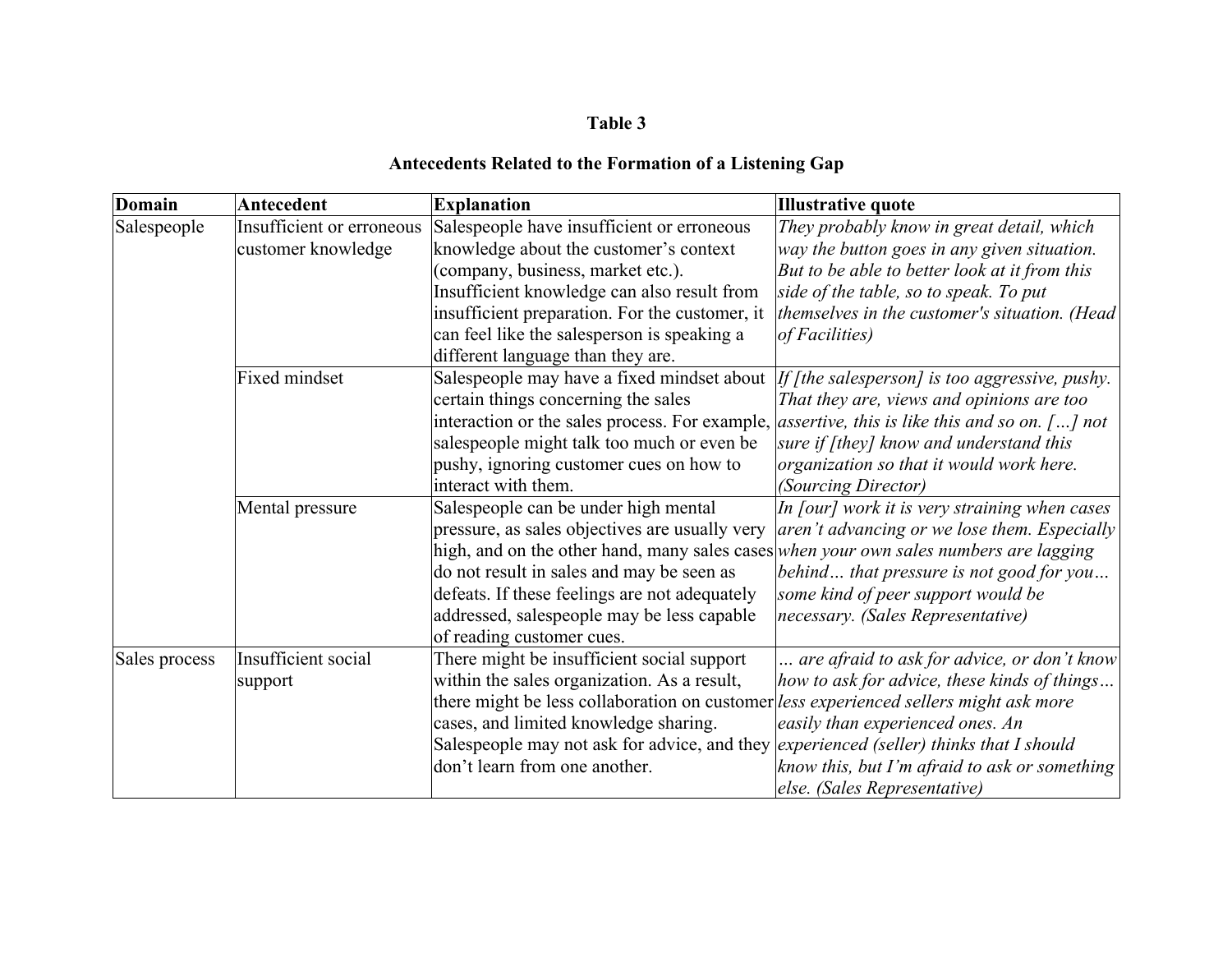| <b>Sales</b>   | Overly strict internal  | If the internal policies and guidelines are too                                                 | I will remember if someone has given a        |
|----------------|-------------------------|-------------------------------------------------------------------------------------------------|-----------------------------------------------|
| management     | policies and guidelines | strict, salespeople don't have enough degrees <i>negative [impression]</i> . If someone is very |                                               |
| and            |                         | of freedom. For example, salespeople might <i>nervousness doesn't bother me at all, but a</i>   |                                               |
| organizational |                         | be restricted by predefined services or                                                         | sort of arrogance, or a person who asks but   |
| environment    |                         | solutions. This can come across as a fixed                                                      | doesn't listen. That also stays in my mind.   |
|                |                         | mindset or arrogant selling that doesn't listen $  (CEO)$                                       |                                               |
|                |                         | but only tries to persuade customers behind                                                     |                                               |
|                |                         | these fixed services or solutions.                                                              |                                               |
|                |                         | Unsuited outcome-based   Outcome-based sales management and                                     | One can see that they often come to meet just |
|                | sales management        | numbers-centric management systems create                                                       | because they have to do lot of visits. (CEO)  |
|                | systems                 | incentives that lead to salespeople                                                             |                                               |
|                |                         | emphasizing quantity instead of quality. For                                                    |                                               |
|                |                         | example, measuring the number of customer                                                       |                                               |
|                |                         | calls can lead to many easy calls and                                                           |                                               |
|                |                         | decrease time spent on more difficult or                                                        |                                               |
|                |                         | riskier customers with large potential. This                                                    |                                               |
|                |                         | may lead to salespeople offering canned                                                         |                                               |
|                |                         | solutions to tackle more prospects in a given                                                   |                                               |
|                |                         | time.                                                                                           |                                               |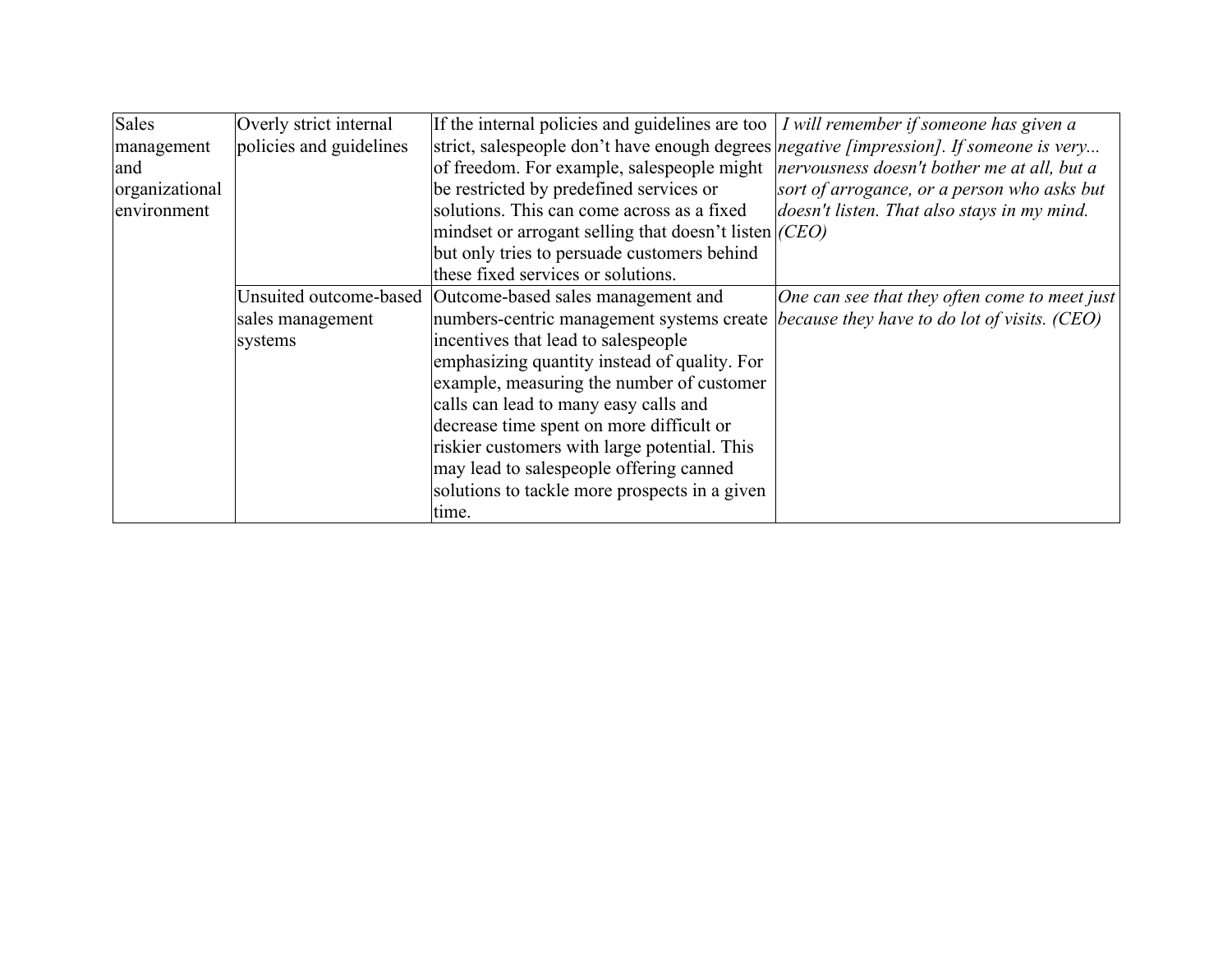# **Antecedents Related to the Formation of a Follow-up Gap**

| <b>Domain</b> | Antecedent               | <b>Explanation</b>                                                                              | <b>Illustrative quotes</b>                                                                          |
|---------------|--------------------------|-------------------------------------------------------------------------------------------------|-----------------------------------------------------------------------------------------------------|
| Salespeople   | Fixed mindset            |                                                                                                 | Salespeople may have a fixed mindset about <i>But anyway it will be accepted or it won't be</i>     |
|               |                          | certain things concerning the sales                                                             | accepted, or it's possible that it takes some                                                       |
|               |                          |                                                                                                 | interaction or the sales process. For example, <i>time before the customer calls back that they</i> |
|               |                          | they might expect the customer to be the one <i>need [the service]</i> . <i>(Sales Manager)</i> |                                                                                                     |
|               |                          | initiating the contact at certain points, like                                                  |                                                                                                     |
|               |                          | calling with their decision on the sent offer.                                                  |                                                                                                     |
|               |                          | However, the customer may expect                                                                |                                                                                                     |
|               |                          | salespeople to be the active party.                                                             |                                                                                                     |
|               | Lack of perseverance     | Salespeople can lack perseverance when                                                          | Sometimes you just see that the customer has a                                                      |
|               |                          | pursuing customer cases. As a result, they                                                      | bad day or something Then I know it's not                                                           |
|               |                          | might prefer working on cases that seem                                                         | going to work. If you don't have a connection,                                                      |
|               |                          | more accessible and easier to deal with                                                         | there is almost nothing to do. I try to transfer                                                    |
|               |                          | instead of cases that might be hard but more                                                    | the case to someone else, and take another                                                          |
|               |                          | lucrative.                                                                                      | [case]. (Sales Representative)                                                                      |
| <b>Sales</b>  | Contact person changes   | If the contact person at the customer                                                           | In fact, the contact person changed there, so                                                       |
| interaction   | during the sales process | organization changes during the sales                                                           | maybe there was a pit, you know like it's one of                                                    |
|               |                          | process, the salesperson needs to adapt to                                                      | the pitfalls in sales when the contact person                                                       |
|               |                          | different service expectations and                                                              | changes. Then you should be extra active in                                                         |
|               |                          | communication styles. If the contact person                                                     | contacting the customer, to keep up the                                                             |
|               |                          | at the sales organization changes during the                                                    | contact. (Area Director)                                                                            |
|               |                          | sales process, it creates uncertainty for the                                                   |                                                                                                     |
|               |                          | customer. The new salesperson needs to                                                          |                                                                                                     |
|               |                          | adapt to the customer and communicate                                                           |                                                                                                     |
|               |                          | more.                                                                                           |                                                                                                     |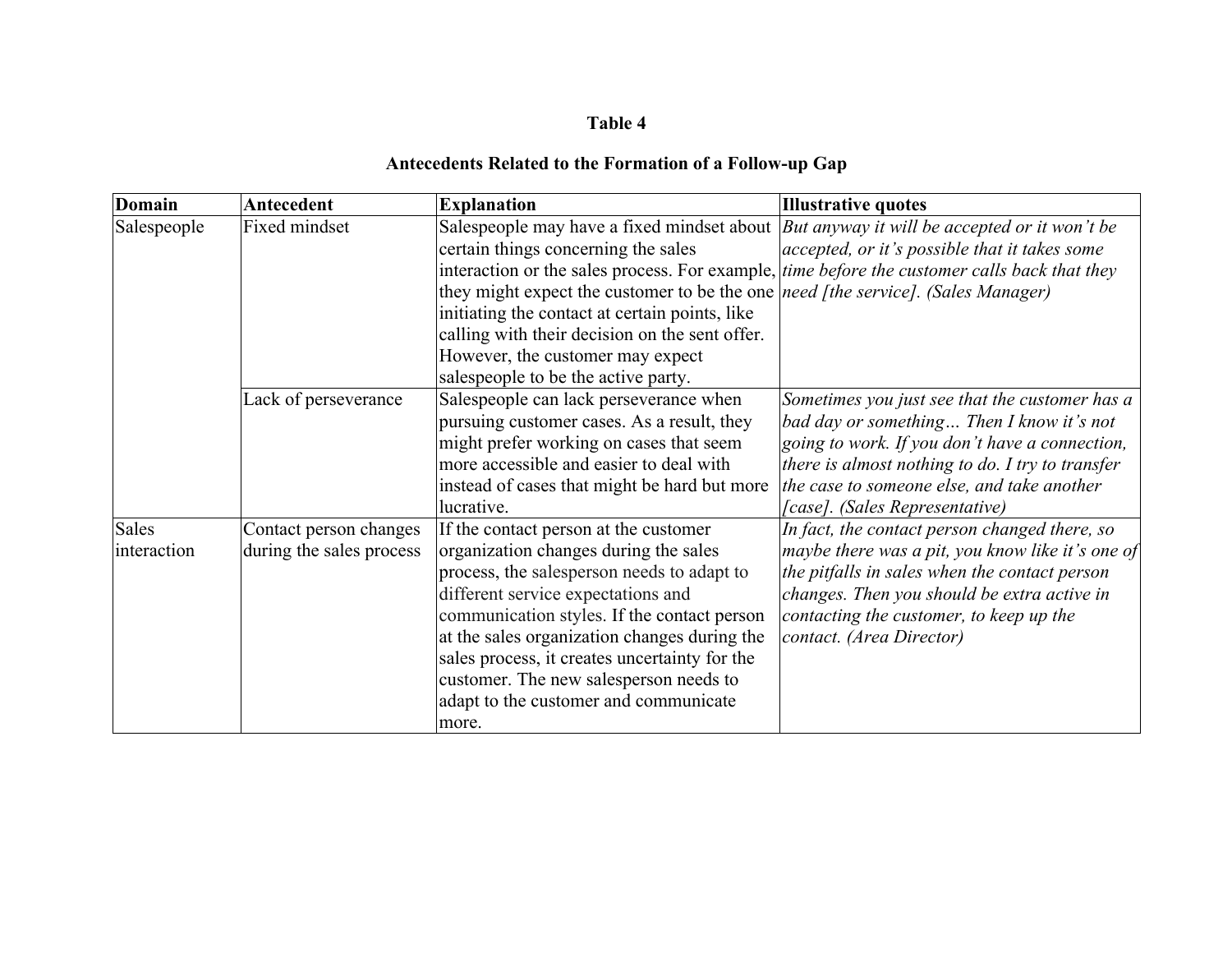| Sales process  |                        | Unclear division of work There might be unclear division of work | So the consultant asked me 'what do I do in                                                      |
|----------------|------------------------|------------------------------------------------------------------|--------------------------------------------------------------------------------------------------|
|                |                        | between different functions and/or roles                         | this situation?' And he's experienced, been in                                                   |
|                |                        | within the sales organization. For example,                      | the business $15$ years. This is what I mean, $\int$ at                                          |
|                |                        | service production might inform the                              | the company] the consultants should                                                              |
|                |                        | customer on certain things while expecting                       | courageously take their role in the (sales)                                                      |
|                |                        | sales to be responsible for the follow-up,                       | process. $()$ And how we solved this, I asked                                                    |
|                |                        | especially if there are problems that need to                    | him does he want 'should I call the customer                                                     |
|                |                        | be discussed.                                                    | or will you?' and he said 'you call' and I will                                                  |
|                |                        |                                                                  | call, like, after this meeting. (Sales Manager)                                                  |
|                | Insufficient internal  |                                                                  | There might be insufficient collaboration and $It$ 's not always high-quality input you get from |
|                | collaboration          | knowledge sharing between different                              | others, and the responses, not only from                                                         |
|                |                        | functions, departments, teams and/or roles                       | technical people who will respond to some                                                        |
|                |                        | within the sales organization. Employees in                      | technical questions, but also from managers                                                      |
|                |                        | other functions and/or roles might not be                        | they just try to answer something so that they                                                   |
|                |                        | sales-oriented, or they might not offer                          | can go on with other things, not understanding                                                   |
|                |                        | sufficient support for salespeople to                            | the big picture, how big the loss is for the                                                     |
|                |                        | effectively follow-up on sales cases.                            | company if a salesperson performs badly                                                          |
|                |                        |                                                                  | [these people] neglect to do certain things,                                                     |
|                |                        |                                                                  | don't answer, and so on. It will create a lot of                                                 |
|                |                        |                                                                  | negativity at the [customer's] end. (Sales                                                       |
|                |                        |                                                                  | Representative)                                                                                  |
| <b>Sales</b>   | Unsuited outcome-based | Unsuited outcome-based sales management,                         | I am measured by the number of customer                                                          |
| management     | management systems     | especially numbers-centric management                            | visits basically it means that the more I book                                                   |
| and            |                        | systems, creates incentives that lead                            | and carry out customer visits, the better I do.                                                  |
| organizational |                        | salespeople to emphasize new customer                            | (Sales Representative)                                                                           |
| environment    |                        | recruitment over follow-up on existing                           |                                                                                                  |
|                |                        | customers.                                                       |                                                                                                  |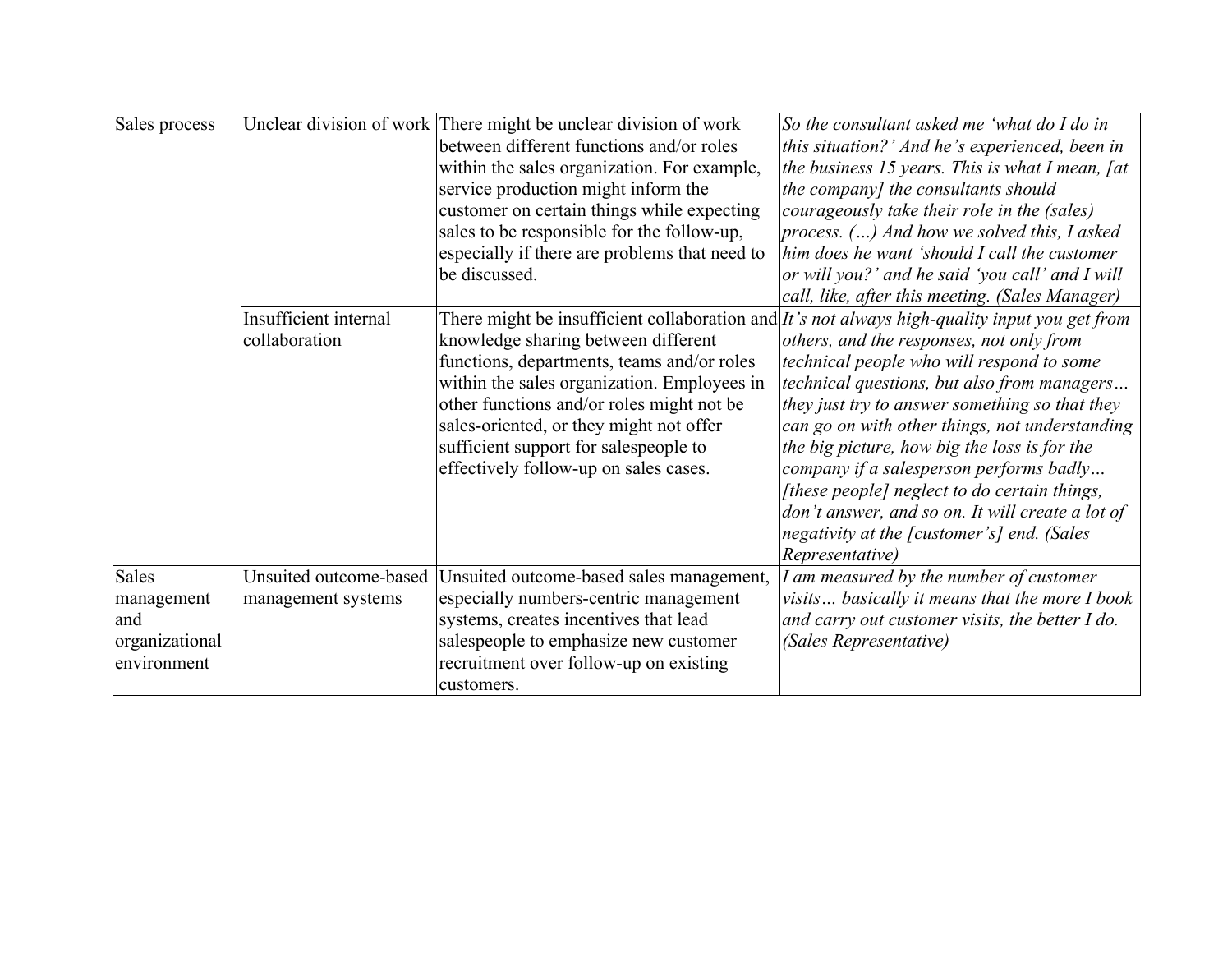# **Antecedents Related to the Formation of an Adaptability Gap**

| Domain      | Antecedent                                                           | <b>Explanation</b>                                                                                                                                                                                                                                                                                                                                                                                                                                                                                                                                                                                                                                                                                                                                                                                                                        | <b>Illustrative quotes</b>                                                                                                                                                                                                                                                                                                                                                                                                                                                                                                                                                                                                                                                                                                                                                                          |
|-------------|----------------------------------------------------------------------|-------------------------------------------------------------------------------------------------------------------------------------------------------------------------------------------------------------------------------------------------------------------------------------------------------------------------------------------------------------------------------------------------------------------------------------------------------------------------------------------------------------------------------------------------------------------------------------------------------------------------------------------------------------------------------------------------------------------------------------------------------------------------------------------------------------------------------------------|-----------------------------------------------------------------------------------------------------------------------------------------------------------------------------------------------------------------------------------------------------------------------------------------------------------------------------------------------------------------------------------------------------------------------------------------------------------------------------------------------------------------------------------------------------------------------------------------------------------------------------------------------------------------------------------------------------------------------------------------------------------------------------------------------------|
| Salespeople | Insufficient or erroneous<br>customer knowledge<br>Too strong vision | Salespeople have insufficient or erroneous<br>knowledge about the customer's context<br>(company, business, market etc.). Despite<br>this, salespeople might themselves to be<br>customer-oriented and understanding the<br>customer's overall situation. According to<br>customers, they don't understand the<br>market/processes/use context enough to truly<br>adapt the service or to support its<br>implementation.<br>Salespeople have a strong vision of how the<br>service is and are unable to change it. This<br>may be due a strong occupational identity. As <i>occupations. [They] have such a strong</i><br>a result, salespeople don't want to change the <i>occupational identity. And when they are</i><br>service according to what the customer needs <i>selling certain services or solutions, they</i><br>or wishes. | Although the person is very pleasant when<br>giving the pitch, what do they actually mean,<br>because salespeople are salespeople, and the<br>work is actually done by different people<br>altogether. And others produce the service,<br>so it's always an interesting point in a way,<br>what you can rely on when working with the<br>salesperson the negotiations should<br>preferably include practical people who can<br>really give answers and talk about the<br>everyday work. (Head of Facilities)<br>I run into, or we run into like interior<br>designers, especially in these creative<br>don't allow, customers don't have a right to<br>change their vision. So that they alone are<br>right, even if it is, it should be the other way<br>around, that the customer is right. (Area |
|             | Insufficient<br>interpersonal skills                                 | Salespeople might not have sufficient<br>interpersonal skills to read the cues the<br>customer is giving and/or adapt their selling<br>style accordingly. The customer may feel that <i>thing to start with but they don't</i><br>salespeople ignore their views and continue<br>with their own agenda.                                                                                                                                                                                                                                                                                                                                                                                                                                                                                                                                   | Director)<br>Sometimes I meet salespeople who try to<br>offer the whole range of things they have to<br>them I say hold on it might be too complex<br>understand it, [they] just continue on the<br>same course. (CEO)                                                                                                                                                                                                                                                                                                                                                                                                                                                                                                                                                                              |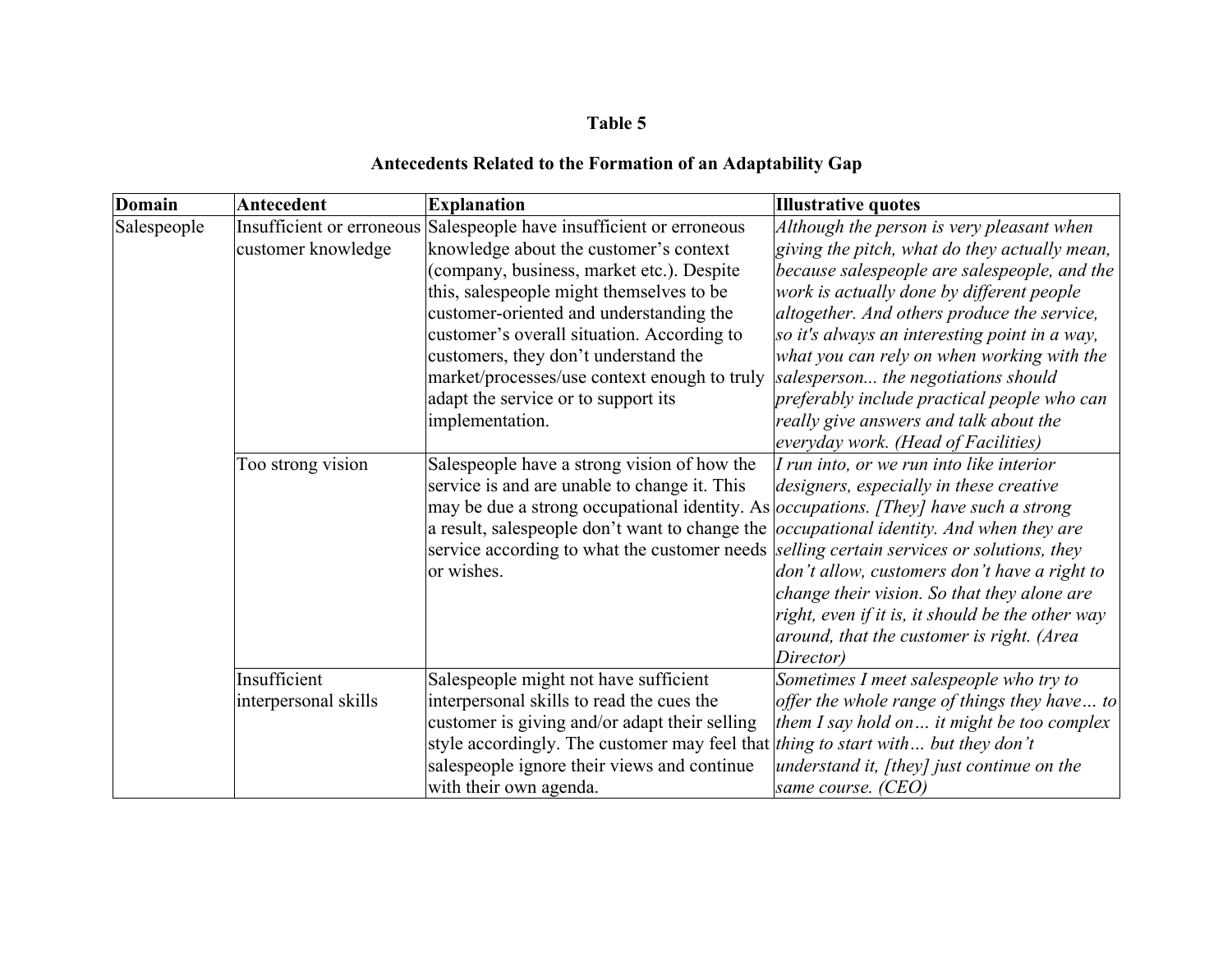| <b>Sales</b>  | Contact person changes    | If the contact person at the sales organization $\vert I$ somehow interpret it so that his superior,                                                |                                                 |
|---------------|---------------------------|-----------------------------------------------------------------------------------------------------------------------------------------------------|-------------------------------------------------|
| interaction   | during the sales process  | changes during the sales process, it creates                                                                                                        | who initially bought this, and who gave [the    |
|               |                           | uncertainty for the customer. If the contact                                                                                                        | deal] for this guy to do there is a             |
|               |                           | person at the customer organization changes                                                                                                         | leadership challenge between them. And then     |
|               |                           | during the sales process, the salesperson                                                                                                           | if he wants to be uncooperative with us, we     |
|               |                           | needs to adapt to different service                                                                                                                 | just have to bear with him and soldier on.      |
|               |                           | expectations and communication styles.                                                                                                              | (Specialist)                                    |
|               |                           | Salespeople may also need to deal with the                                                                                                          |                                                 |
|               |                           | internal politics of the customer organization                                                                                                      |                                                 |
|               |                           | (power games, leadership disputes etc.)                                                                                                             |                                                 |
|               | Insufficient face-to-face | Customers want less face-to-face time and                                                                                                           | we work a lot on the phone, taking requests     |
|               | time                      | are more price-oriented. Without sufficient                                                                                                         | for offers $[]$ And I already referred to this  |
|               |                           | face-to-face, salespeople don't have enough                                                                                                         | [earlier], that when you need to send offers    |
|               |                           | understanding of customer needs to adapt the <i>by email. (Sales Manager)</i>                                                                       |                                                 |
|               |                           | service.                                                                                                                                            |                                                 |
|               | Lack of connection        | Customers don't share enough details about                                                                                                          | they were not telling about what they are       |
|               |                           | their business or future plans. Salespeople are <i>doing. Or what they are aiming for, they</i>                                                     |                                                 |
|               |                           | unable to adapt the services or solutions they                                                                                                      | were not opening out what is challenging for    |
|               |                           | are offering due to lack of understanding or                                                                                                        | them. (Specialist)                              |
|               |                           | information.                                                                                                                                        |                                                 |
| Sales process | Insufficient internal     | There might be insufficient collaboration and $\vert I \cdot \vert$ told to her to call that person, our                                            |                                                 |
|               | collaboration             | knowledge sharing between different                                                                                                                 | colleague, there in, and ask whether he         |
|               |                           | functions, departments, teams and/or roles                                                                                                          | knows this customer better, and what would      |
|               |                           | within the sales organization. For example,                                                                                                         | he advise us to do in this kind of situation.   |
|               |                           | salespeople don't share knowledge on how to <i>(Sales Manager)</i>                                                                                  |                                                 |
|               |                           | act with certain customers (e.g. if a verbal                                                                                                        |                                                 |
|               |                           | agreement is enough to conclude a sale with a                                                                                                       |                                                 |
|               |                           | particular client, or if things need to be                                                                                                          |                                                 |
| <b>Sales</b>  |                           | written down).                                                                                                                                      |                                                 |
|               | Overly strict internal    | If the internal policies and guidelines are too                                                                                                     | We need to fill-in the blue sheets and the gold |
| management    | policies and guidelines   | strict, salespeople don't have enough degrees                                                                                                       | sheets etc., and sometimes we need to get       |
| and           |                           | of freedom. For example, if salespeople are<br>required to follow certain procedures, e.g. fill <i>order to proceed. I don't like it at all; it</i> | approvals from internal steering teams in       |
|               |                           |                                                                                                                                                     |                                                 |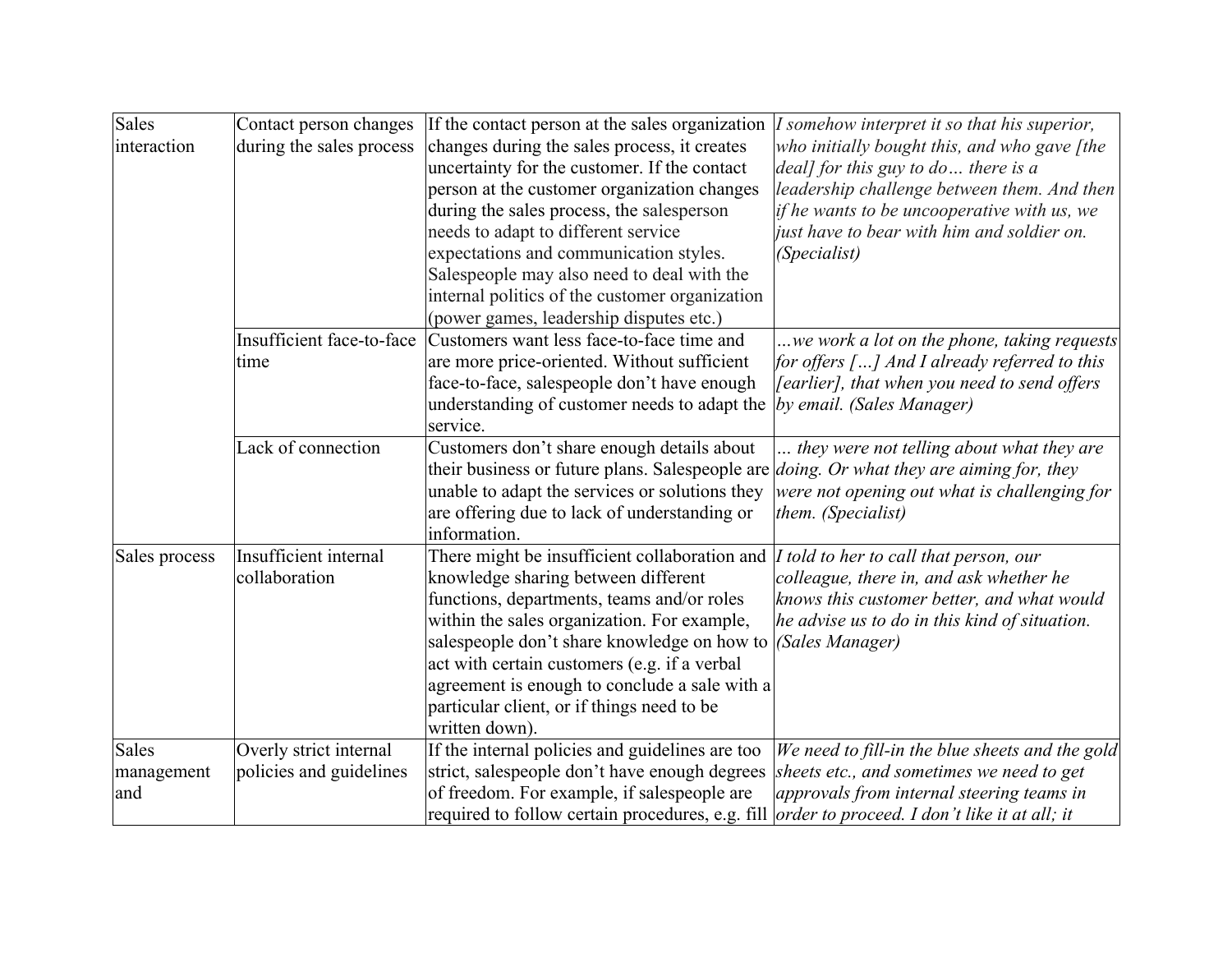| organizational |                       | in certain documents or get approval from                                            | doesn't fit to my work requirements. (Sales |
|----------------|-----------------------|--------------------------------------------------------------------------------------|---------------------------------------------|
| environment    |                       | higher levels within the organization at                                             | <i>Representative</i> )                     |
|                |                       | certain points in the sales process. These                                           |                                             |
|                |                       | procedures might come across as salesperson                                          |                                             |
|                |                       | inflexibility to the customers.                                                      |                                             |
|                | Insufficient focus on | Salespeople might often be seen as                                                   | After a few moments, you see that it is the |
|                | salesperson expertise | 'generalists' who deal with all types of                                             | same thing that they try to sell to         |
|                |                       | customers and are not specialized to certain                                         | everybody they offer the whole range at     |
|                |                       | markets/businesses etc. As a result,                                                 | once they pretty much start from their      |
|                |                       | salespeople don't have sufficient resources to <i>solutions. (Sourcing Director)</i> |                                             |
|                |                       | develop their expertise in order to adapt the                                        |                                             |
|                |                       | service offering to different customers, and                                         |                                             |
|                |                       | tend to offer standard solutions.                                                    |                                             |